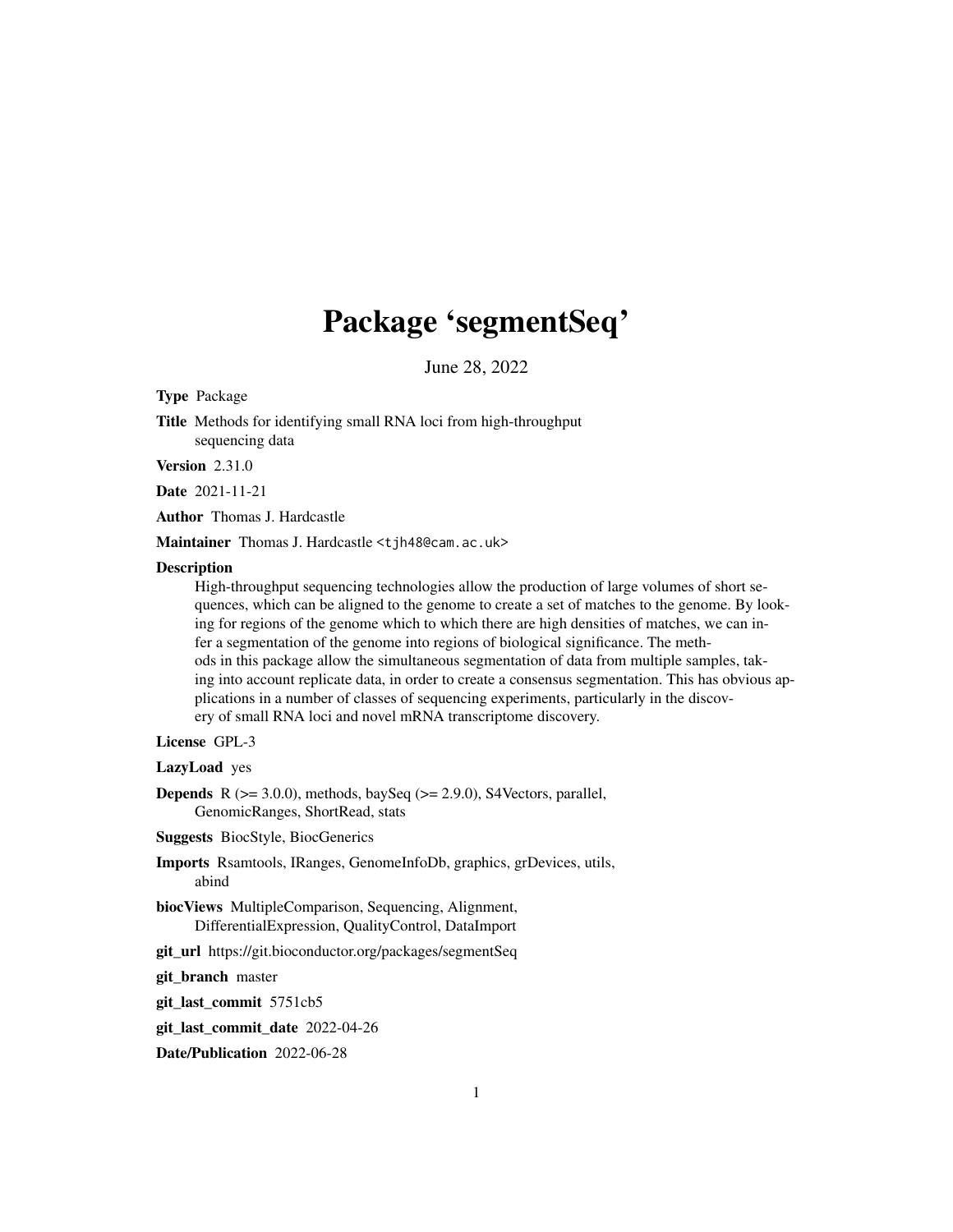## <span id="page-1-0"></span>R topics documented:

|       | segment Seq-package $\ldots \ldots \ldots \ldots \ldots \ldots \ldots \ldots \ldots \ldots \ldots \ldots \ldots$                                            | $\overline{2}$ |
|-------|-------------------------------------------------------------------------------------------------------------------------------------------------------------|----------------|
|       |                                                                                                                                                             | 5              |
|       | $alignmentData-class \dots \dots \dots \dots \dots \dots \dots \dots \dots \dots \dots \dots \dots \dots \dots$                                             | 6              |
|       |                                                                                                                                                             | $\overline{7}$ |
|       |                                                                                                                                                             | 9              |
|       |                                                                                                                                                             | 10             |
|       |                                                                                                                                                             | 12             |
|       |                                                                                                                                                             | 13             |
|       |                                                                                                                                                             | 15             |
|       |                                                                                                                                                             | 17             |
|       |                                                                                                                                                             | 18             |
|       | $h$ SL.                                                                                                                                                     | 20             |
|       |                                                                                                                                                             | 21             |
|       |                                                                                                                                                             | 22             |
|       |                                                                                                                                                             | 24             |
|       | methData-class $\ldots$ , $\ldots$ , $\ldots$ , $\ldots$ , $\ldots$ , $\ldots$ , $\ldots$ , $\ldots$ , $\ldots$ , $\ldots$ , $\ldots$ , $\ldots$ , $\ldots$ | 24             |
|       |                                                                                                                                                             | <b>26</b>      |
|       |                                                                                                                                                             | 27             |
|       |                                                                                                                                                             | 28             |
|       |                                                                                                                                                             | 29             |
|       |                                                                                                                                                             | 31             |
|       |                                                                                                                                                             | 32             |
|       |                                                                                                                                                             | 35             |
|       |                                                                                                                                                             | 36             |
|       |                                                                                                                                                             | 37             |
|       |                                                                                                                                                             | 38             |
|       |                                                                                                                                                             | 39             |
|       | SL                                                                                                                                                          | 40             |
|       |                                                                                                                                                             | 41             |
|       |                                                                                                                                                             | 41             |
|       |                                                                                                                                                             |                |
| Index |                                                                                                                                                             | 44             |
|       |                                                                                                                                                             |                |

segmentSeq-package *Segmentation of the genome based on multiple samples of highthroughput sequencing data.*

## Description

The segmentSeq package is intended to take multiple samples of high-throughput data (together with replicate information) and identify regions of the genome which have a (reproducibly) high density of tags aligning to them. The package was developed for use in identifying small RNA precursors from small RNA sequencing data, but may also be useful in some mRNA-Seq and chIP-Seq applications.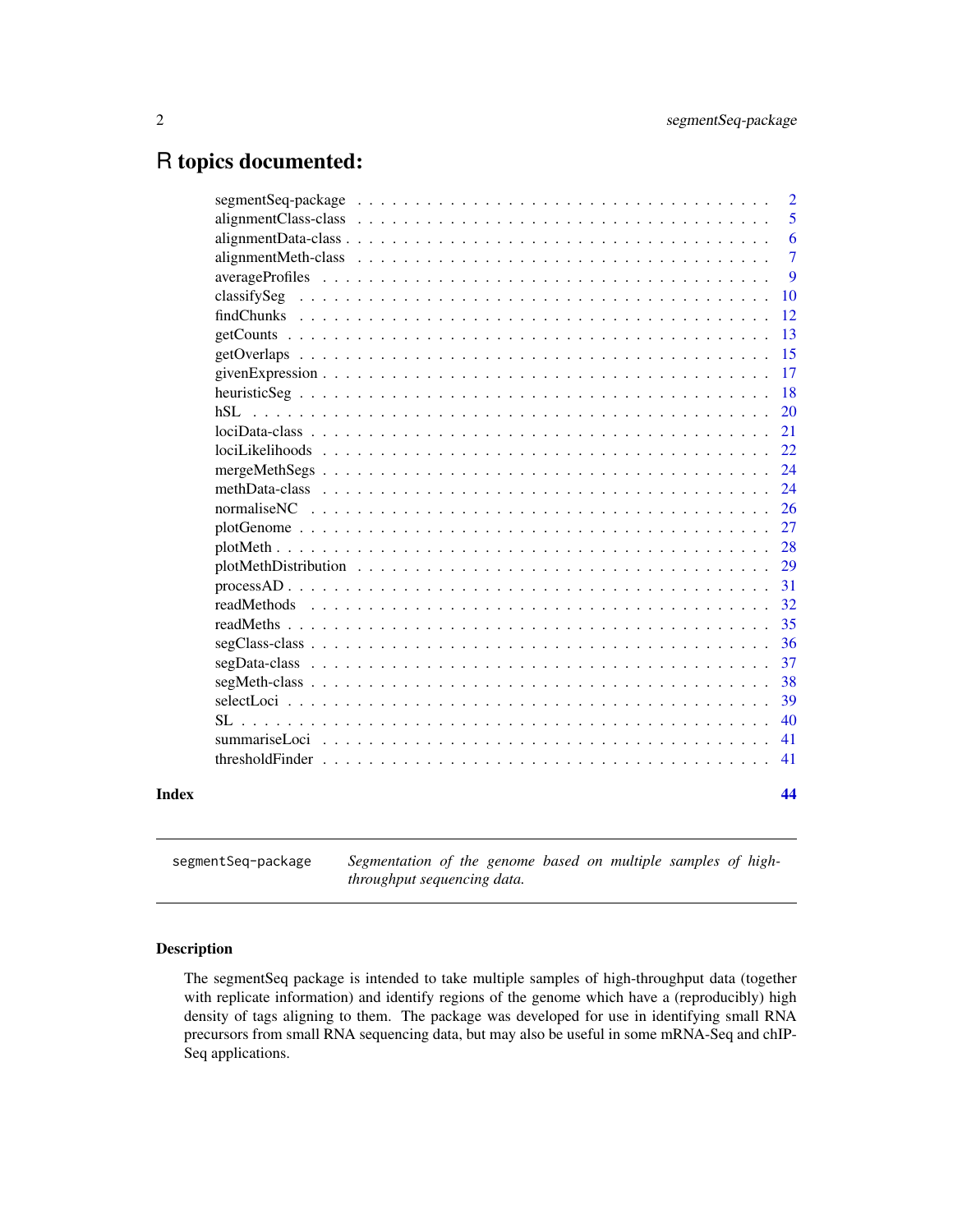segmentSeq-package

Details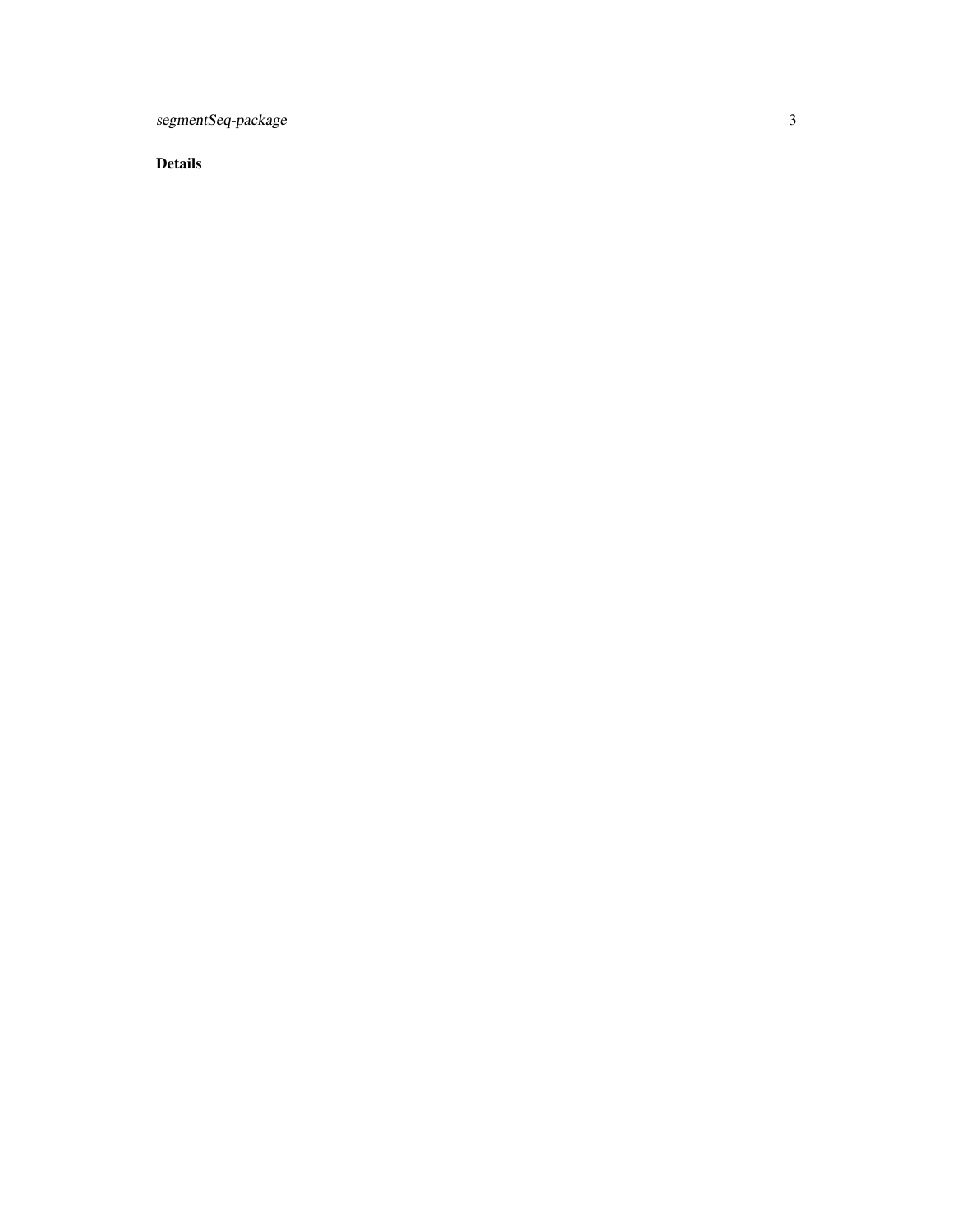<span id="page-3-0"></span>Package: segmentSeq Type: Package Version: 0.0.2 Date: 2010-01-20 License: GPL-3 LazyLoad: yes Depends: baySeq, ShortRead

To use the package, we construct an [alignmentData](#page-5-1) object from sets of alignment files using either the [readGeneric](#page-31-1) function to read text files or the [readBAM](#page-31-1) function to read from BAM format files.

We then use the [processAD](#page-30-1) function to identify all potential subsegments of the data and the number of tags that align to these subsegments. We then use either a heuristic or empirical Bayesian approach to segment the genome into 'loci' and 'null' regions. We can then acquire posterior likelihoods for each set of replicates which tell us whether a region is likely to be a locus or a null in that replicate group.

The segmentation is designed to be usable by the [baySeq](#page-0-0) package to allow differential expression analyses to be carried out on the discovered loci.

The package (optionally) makes use of the 'snow' package for parallelisation of computationally intensive functions. This is highly recommended for large data sets.

See the vignette for more details.

#### Author(s)

Thomas J. Hardcastle

Maintainer: Thomas J. Hardcastle <tjh48@cam.ac.uk>

## References

Hardcastle T.J., Kelly, K.A. and Balcombe D.C. (2011). Identifying small RNA loci from highthroughput sequencing data. In press.

#### See Also

[baySeq](#page-0-0)

#### Examples

# Define the files containing sample information.

datadir <- system.file("extdata", package = "segmentSeq") libfiles <- c("SL9.txt", "SL10.txt", "SL26.txt", "SL32.txt")

# Establish the library names and replicate structure.

```
libnames <- c("SL9", "SL10", "SL26", "SL32")
replicates \leq c(1,1,2,2)
```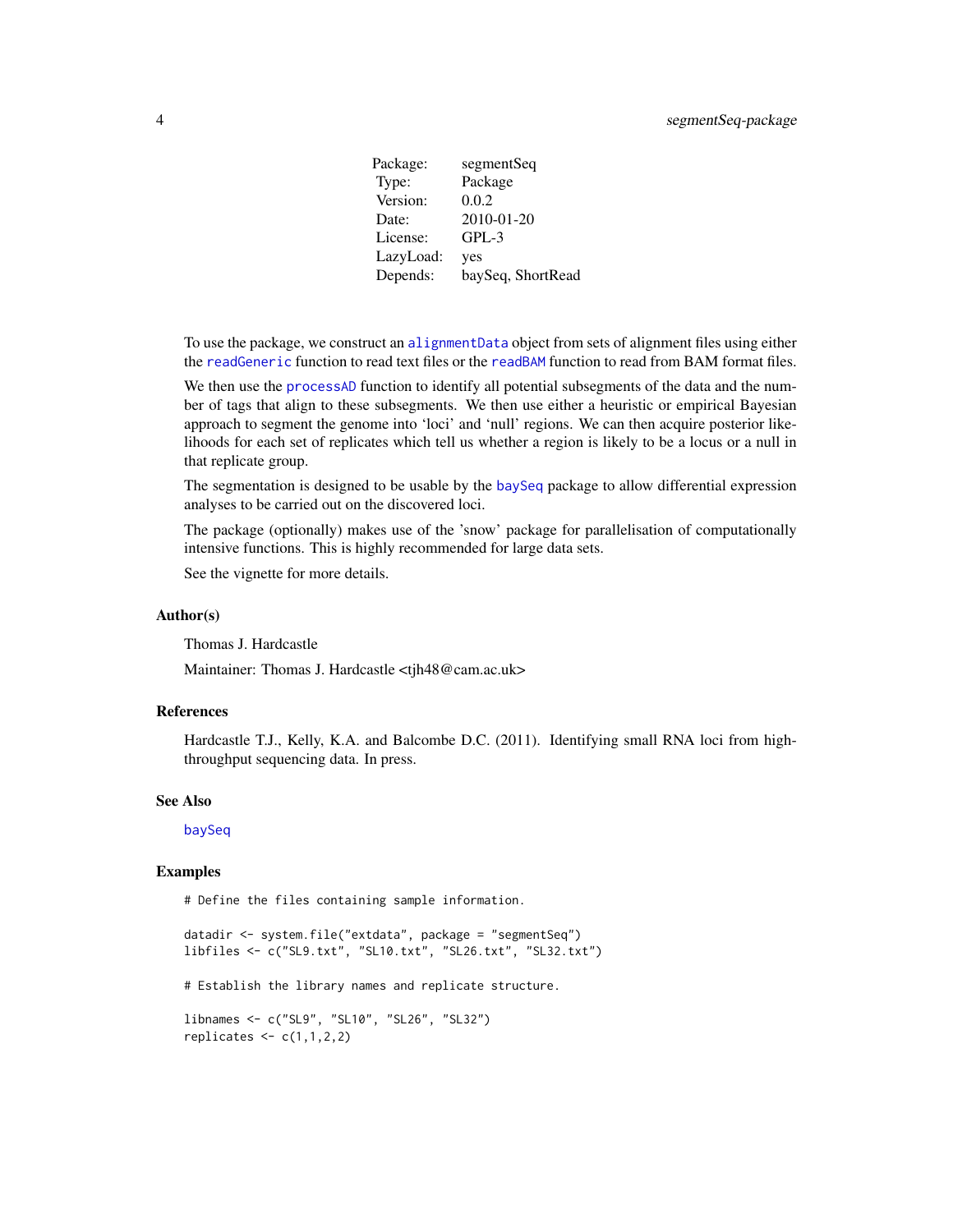## <span id="page-4-0"></span>alignmentClass-class 5

```
# Process the files to produce an 'alignmentData' object.
alignData <- readGeneric(file = libfiles, dir = datadir, replicates =
replicates, libnames = libnames)
# Process the alignmentData object to produce a 'segData' object.
sD <- processAD(alignData, gap = 100, cl = NULL)
```
alignmentClass-class *Class "alignmentClass"*

#### <span id="page-4-1"></span>**Description**

The alignmentClass class records information about a set of alignments of high-throughput sequencing data to a genome.

#### **Slots**

alignments: Object of class "GRanges". Stores information about the alignments. See Details.

- libnames: Object of class "character". The names of the libraries for which alignment data exists.
- replicates: Object of class "factor". Replicate information for each of the libraries. See Details.

## Details

The alignments slot is a GRanges object defining the location of aligned objects to a reference genome.

The replicates slot is a vector of factors such that the ith sample is a replicate of the jth sample if and only if @replicates[i] == @replicates[j].

The libnames slot is a vector defining the names of the libraries described by the object.

## Methods

 $[$  signature(x = "alignmentClass"): ...  $dim$  signature(x = "alignmentClass"): ... initialize signature(.Object = "alignmentClass"): ... show signature(object = "alignmentClass"): ...

#### Author(s)

Thomas J. Hardcastle

## See Also

[alignmentData](#page-5-1) [alignmentMeth](#page-6-1)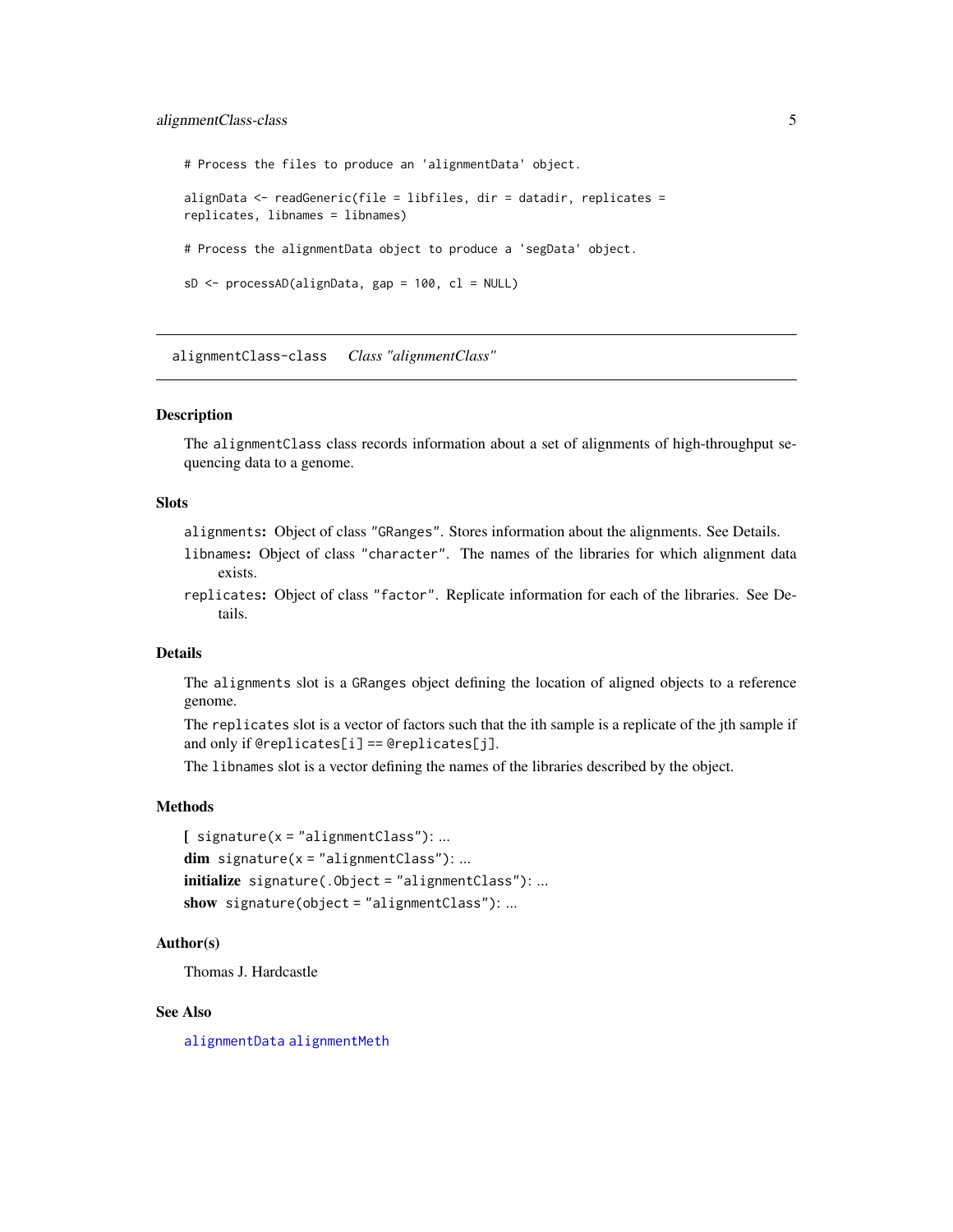<span id="page-5-2"></span><span id="page-5-0"></span>alignmentData-class *Class "alignmentData"*

#### <span id="page-5-1"></span>**Description**

The alignmentData class inherits from the alignmentClass class and records information about a set of alignments of high-throughput sequencing data to a genome. Details include the alignments themselves, the chromosomes of the genome to which the data are aligned, and counts of the aligned tags from each of the libraries from which the data come.

#### Objects from the class

Objects can be created by calls of the form new ("alignmentData",  $\ldots$ ), but more usually by using one of [readBAM](#page-31-1) or [readGeneric](#page-31-1) functions to generate the object from a set of alignment files.

#### **Slots**

- alignments: Object of class "GRanges". Stores information about the alignments. See Details.
- replicates: Object of class "factor". Replicate information for each of the libraries. See Details.
- data: Object of class "matrix". For each alignment described in the alignments slot, contains the number of times the alignment is seen in each sample.
- libnames: Object of class "character". The names of the libraries for which alignment data exists.
- libsizes: Object of class "numeric". The library sizes (see Details) for each of the libraries.

#### Details

The alignments slot is the key element of this class. This is a GRanges object that, in addition to the usual elements defining the location of aligned objects to a reference genome, also describes the values 'tag', giving the sequence of the tag aligning to the location, 'matches', indicating in how many places that tag matches to the genome, 'chunk', an identifier for the sets of tags that align close enough together to form a potential locus, and 'chunkDup', indicating whether that tag matches to multiple places within the chunk.

The library sizes, defined in the libsizes slot, provide some scaling factor for the observed number of counts of a tag in different samples.

The replicates slot is a vector of factors such that the ith sample is a replicate of the jth sample if and only if @replicates[i] == @replicates[j].

#### Methods

```
[ signature(x = "alignmentData"): ...
dim signature(x = "alignmentData"): ...
initialize signature(.Object = "alignmentData"): ...
show signature(object = "alignmentData"): ...
```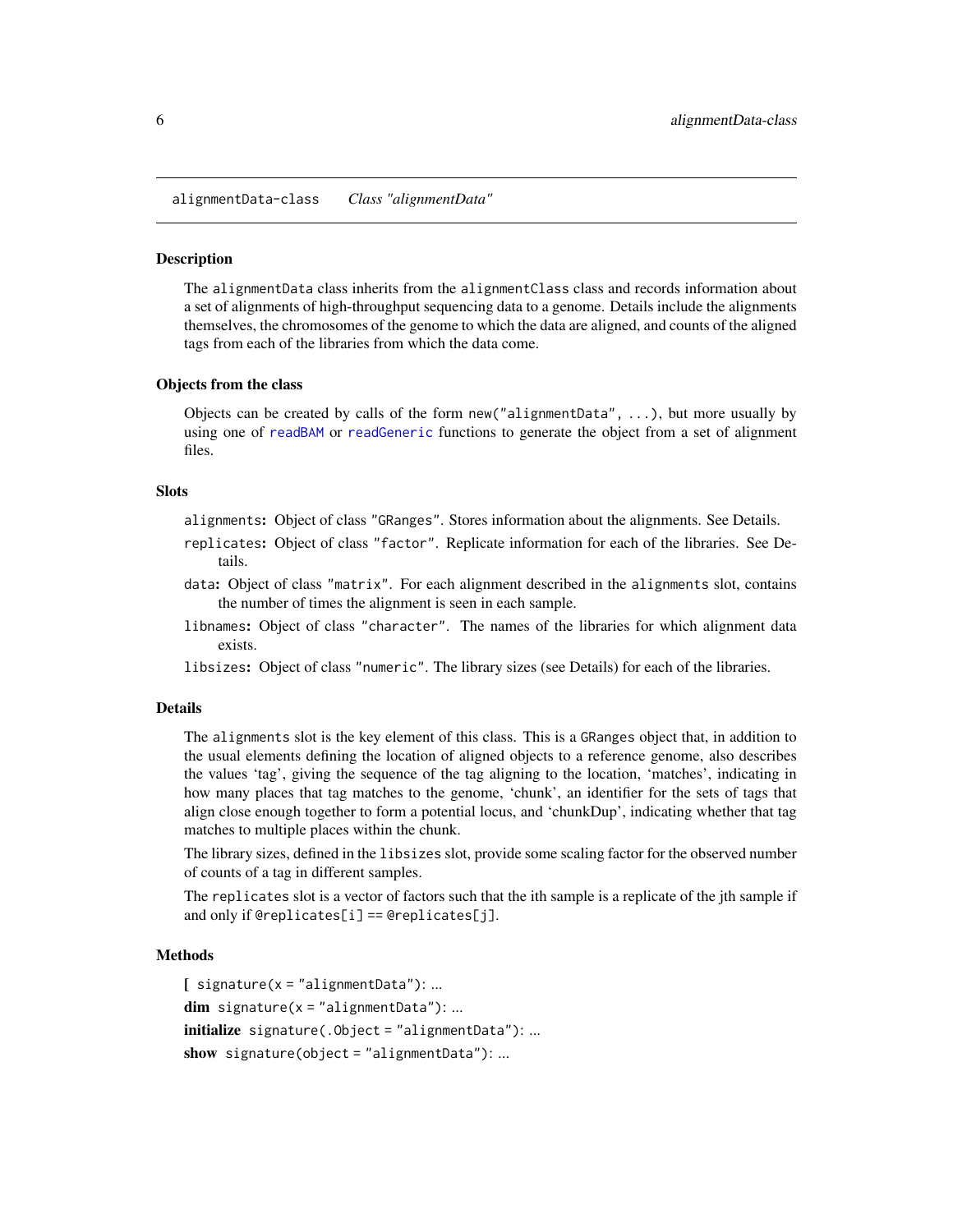#### <span id="page-6-0"></span>Author(s)

Thomas J. Hardcastle

#### See Also

[alignmentClass](#page-4-1), the class from which 'alignmentData' inherits. [readGeneric](#page-31-1), which will produce a 'alignmentData' object from appropriately formatted tab-delimited files. [readBAM](#page-31-1), which will produce a 'alignmentData' object from BAM files. [processAD](#page-30-1), which will convert an 'alignmentData' object into a 'segData' object for segmentation.

#### Examples

# Define the files containing sample information.

datadir <- system.file("extdata", package = "segmentSeq") libfiles <- c("SL9.txt", "SL10.txt", "SL26.txt", "SL32.txt")

# Establish the library names and replicate structure.

libnames <- c("SL9", "SL10", "SL26", "SL32") replicates  $\leq c(1,1,2,2)$ 

# Process the files to produce an 'alignmentData' object.

alignData <- readGeneric(file = libfiles, dir = datadir, replicates = replicates, libnames = libnames)

<span id="page-6-2"></span>alignmentMeth-class *Class "alignmentMeth"*

#### <span id="page-6-1"></span>Description

The alignmentMeth class inherits from the alignmentClass class and records information about a set of alignments of high-throughput sequencing data to a genome. Details include the alignments themselves, the chromosomes of the genome to which the data are aligned, and counts of the aligned tags from each of the libraries from which the data come.

#### Objects from the Class

Objects can be created by calls of the form new ("alignmentMeth", ...), but more usually by using one of [readBAM](#page-31-1) or [readGeneric](#page-31-1) functions to generate the object from a set of alignment files.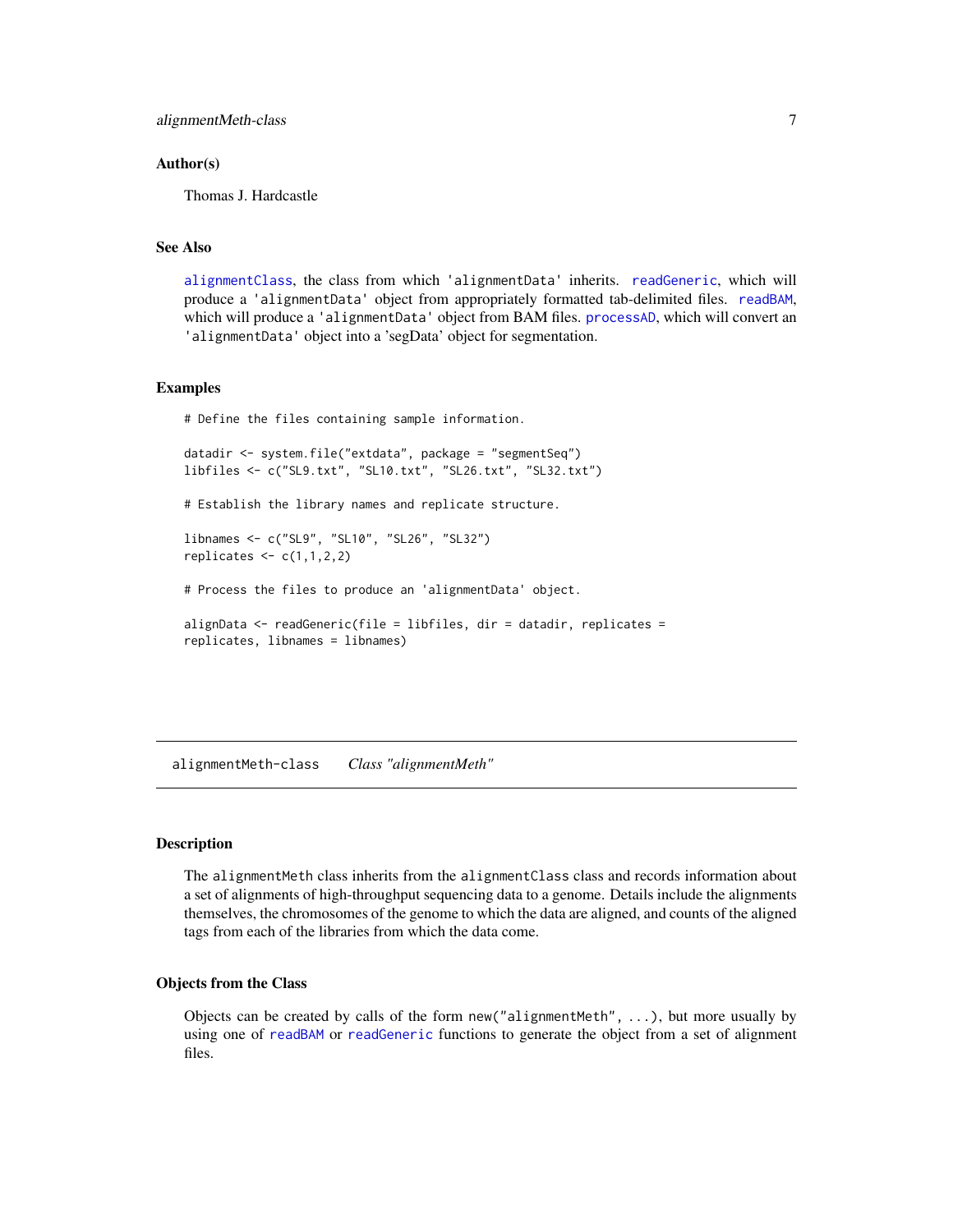- alignments: Object of class "GRanges". Defines the location of sequenced cytosines, amongst other data. See Details.
- libnames: Object of class "character". The names of the libraries for which alignment data exists.
- replicates: Object of class "factor". Replicate information for each of the libraries. See Details.
- Cs: Object of class "matrix". For each cytosine described in the alignments slot, contains the number of times the cytosine is sequenced as a 'C', and is thus methylated.
- Ts: Object of class "matrix". For each cytosine described in the alignments slot, contains the number of times the cytosine is sequenced as a 'T', and is thus unmethylated.
- nonconversion: Object of class "numeric". The (estimated) nonconversion rate (see Details) for each of the libraries.

#### Details

The nonconversion slot is an estimate of the rate (for each library) at which an unmethylated cytosine has failed to be converted by sodium bisulphite treatment into thymine, and is thus recorded (incorrectly) as methylated. In some cases, this can be estimated from considering observed methylation rates on regions known to be unmethylated (e.g., chloroplasts) or by introducing unmethylated control sequences.

The replicates slot is a vector of factors such that the ith sample is a replicate of the jth sample if and only if @replicates[i] == @replicates[j].

## Methods

```
[ signature(x = "alignmentMeth"): ...
dim signature(x = "alignmentMeth"): ...
initialize signature(.Object = "alignmentMeth"): ...
```
show signature(object = "alignmentMeth"): ...

#### Author(s)

Thomas J. Hardcastle

#### See Also

[alignmentClass](#page-4-1), the class from which 'alignmentMeth' inherits. [readMeths](#page-34-1), which will produce a 'alignmentMeth' object from files generated by the YAMA aligner. [processAD](#page-30-1), which will convert an 'alignmentMeth' object into a 'segData' object for segmentation.

#### <span id="page-7-0"></span>**Slots**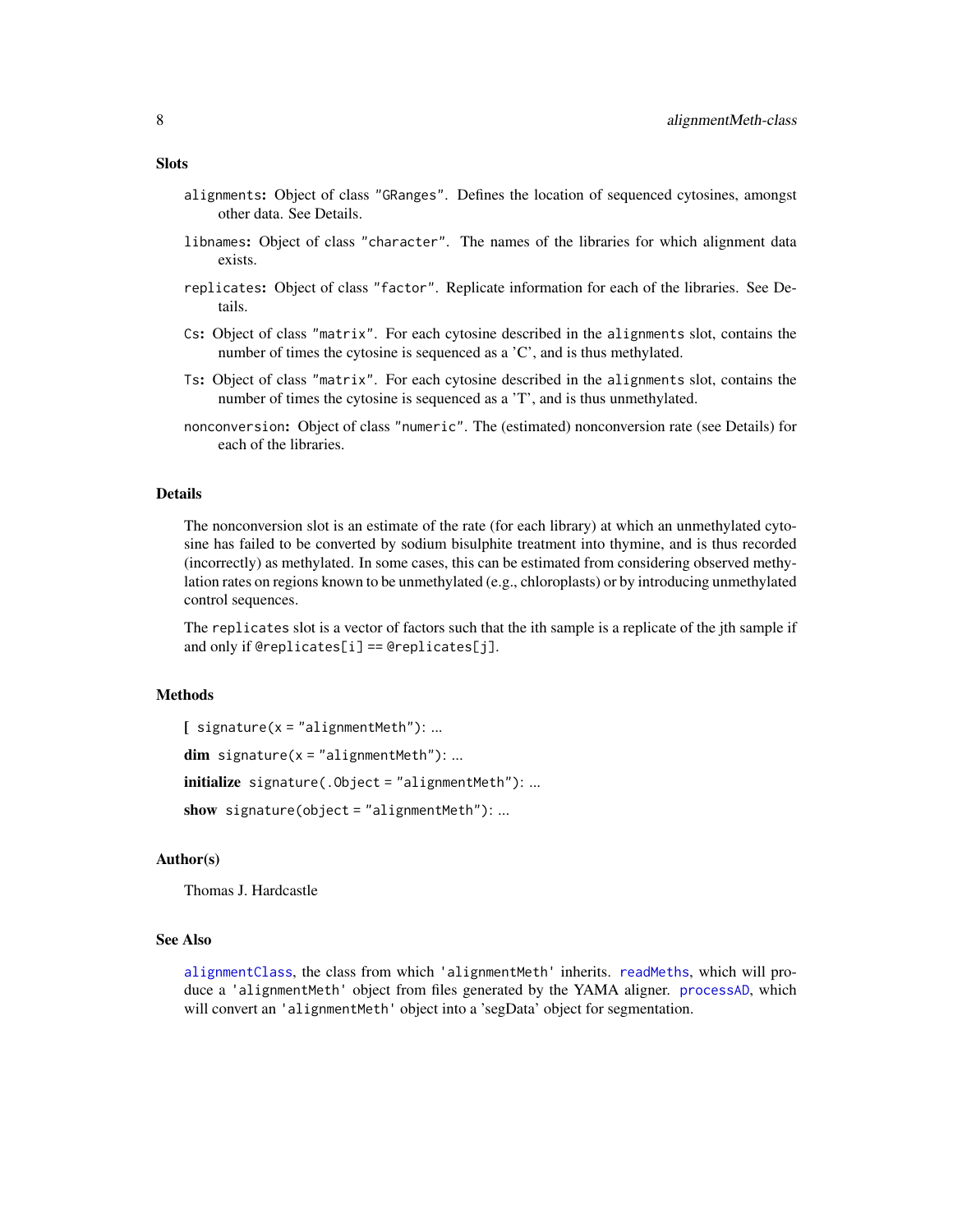<span id="page-8-0"></span>

| averageProfiles | Computes and plots the average distribution of aligned reads (taken |
|-----------------|---------------------------------------------------------------------|
|                 | from an alignmentData object) or methylation (taken from an align-  |
|                 | mentMeth object) over a set of coordinates (and optionally the sur- |
|                 | rounding regions).                                                  |

## Description

Given an alignmentData or alignmentMeth object and a set of coordinates, plots the average distribution of coverage/methylation over those coordinates. The plotted distributions can be split up into different sample groups by the user.

#### Usage

```
averageProfiles(mD, samples, coordinates, cuts, maxcuts = 200, bw =
5000, surrounding = 0, add = FALSE, col, ylim, meanOnly = TRUE, plot =
TRUE, \ldots)
plotAverageProfile(position, profiles, col, surrounding, ylim, add =
FALSE, meanOnly = TRUE, legend = TRUE, titles, ...)
```
## Arguments

| mD          | The alignmentData or alignmentMeth object defining the coverage or methy-<br>lation on the genome.                                                                                                                                                                    |
|-------------|-----------------------------------------------------------------------------------------------------------------------------------------------------------------------------------------------------------------------------------------------------------------------|
| samples     | A factor or list defining the different groups of samples for which to plot differ-<br>ent distributions. If a list, each member should consist of integer values defining<br>the column numbers of the 'mD' object. If missing, will use the mD@replicates<br>value. |
| coordinates | A GRanges object defining the coordinates of interest (e.g. genic regions).                                                                                                                                                                                           |
| cuts        | Optionally, the number of subdivisions to cut the coordinates in when calculat-<br>ing the average coverage/methylation density.                                                                                                                                      |
| maxcuts     | The maximum number of subdivisions permitted when calculating the average<br>coverage/methylation density.                                                                                                                                                            |
| bw          | If 'cuts' is missing, this factor divides the product of the length of the 'coordi-<br>nates' object and the median width of the coordinates to defines the number of<br>cuts (minimum twenty cuts).                                                                  |
| surrounding | If non-zero, the size of the region up- and down-stream of the given coordinates<br>for which average coverage/methylation should also be calculated.                                                                                                                 |
| add         | If TRUE, the plotted distribution will be added to the current plot.                                                                                                                                                                                                  |
| col         | If given, a vector of colours for each of the groups defined in 'samples'. Defaults<br>to 'rainbow(length(samples))'.                                                                                                                                                 |
| ylim        | See 'ylim' option for plot. If missing, will be calculated from data.                                                                                                                                                                                                 |
| meanOnly    | If TRUE, the mean methylation profile for each member of the 'samples' pa-<br>rameter is plotted on a single graph. If FALSE, every 5th percentile is plotted<br>for each member of the sample parameters, each on a separate graph.                                  |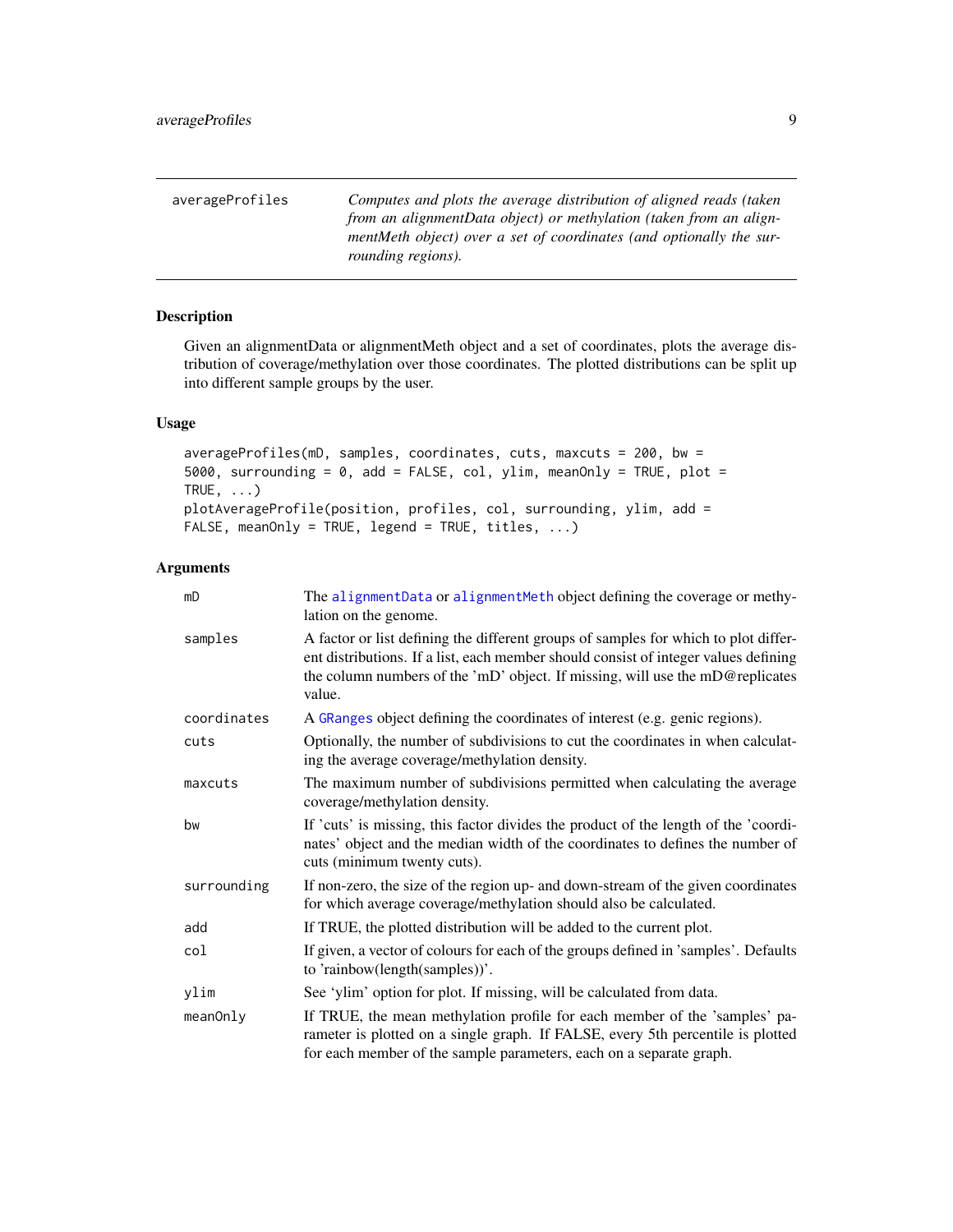<span id="page-9-0"></span>

| plot      | Should the profile be plotted? Defaults to TRUE.                                                                                                      |
|-----------|-------------------------------------------------------------------------------------------------------------------------------------------------------|
| position  | A vector describing the position of each point to be plotted. Take from the<br>'\$position' element in the list object returned by 'averageProfiles'. |
| profiles  | A matrix describing the profiles to be plotted. Take from the '\$profiles element<br>in the list object returned by 'averageProfiles'.                |
| legend    | If TRUE, a legend describing the samples is included on the plot.                                                                                     |
| titles    | If given, and 'meanOnly $=$ FALSE', a vector of titles for the quantile plots.                                                                        |
| $\ddotsc$ | Additional arguments to be passed to the 'plotAverageProfile' function, and<br>hence to the 'plot' or 'lines' methods.                                |

#### Value

Invisibly, a list containing the coordinates of the lines plotted.

#### Author(s)

Thomas J. Hardcastle

<span id="page-9-1"></span>

| classifySeg | A method for defining a genome segment map by an empirical |
|-------------|------------------------------------------------------------|
|             | Bayesian classification method                             |

## Description

This function acquires empirical distributions of sequence tag density from an already existing (or heuristically defined) segment map. It uses these to classify potential segments as either segments or nulls in order to define a new (and improved) segment map.

## Usage

```
classifySeg(sD, cD, aD, lociCutoff = 0.9, nullCutoff = 0.9, subRegion =
NULL, getLikes = TRUE, lR = FALSE, samplesize = 1e5, largeness = 1e8,
tempDir = NULL, recoverFromTemp = FALSE, cl)
```
## Arguments

| sD         | A segData object derived from the 'aD' object.                                                                                   |
|------------|----------------------------------------------------------------------------------------------------------------------------------|
| сD         | A lociData object containing an already existing segmentation map, or NULL.                                                      |
| aD         | An alignmentData object.                                                                                                         |
| lociCutoff | The minimum posterior likelihood of being a locus for a region to be treated as<br>a locus.                                      |
| nullCutoff | The minimum posterior likelihood of being a null for a region to be treated as a<br>null.                                        |
| subRegion  | A data. frame object defining the subregions of the genome to be segmented.<br>If NULL (default), the whole genome is segmented. |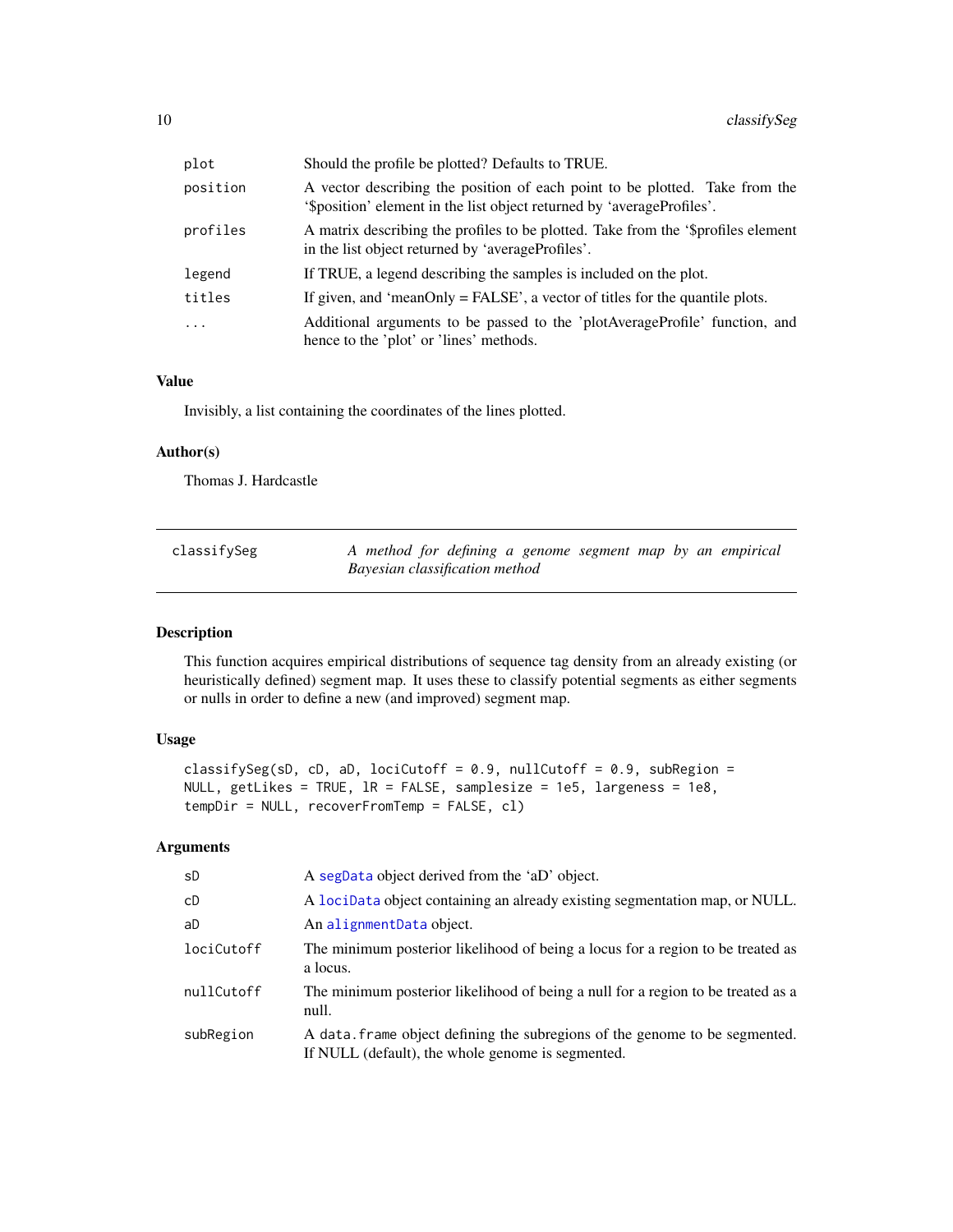#### <span id="page-10-0"></span>classifySeg 11

| getLikes        | Should posterior likelihoods for the new segmented genome (loci and nulls) be<br>assessed?                                      |  |
|-----------------|---------------------------------------------------------------------------------------------------------------------------------|--|
| 1R              | If TRUE, locus and null calls are made on the basis of likelihood ratios rather<br>than posterior likelihoods. Not recommended. |  |
| samplesize      | The sample size to be used when estimating the prior distribution of the data<br>with the getPriors. NB function.               |  |
| largeness       | The maximum size for a split analysis.                                                                                          |  |
| tempDir         | A directory for storing temporary files produced during the segmentation.                                                       |  |
| recoverFromTemp |                                                                                                                                 |  |
|                 | If TRUE, will attempt to recover the position saved in 'tempDir'. Defaults to<br>FALSE. See Details.                            |  |
| c1              | A SNOW cluster object, or NULL. See Details.                                                                                    |  |

#### Details

This function acquires empirical distributions of sequence tag density from the segmentation map defined by the 'cD' argument (if 'cD' is NULL or missing, then the [heuristicSeg](#page-17-1) function is used to define a segmentation map. It uses these empirical distributions to acquire posterior likelihoods on each potential segment being either a true segment or a null region. These posterior likelihoods are then used to define the segment map.

If recoverFromTemp = TRUE, the function will attempt to recover a crashed position from the temporary files in tempDir. At present, the function assumes you know what you are doing, and will perform no checking that these files are suitable for the specified recovery. Use with caution.

#### Value

A [lociData](#page-20-1) object, containing the segmentation map discovered.

#### Author(s)

Thomas J. Hardcastle

#### References

Hardcastle T.J., Kelly, K.A. and Balcombe D.C. (2011). Identifying small RNA loci from highthroughput sequencing data. In press.

## See Also

[heuristicSeg](#page-17-1) a fast heuristic alternative to this function. [plotGenome](#page-26-1), a function for plotting the alignment of tags to the genome (together with the segments defined by this function). [baySeq](#page-0-0), a package for discovering differential expression in [lociData](#page-20-1) objects.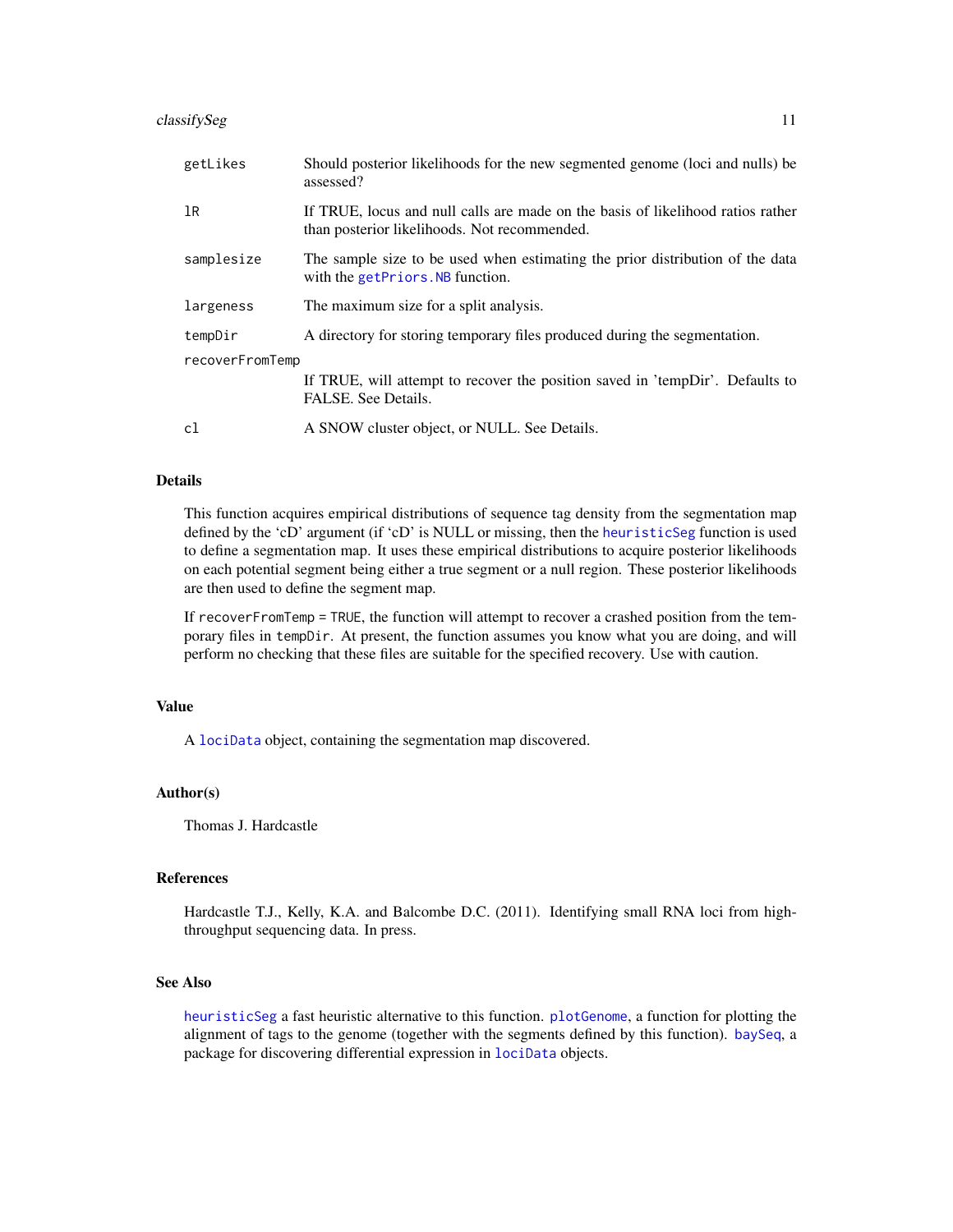#### Examples

# Define the files containing sample information.

```
datadir <- system.file("extdata", package = "segmentSeq")
libfiles <- c("SL9.txt", "SL10.txt", "SL26.txt", "SL32.txt")
# Establish the library names and replicate structure.
libnames <- c("SL9", "SL10", "SL26", "SL32")
replicates \leq c(1,1,2,2)# Process the files to produce an `alignmentData' object.
alignData <- readGeneric(file = libfiles, dir = datadir, replicates =
# Process the alignmentData object to produce a `segData' object.
replicates, libnames = libnames, gap = 100)
sD <- processAD(alignData, gap = 100, cl = NULL)
# Use the classifySeg function on the segData object to produce a lociData object.
pS <- classifySeg(aD = alignData, sD = sD, subRegion = data.frame(chr = ">Chr1", start = 1, end = 1e5), getLikes = TR
```
findChunks *Identifies 'chunks' of data within a set of aligned reads.*

## Description

This function identifies chunks of data within a set of aligned reads by looking for gaps within the alignments; regions where no reads align. If we assume that a locus should not contain a gap of sufficient length, then we can separate the analysis of the data into chunks defined by these gaps, reducing the complexity of the problem of segmentation.

#### Usage

```
findChunks(alignments, gap, checkDuplication = TRUE, justChunks = FALSE)
```
## Arguments

| alignments       | A GRanges object defining a set of aligned reads.                                                                  |
|------------------|--------------------------------------------------------------------------------------------------------------------|
| gap              | The minimum length of a gap across which it is assumed that no locus can exist.                                    |
| checkDuplication |                                                                                                                    |
|                  | Should we check whether or not reads are duplicated within a chunk? Defaults<br>to TRUE.                           |
| justChunks       | If TRUE, returns a vector of the chunks rather than the GRanges object with<br>chunks attached. Defaults to FALSE. |

<span id="page-11-0"></span>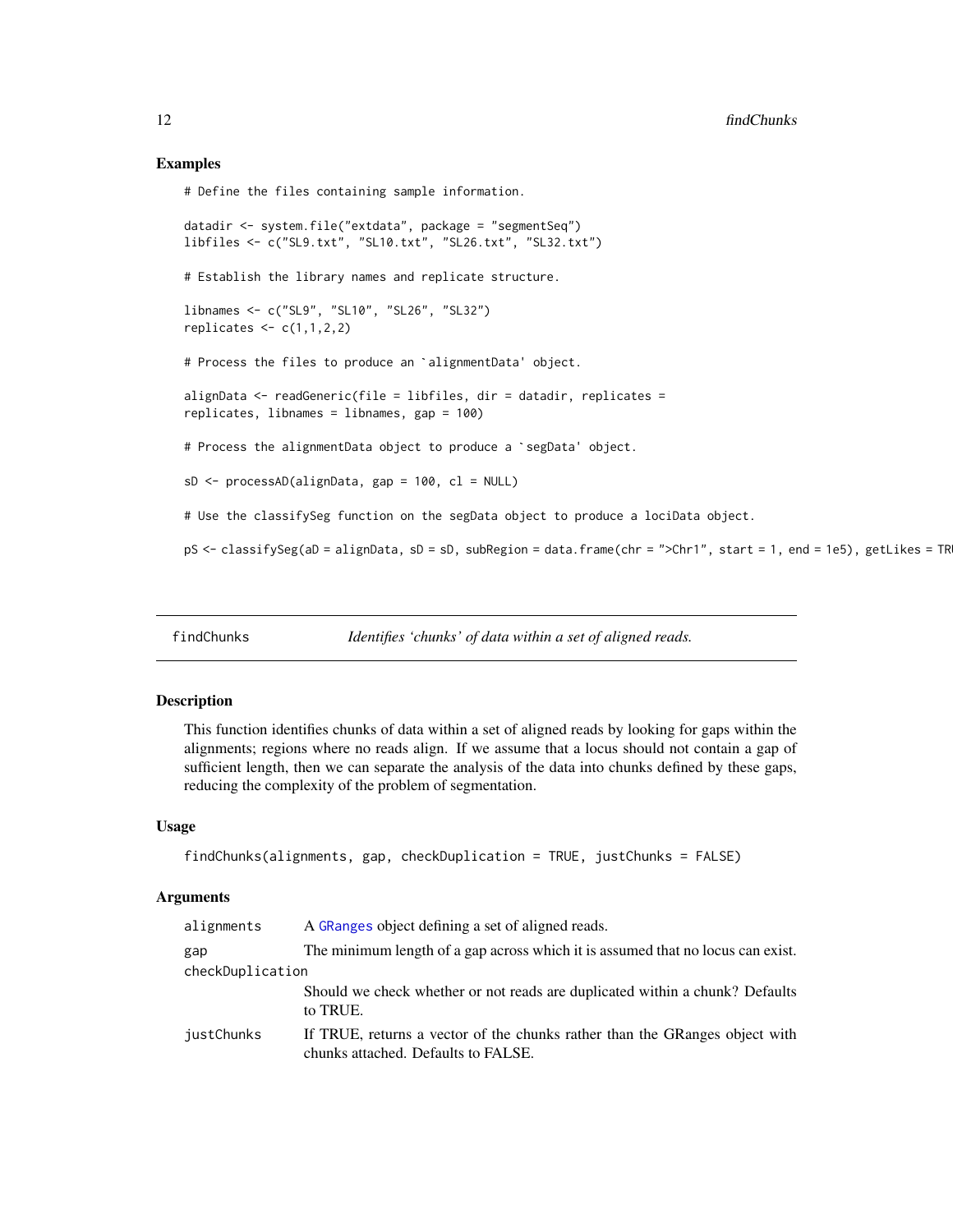#### <span id="page-12-0"></span>getCounts and the set of the set of the set of the set of the set of the set of the set of the set of the set of the set of the set of the set of the set of the set of the set of the set of the set of the set of the set of

#### Details

This function is called by the [readGeneric](#page-31-1) and [readBAM](#page-31-1) functions but may usefully be called again if filtering of an linkS4class{alignmentData} object has altered the data present, or to increase the computational effort required for subsequent analysis. The lower the 'gap' parameter used to define the chunks, the faster (though potentially less accurate) any subsequent analyses will be.

#### Value

A modified [GRanges](#page-0-0) object, now containing columns 'chunk' and 'chunkDup' (if 'checkDuplication' is TRUE), identifying the chunk to which the alignment belongs and whether the alignment of the tag is duplicated within the chunk respectively.

#### Author(s)

Thomas J. Hardcastle

#### Examples

# Define the files containing sample information.

```
datadir <- system.file("extdata", package = "segmentSeq")
libfiles <- c("SL9.txt", "SL10.txt", "SL26.txt", "SL32.txt")
```
# Establish the library names and replicate structure.

```
libnames <- c("SL9", "SL10", "SL26", "SL32")
replicates \leq c(1,1,2,2)
```
# Read the files to produce an `alignmentData' object.

```
alignData <- readGeneric(file = libfiles, dir = datadir, replicates =
replicates, libnames = libnames, gap = 100)
```
# Filter the data on number of matches of each tag to the genome

alignData <- alignData[values(alignData@alignments)\$matches < 5,]

```
# Redefine the chunking structure of the data.
```

```
alignData <- findChunks(alignData@alignments, gap = 100)
```
<span id="page-12-1"></span>getCounts *Gets counts from alignment data from a set of genome segments.*

#### **Description**

A function for extracting count data from an alignmentData object given a set of segments defined on the genome.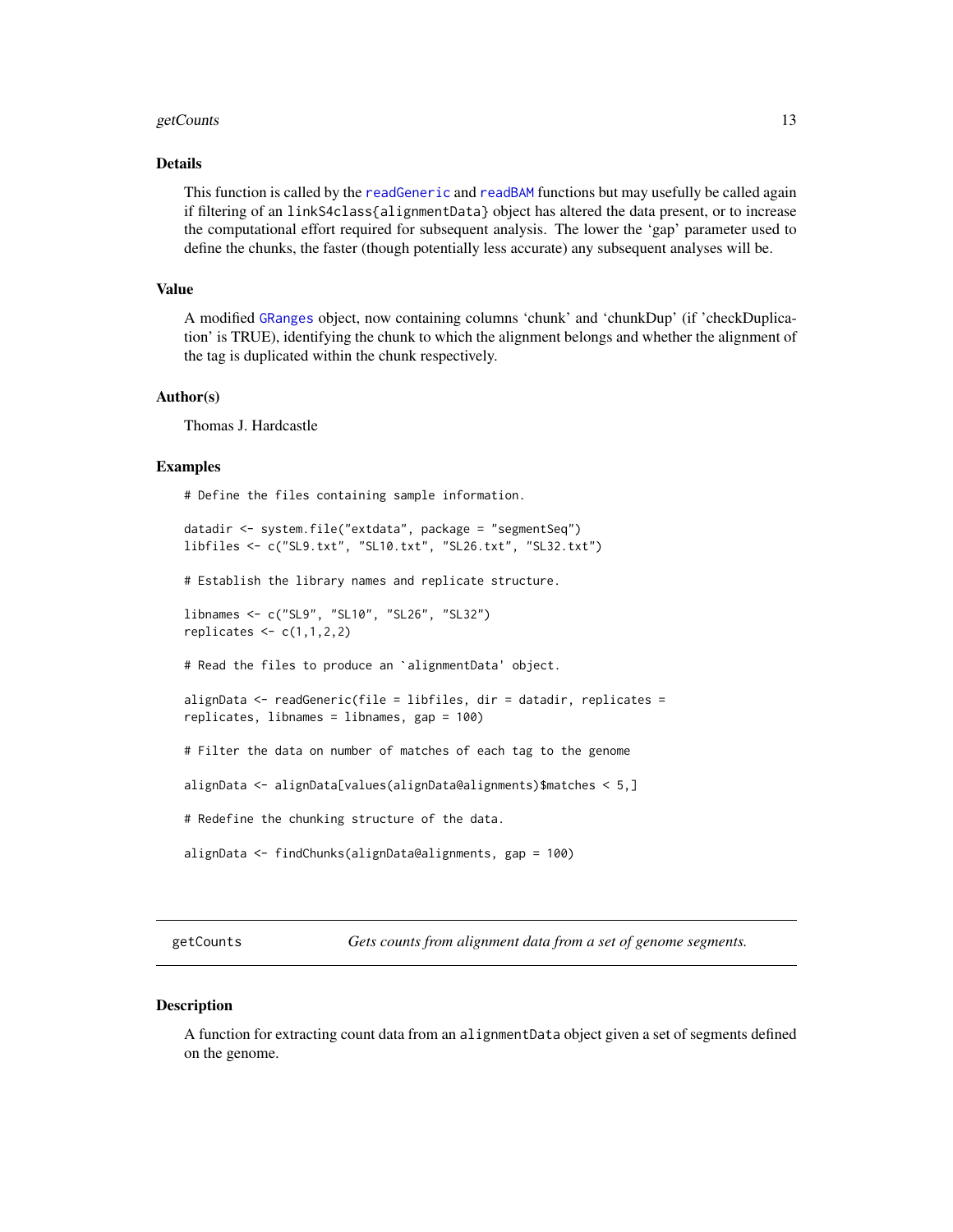#### <span id="page-13-0"></span>Usage

```
getCounts(segments, aD, preFiltered = FALSE, adjustMultireads = TRUE,
  useChunk = FALSE, cl)
```
#### **Arguments**

| segments         | A GRanges object which defines a set of segments for which counts are required.                                                                                                 |  |
|------------------|---------------------------------------------------------------------------------------------------------------------------------------------------------------------------------|--|
| aD               | An alignmentData object.                                                                                                                                                        |  |
| preFiltered      | The function internally cleans the data; however, this may not be needed and<br>omitting these steps may save computational time. See Details.                                  |  |
| adjustMultireads |                                                                                                                                                                                 |  |
|                  | If working with methylation data, this option toggles an adjustment for reads<br>that align to multiple locations on the genome. Defaults to TRUE.                              |  |
| useChunk         | If all segments are within defined 'chunks' of the alignment Data object, speed<br>increases if this is set to TRUE. Otherwise, counts may be inaccurate. Defaults<br>to FALSE. |  |
| cl               | A SNOW cluster object, or NULL. See Details.                                                                                                                                    |  |

#### Details

The function extracts count data from alignmentData object 'aD' given a set of segments. The non-trivial aspect of this function is that at a segment which contains a tag that matches to multiple places in that segment (and thus appears multiple times in the alignmentData object) should count it only once.

If preFiltered = FALSE then the function allows for missing (NA) data in the segments, unordered segments and duplicated segments. If the segment list has no missing data, is already ordered, and contains no duplications, then computational time can be saved by setting preFiltered = TRUE.

A cluster object (package: snow) is recommended for parallelisation of this function when using large data sets. Passing NULL to this variable will cause the function to run in non-parallel mode.

In general, this function will probably not be accessed by the user as the [processAD](#page-30-1) function includes a call to getCounts as part of the standard processing of an alignmentData object into a segData object.

#### Value

If 'as.matrix', a matrix, each column of which corresponds to a library in the alignmentData object 'aD' and each row to the segment defined by the corresponding row in 'segments'. Otherwise an equivalent DataFrame object.

## Author(s)

Thomas J. Hardcastle

## See Also

[processAD](#page-30-1)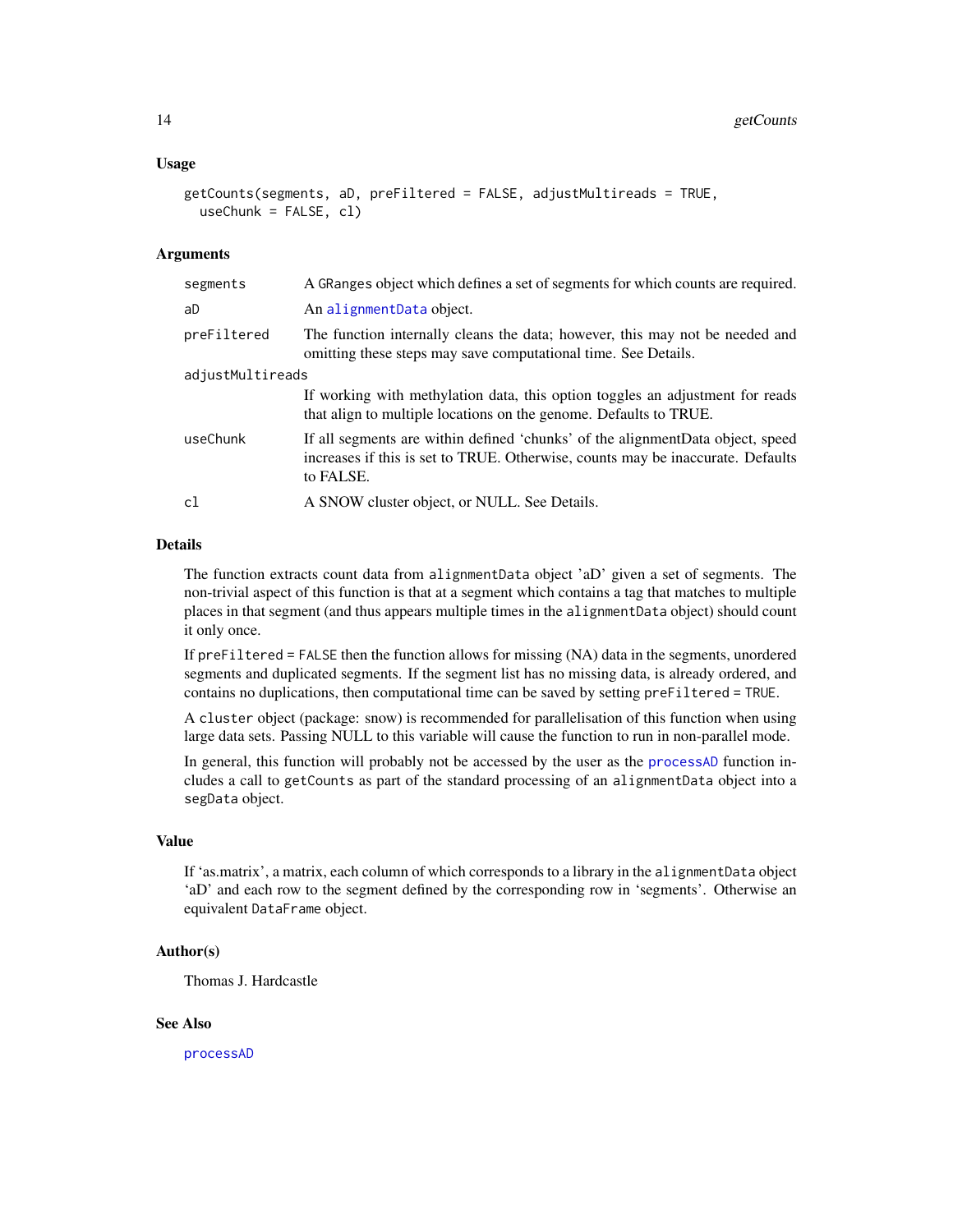## <span id="page-14-0"></span>getOverlaps 15

#### Examples

# Define the files containing sample information.

```
datadir <- system.file("extdata", package = "segmentSeq")
libfiles <- c("SL9.txt", "SL10.txt", "SL26.txt", "SL32.txt")
# Establish the library names and replicate structure.
libnames <- c("SL9", "SL10", "SL26", "SL32")
replicates \leq c(1,1,2,2)# Process the files to produce an 'alignmentData' object.
alignData <- readGeneric(file = libfiles, dir = datadir, replicates =
replicates, libnames = libnames, gap = 100)
# Get count data for three arbitrarily chosen segments on chromosome 1.
getCounts(segments = GRanges(seqnames = c(">Chr1"),
          IRanges(start = c(1,100,2000), end = c(40,3000,5000))),aD = \text{alignData}, c1 = \text{NULL}
```
getOverlaps *Identifies overlaps between two sets of genomic coordinates*

### Description

This function identifies which of a set of genomic segments overlaps with another set of coordinates; either with partial overlap or with the segments completely contained within the coordinates. The function is used within the 'segmentSeq' package for various methods of constructing a segmentation map, but may also be useful in downstream analysis (e.g. annotation analyses).

#### Usage

```
getOverlaps(coordinates, segments, overlapType = "overlapping",
whichOverlaps = TRUE, ignoreStrand = FALSE, cl)
```
#### Arguments

| coordinates | A GRanges object defining the set of coordinates with which the segments may<br>overlap.                        |
|-------------|-----------------------------------------------------------------------------------------------------------------|
| segments    | A GRanges object defining the set of segments which may overlap within the<br>coordinates.                      |
| overlapType | Which kind of overlaps are being sought? Can be one of 'overlapping', 'con-<br>tains' or 'within'. See Details. |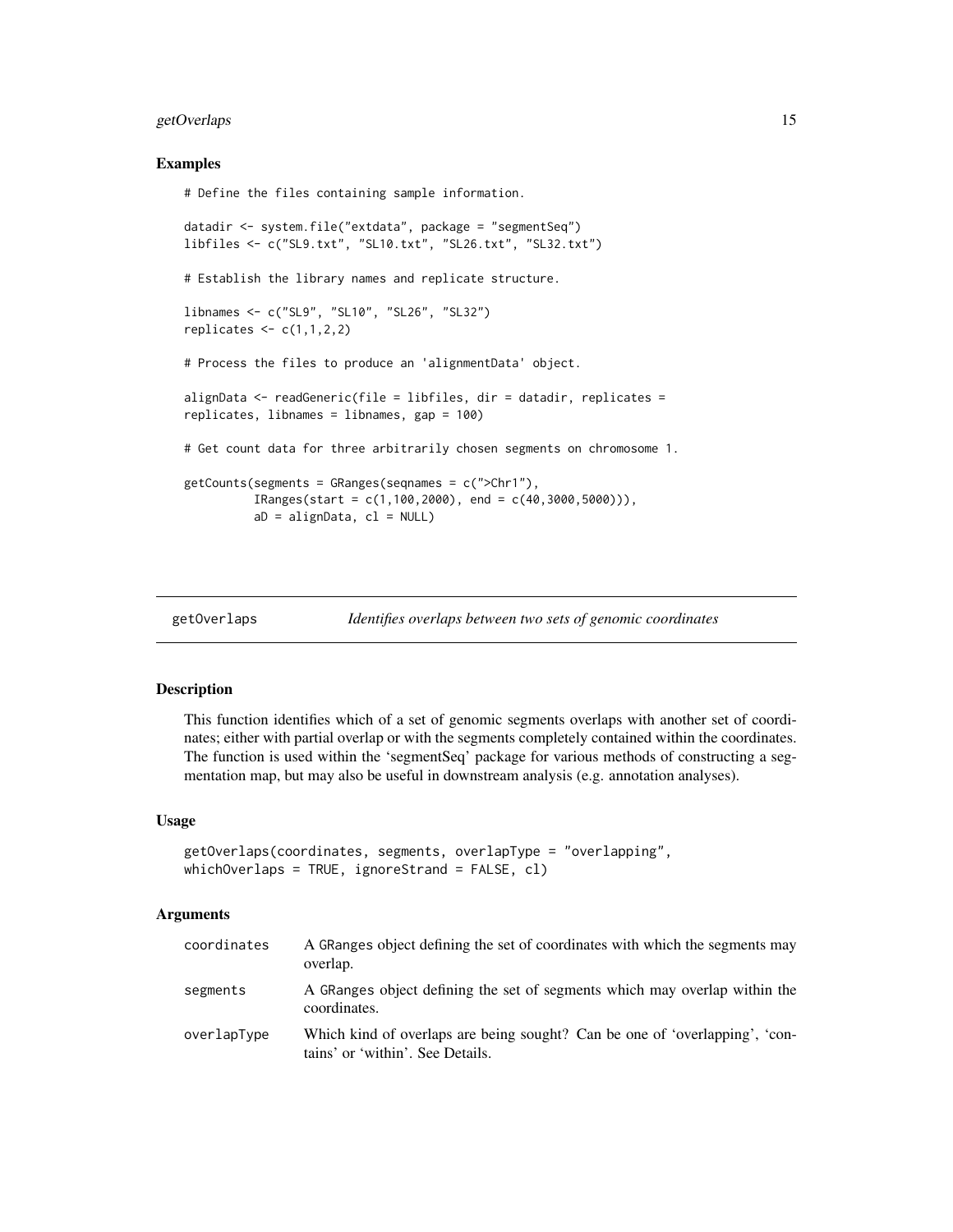| whichOverlaps | If TRUE, returns the 'segments' overlapping with the 'coordinates'. If FALSE,<br>returns a boolean vector specifying which of the 'coordinates' overlap with the<br>'segments'.                                                         |
|---------------|-----------------------------------------------------------------------------------------------------------------------------------------------------------------------------------------------------------------------------------------|
| ignoreStrand  | If TRUE, a segment may overlap a set of coordinates regardless of the strand the<br>two are on. If FALSE, overlaps will only be identified if both are on the same<br>strand (or if either has no strand specified). Defaults to FALSE. |
| c1            | A SNOW cluster object, or NULL. See Details.                                                                                                                                                                                            |

#### Details

If overlapType = "overlapping" then any overlap between the 'coordinates' and the 'segments' is sufficient. If overlapType = "contains" then a region defined in 'coordinates' must completely contain at least one of the 'segments' to count as an overlap. If overlapType = "within" then a region defined in 'coordinates' must be completely contained by at least one of the 'segments' to count as an overlap.

A 'cluster' object (package: snow) may usefully be used for parallelisation of this function when examining large data sets. Passing NULL to this variable will cause the function to run in nonparallel mode.

#### Value

If whichOverlaps = TRUE, then the function returns a list object with length equal to the number of rows of the 'coordinates' argument. The 'i'th member of the list will be a numeric vector giving the row numbers of the 'segments' object which overlap with the 'i'th row of the 'coordinates' object, or NA if no segments overlap with this coordinate region.

If whichOverlaps = FALSE, then the function returns a boolean vector with length equal to the number of rows of the 'coordinates' argument, indicating which of the regions defined in coordinates have the correct type of overlap with the 'segments'.

#### Author(s)

Thomas J. Hardcastle

#### Examples

# Define the chromosome lengths for the genome of interest.

```
chrlens <- c(2e6, 1e6)
```
# Define the files containing sample information.

datadir <- system.file("extdata", package = "segmentSeq") libfiles <- c("SL9.txt", "SL10.txt", "SL26.txt", "SL32.txt")

# Establish the library names and replicate structure.

```
libnames <- c("SL9", "SL10", "SL26", "SL32")
replicates \leq c(1,1,2,2)
```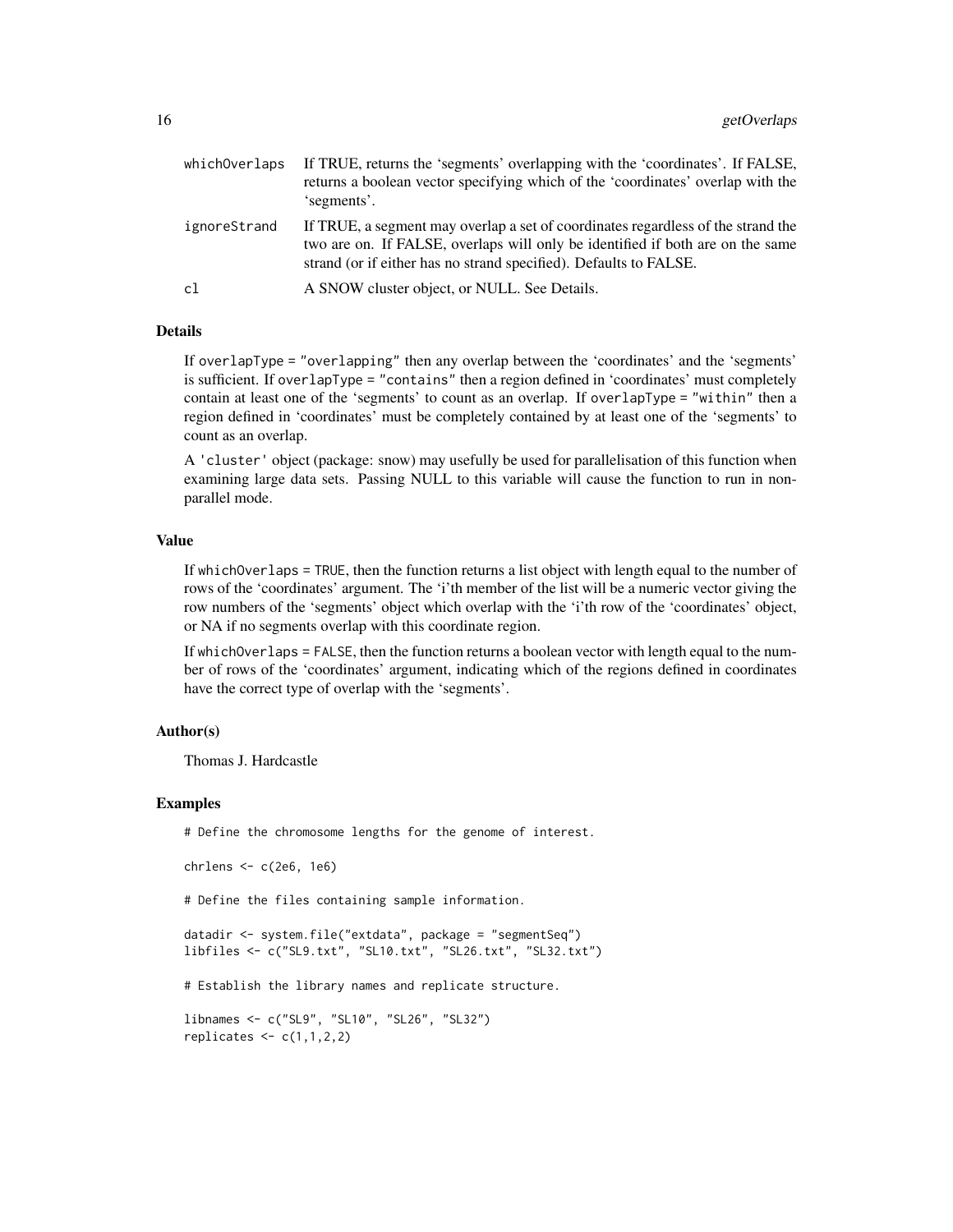## <span id="page-16-0"></span>givenExpression 17

```
# Process the files to produce an `alignmentData' object.
alignData <- readGeneric(file = libfiles, dir = datadir, replicates =
replicates, libnames = libnames, chrs = c(">Chr1", ">Chr2"), chrlens =
chrlens, gap = 100)
# Find which tags overlap with an arbitrary set of coordinates.
getOverlaps(coordinates = GRanges(seqnames = c(">Chr1"),
          IRanges(start = c(1, 100, 2000), end = c(40, 3000, 5000)),
          segments = alignData@alignments, overlapType = "overlapping",
          whichOverlaps = TRUE, cl = NULL)
```
givenExpression *Adjusts posterior likelihoods of differential expression by the likelihood that a locus is expressed.*

## Description

For certain types of differential behaviour, the likelihood of difference can be high even for regions for which the likelihood that the region represents a true locus is low in all replicate groups. This function corrects the likelihood of differential behaviour by the likelihood that the locus is expressed in at least one replicate group.

#### Usage

givenExpression(cD)

#### Arguments

cD A lociData object with computed posteriors and locLikelihoods.

#### Value

A lociData object with updated posteriors.

#### Author(s)

Thomas J. Hardcastle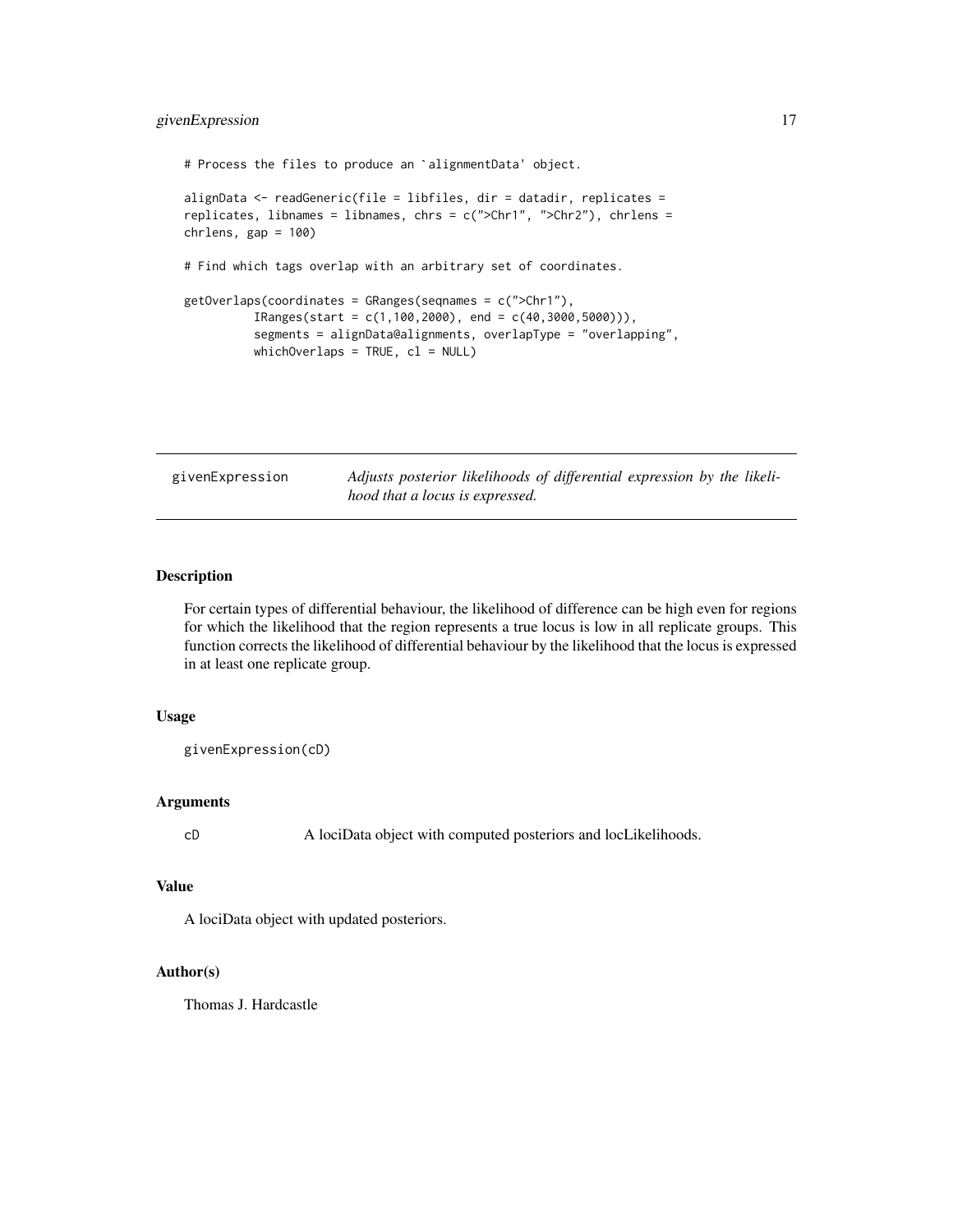## Description

This method identifies by heuristic methods a set of loci from a segData or segMeth object. It does this by identifying within replicate groups regions of the genome that satisfy the criteria for being a locus and have no region within them that satisfies the criteria for being a null. These criteria can be defined by the user or inferred from the data.

## Usage

```
heuristicSeg(sD, aD, gap = 50, RKPM = 1000, prop, coverage = 1, locCutoff =
0.9, nullCutoff = 0.9, subRegion = NULL, largeness = 1e8, getLikes =
TRUE, verbose = TRUE, tempDir = NULL, cl = NULL, recoverFromTemp =
FALSE, trimMeth = FALSE)
```
## Arguments

| aD         | An alignmentData or methData object.                                                                                                                                                |
|------------|-------------------------------------------------------------------------------------------------------------------------------------------------------------------------------------|
| sD         | A segData or segMeth object derived from the 'aD' object.                                                                                                                           |
| gap        | What is the minimum length of a null region?                                                                                                                                        |
| RKPM       | For analysis of a segData object, what RKPM (reads per kilobase per million<br>reads) distinguishes between a locus and a null region?                                              |
| prop       | For analysis of a segMeth object, what proportion of methylated cytosines dis-<br>tinguishes between a locus and a null region? (see Details).                                      |
| coverage   | For analysis of a segMeth object, what is the minimum coverage required to<br>make inferences on the presence/absense of a methylation locus?                                       |
| locCutoff  | For analysis of a segMeth object, with what likelihood must the proportion of<br>methylated cytosines exceed the 'prop' option to define a locus? Defaults to 0.9.                  |
| nullCutoff | For analysis of a segMeth object, with what likelihood must the proportion of<br>methylated cytosines be less than the 'prop' option to define a null region? De-<br>faults to 0.9. |
| subRegion  | A 'data. frame' object defining the subregions of the genome to be segmented.<br>If NULL (default), the whole genome is segmented.                                                  |
| largeness  | The maximum size for a split analysis.                                                                                                                                              |
| getLikes   | Should posterior likelihoods for the new segmented genome (loci and nulls) be<br>assessed?                                                                                          |
| verbose    | Should the function be verbose? Defaults to TRUE.                                                                                                                                   |
| tempDir    | A directory for storing temporary files produced during the segmentation.                                                                                                           |
| cl         | A SNOW cluster object, or NULL. Defaults to NULL. See Details.                                                                                                                      |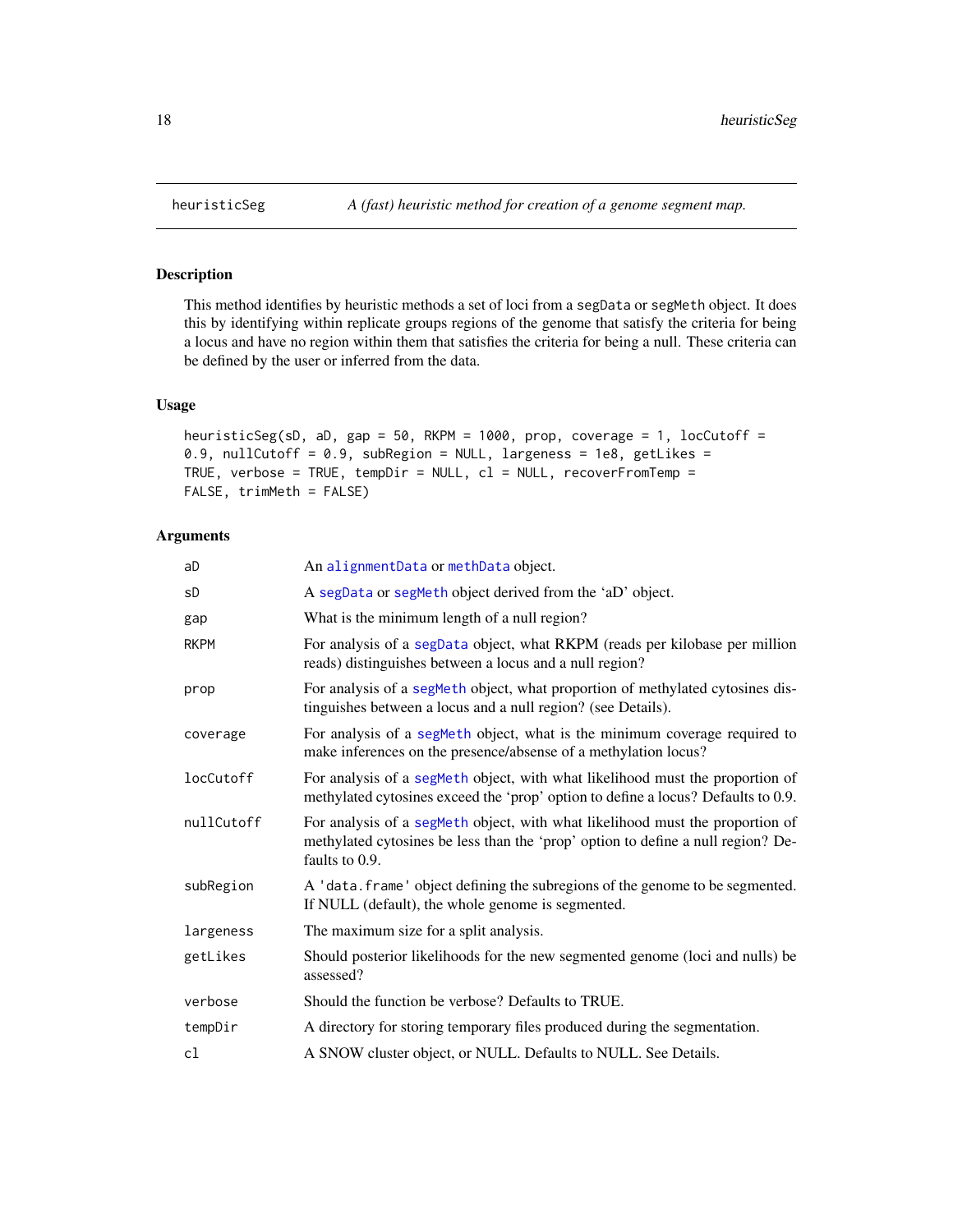## <span id="page-18-0"></span>heuristicSeg 19

| recoverFromTemp |                                                                                                      |
|-----------------|------------------------------------------------------------------------------------------------------|
|                 | If TRUE, will attempt to recover the position saved in 'tempDir'. Defaults to<br>FALSE. See Details. |
| trimMeth        | Should putative methylation regions be trimmed? Defaults to FALSE; see De-<br>tails.                 |

## Details

A 'cluster' object (package: snow) may be used for parallelisation of parts of this function when examining large data sets. Passing NULL to this variable will cause the function to run in nonparallel mode.

If recoverFromTemp = TRUE, the function will attempt to recover a crashed position from the temporary files in tempDir. At present, the function assumes you know what you are doing, and will perform no checking that these files are suitable for the specified recovery. Use with caution.

The prop variable can be used to set the proportion of methylation required to identify a locus by giving a numerical value between 0-1. It can also be determined automatically (see thresholdFinder).

Due to the way that methylation loci are identified, it is possible that the cytosines at the edges of methylation loci have limited evidence for methylation. The 'trimMeth' option trims cytosines at the edge of predicted methylation loci that have less than 50% likelihood of being above the required threshold.

#### Value

A [lociData](#page-20-1) object, containing count information on all the segments discovered.

#### Author(s)

Thomas J. Hardcastle

#### References

Hardcastle T.J., Kelly, K.A. and Balcombe D.C. (2011). Identifying small RNA loci from highthroughput sequencing data. In press.

## See Also

[classifySeg](#page-9-1), an alternative approach to this problem using an empirical Bayes approach to classify segments. [thresholdFinder](#page-40-1), a function for determining a suitable threshold on methylation by examining the data. [plotGenome](#page-26-1), a function for plotting the alignment of tags to the genome (together with the segments defined by this function). [baySeq](#page-0-0), a package for discovering differential expression in [lociData](#page-20-1) objects.

#### Examples

# Define the files containing sample information.

```
datadir <- system.file("extdata", package = "segmentSeq")
libfiles <- c("SL9.txt", "SL10.txt", "SL26.txt", "SL32.txt")
```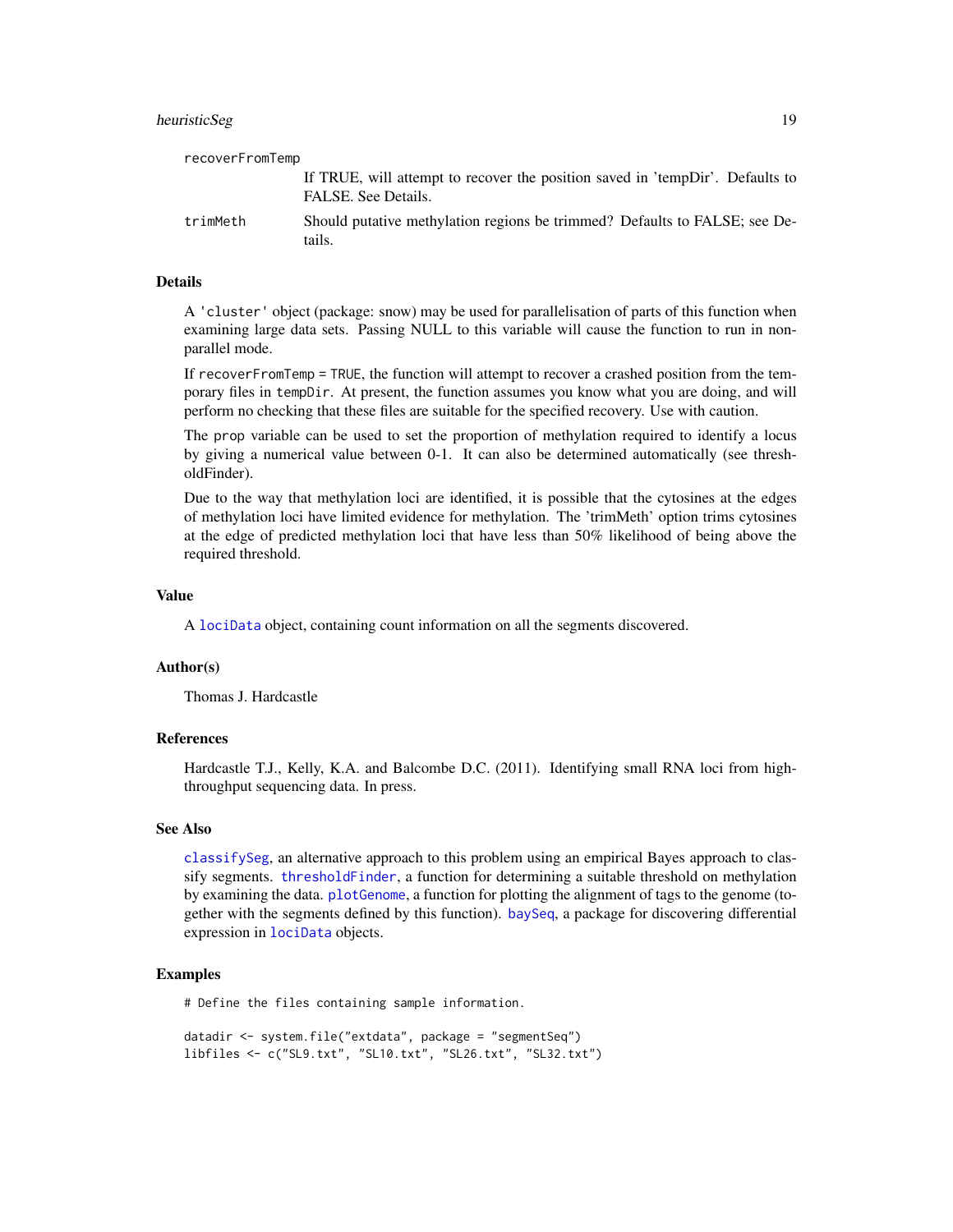```
# Establish the library names and replicate structure.
libnames <- c("SL9", "SL10", "SL26", "SL32")
replicates \leq c(1,1,2,2)# Process the files to produce an `alignmentData' object.
alignData <- readGeneric(file = libfiles, dir = datadir, replicates =
replicates, libnames = libnames, gap = 100)
# Process the alignmentData object to produce a `segData' object.
sD <- processAD(alignData, gap = 100, cl = NULL)
# Use the segData object to produce a segmentation of the genome.
segD <- heuristicSeg(sD = sD, aD = alignData, prop = 0.2,
subRegion = data.frame(chr = ">Chr1", start = 1, end = 1e5),
cl = NULL)
```
hSL *Preprocessed 'lociData' object containing likelihoods of methylation at each locus.*

## Description

This is the preprocessed (to save computational time) 'lociData' object described in the vignette 'segmentSeq: methods for detecting methylation loci and differential methylation'.

#### Usage

hSL

## Format

A 'lociData' object.

#### Source

See vignette.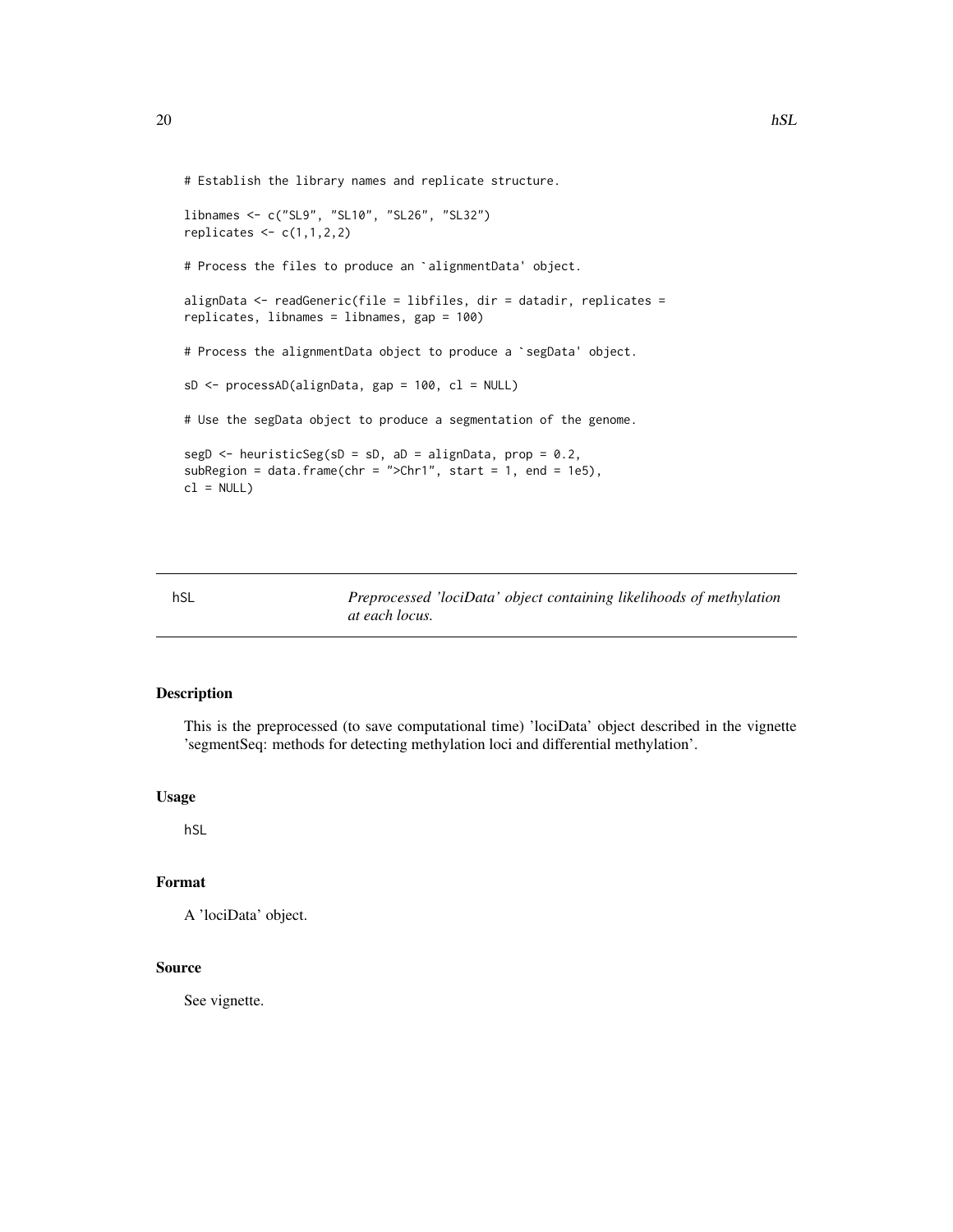<span id="page-20-2"></span><span id="page-20-0"></span>lociData-class *Class "lociData"*

#### <span id="page-20-1"></span>**Description**

The lociData class is based on the [countData](#page-0-0) class defined in the 'baySeq' package, but includes a 'coordinates' slot giving the coordinates of genomic loci and a 'locLikelihoods' slot which contains the estimated likelihoods that each annotated region is a locus in each replicate group and a coordinates structure giving the locations of the loci.

#### Slots

- locLikelihoods: Object of class "matrix" describing estimated likelihoods that each region defined in 'coordinates' is a locus in each replicate group.
- coordinates: Object of class "GRanges" defining the coordinates of the genomic loci.
- data: Object of class "matrix" defining count data for each locus defined in 'coordinates'
- replicates: Object of class "factor" defining the replicate structure of the data.
- groups: Object of class "list" defing the group (model) structure of the data (see the [baySeq](#page-0-0) package).
- annotation: Object of class "data.frame" giving any additional annotation information for each locus.
- priorType: Object of class "character" describing the type of prior information available in slot 'priors'.
- priors: Object of class "list" defing the prior parameter information. Calculated by the [baySeq](#page-0-0) package.
- posteriors: Object of class "matrix" giving the estimated posterior likelihoods for each replicate group. Calculated by the [baySeq](#page-0-0) package.
- nullPosts: Object of class "numeric" which, if calculated, defines the posterior likelihoods for the data having no true expression of any kind. Calculated by the [baySeq](#page-0-0) package.
- estProps: Object of class "numeric" giving the estimated proportion of tags belonnging to each group. Calculated by the [baySeq](#page-0-0) package.
- cellObservables A list object containing arrays of identical dimension to that in the '@data' slot. These arrays define some observed characteristic of the data (e.g., GC content of sRNAs) which may be used in analysis.
- rowObservables A list object containing arrays with first dimension identical to the number of rows in the '@data' slot. These arrays define some observed characteristic of the data (e.g., genomic length of the region) which may be used in analysis.
- sampleObservables A list object containing arrays with first dimension identical to the number of columns of the '@data' slot. These arrays define some observed characteristic of the data (e.g., library scaling factor) which may be used in analysis.

#### Extends

Class ["countData"](#page-0-0), directly.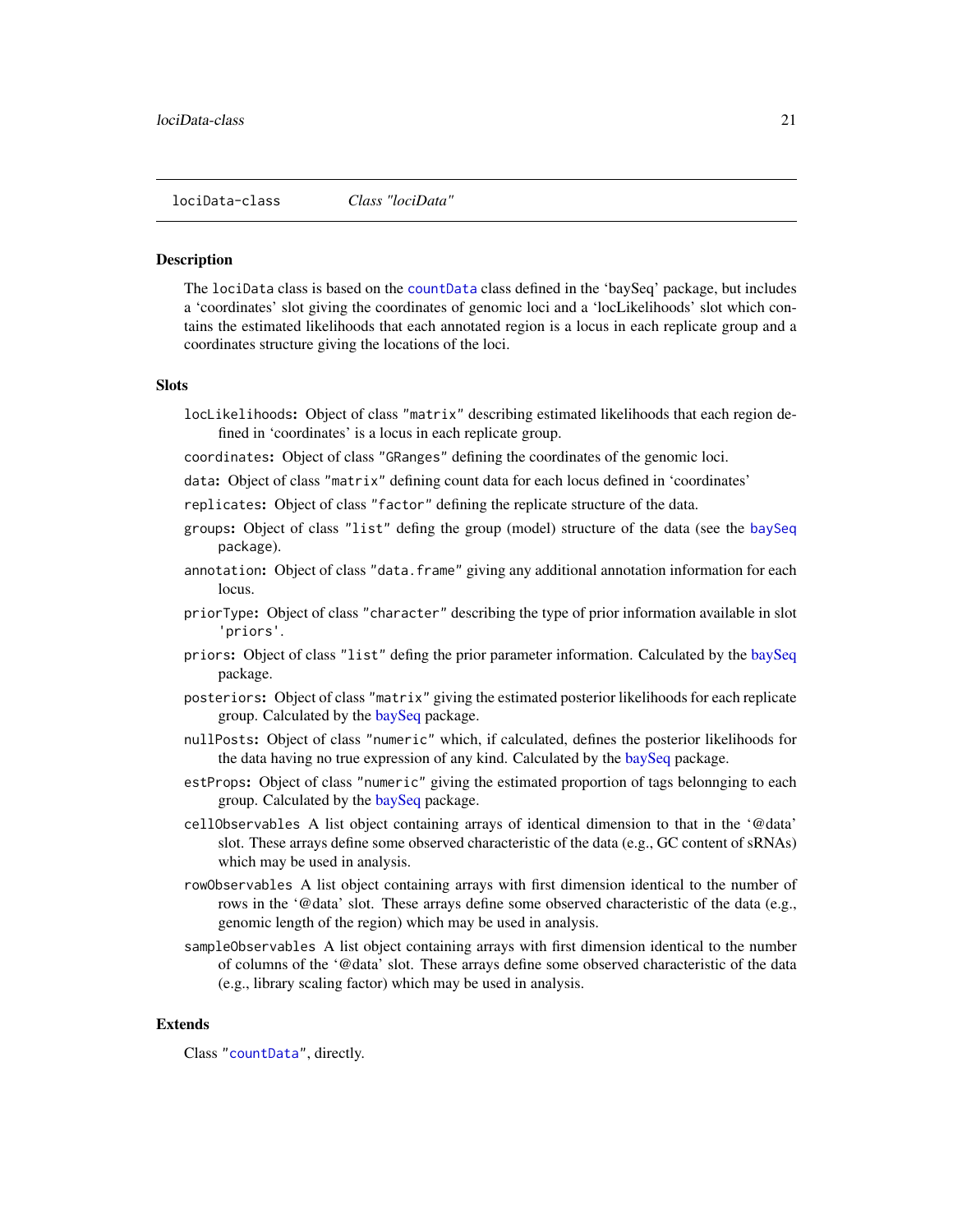## <span id="page-21-0"></span>Methods

Methods 'new', 'dim', '[', 'c' and 'show' have been defined for this class.

#### Author(s)

Thomas J. Hardcastle

<span id="page-21-1"></span>

| lociLikelihoods | Evaluates the posterior likelihoods of each region defined by a seg- |
|-----------------|----------------------------------------------------------------------|
|                 | mentation map as a locus.                                            |

## Description

An empirical Bayesian approach that takes a segmentation map and uses this to bootstrap posterior likelihoods on each region being a locus for each replicate group.

## Usage

```
lociLikelihoods(cD, aD, newCounts = FALSE, bootStraps = 3,
               inferNulls = TRUE, nasZero = FALSE, usePosteriors =
TRUE, tail = 0.1, subset = NULL, cl)
```
## Arguments

| cD            | A lociData object that defines a segmentation map.                                                                                                                                                 |
|---------------|----------------------------------------------------------------------------------------------------------------------------------------------------------------------------------------------------|
| aD            | An alignmentData object.                                                                                                                                                                           |
| newCounts     | Should new counts be evaluated for the segmentation map in 'cD' before calcu-<br>lating loci likelihoods? Defaults to FALSE                                                                        |
| bootStraps    | What level of bootstrapping should be carried out on the inference of posterior<br>likelihoods? See the baySeq function getLikelihoods. NB for a discussion of<br>bootstrapping.                   |
| inferNulls    | Should null regions be inferred from the gaps between segments defined by the<br>'cD' object?                                                                                                      |
| nasZero       | If FALSE, any locus with a posterior likelihood 'NA' in the existing segmenta-<br>tion map is treated as a null region for the first bootstrap; If TRUE, it is ignored<br>for the first bootstrap. |
| usePosteriors | If TRUE, the function uses the existing likelihoods to weight the prior estimation<br>of parameters. Defaults to TRUE.                                                                             |
| tail          | The cutoff for the tail of the distribution to be used in pre-calculating data for<br>methylation analysis. See methObservables.                                                                   |
| subset        | A subset of the data on which to calculate the likelihoods.                                                                                                                                        |
| cl            | A SNOW cluster object, or NULL. See Details.                                                                                                                                                       |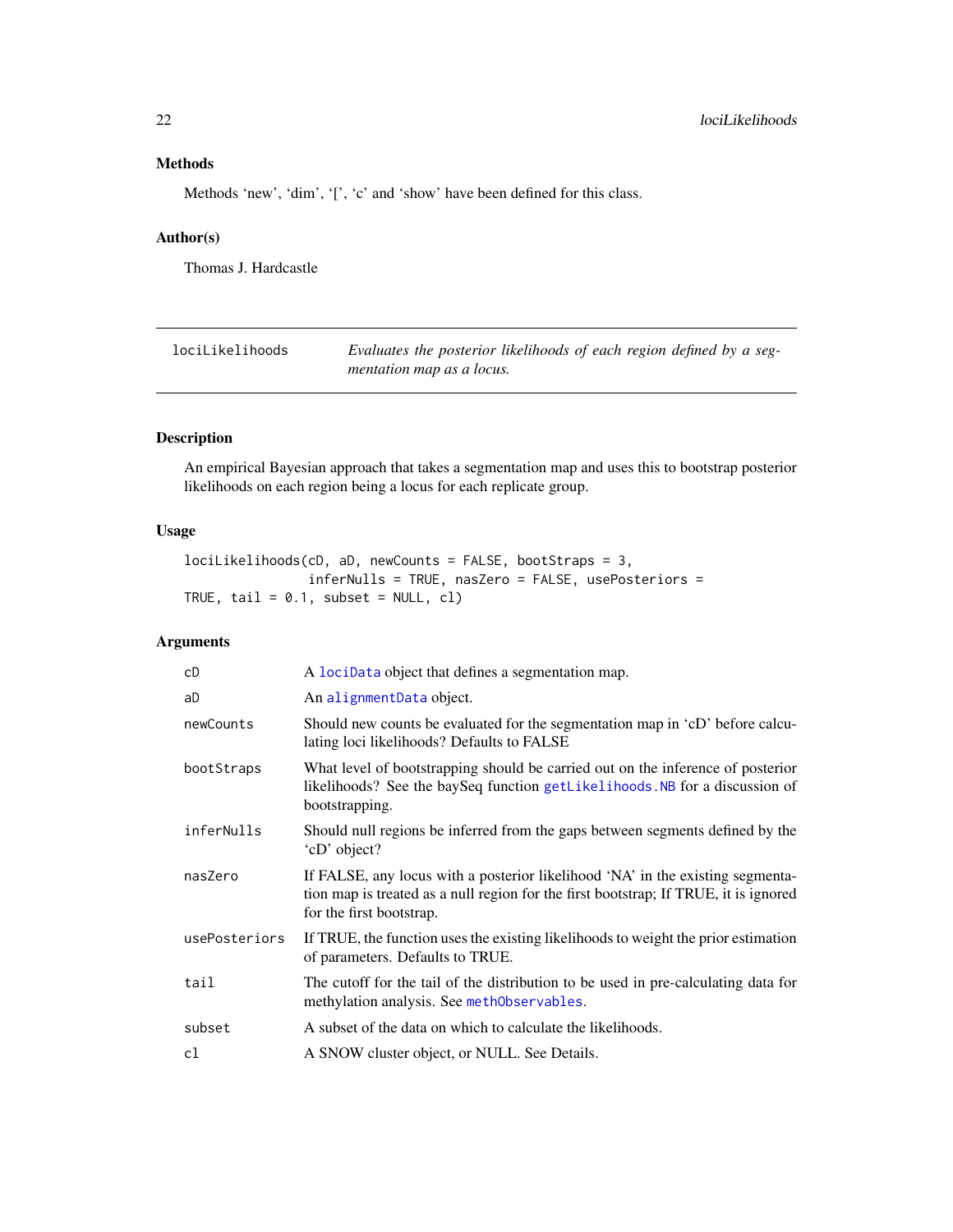## <span id="page-22-0"></span>lociLikelihoods 23

## Details

A 'cluster' object (package: snow) may be used for parallelisation of this function when examining large data sets. Passing NULL to this variable will cause the function to run in non-parallel mode.

#### Value

```
A lociData object.
```
#### Author(s)

Thomas J. Hardcastle

#### Examples

# Define the files containing sample information.

```
datadir <- system.file("extdata", package = "segmentSeq")
libfiles <- c("SL9.txt", "SL10.txt", "SL26.txt", "SL32.txt")
# Establish the library names and replicate structure.
libnames <- c("SL9", "SL10", "SL26", "SL32")
replicates \leq c(1,1,2,2)# Process the files to produce an `alignmentData' object.
alignData <- readGeneric(file = libfiles, dir = datadir, replicates =
# Process the alignmentData object to produce a `segData' object.
replicates, libnames = libnames, gap = 100)
sD <- processAD(alignData, gap = 100, cl = NULL)
# Use the segData object to produce a segmentation of the genome, but
# without evaluating posterior likelihoods.
segD <- heuristicSeg(sD = sD, aD = alignData,
    subRegion = data.frame(chr= ">Chr1", start = 1, end = 1e5),
    getlikes = FALSE, cl = NULL)# Use the lociData function to evaluate the posterior likelihoods directly.
lociData <- lociLikelihoods(segD, aD = alignData, bootStraps = 5,
inferNulls = TRUE, cl = NULL)
```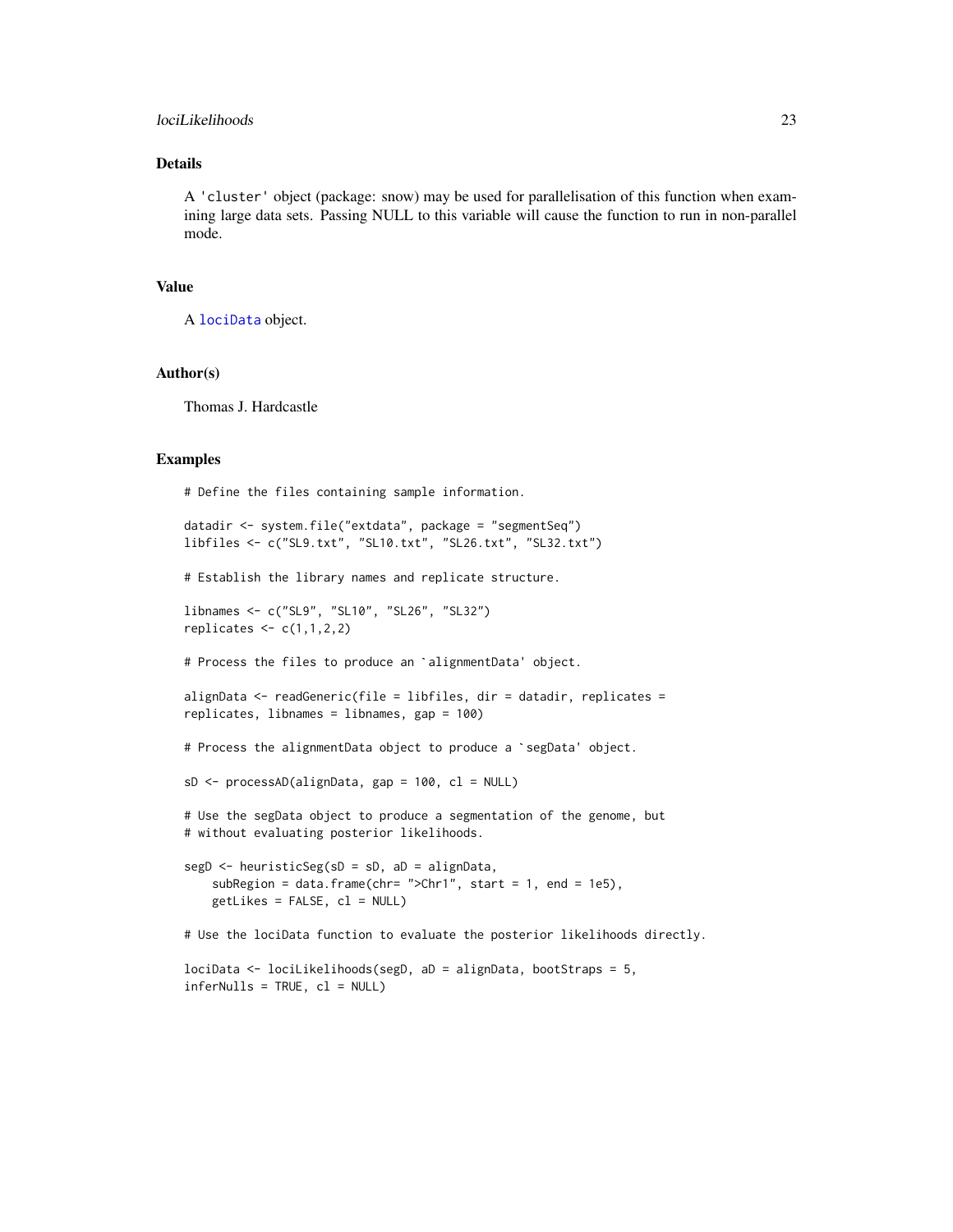<span id="page-23-0"></span>mergeMethSegs *Merges neighbouring methylation loci with the same pattern of expression.*

#### Description

Within a region of cytosine methylation, there may be some cytosines which show no evidence of methylation. The presence of these cytosines may lead to the region being split into multiple methylation loci. This function merges neighbouring loci if the pattern of expression is the same in each locus, and if they are not separated by too great a genomic distance.

#### Usage

mergeMethSegs(segs, aD, gap, cl)

#### Arguments

| segs | A methData object defining the loci to be merged.               |
|------|-----------------------------------------------------------------|
| aD   | An alignment Meth object from which the loci have been derived. |
| gap  | The maximum gap below which neighbouring loci may be merged.    |
| cl   | A cluster object, or NULL.                                      |

#### Value

An object of type [methData](#page-23-2).

## Author(s)

Thomas J. Hardcastle

## See Also

[methData](#page-23-2)

<span id="page-23-1"></span>methData-class *Class "methData"*

## <span id="page-23-2"></span>Description

The methData class is based on the [countData](#page-0-0) class defined in the 'baySeq' package, but includes a 'coordinates' slot giving the coordinates of genomic loci and a 'locLikelihoods' slot which contains the estimated likelihoods that each annotated region is a locus in each replicate group and a coordinates structure giving the locations of the loci.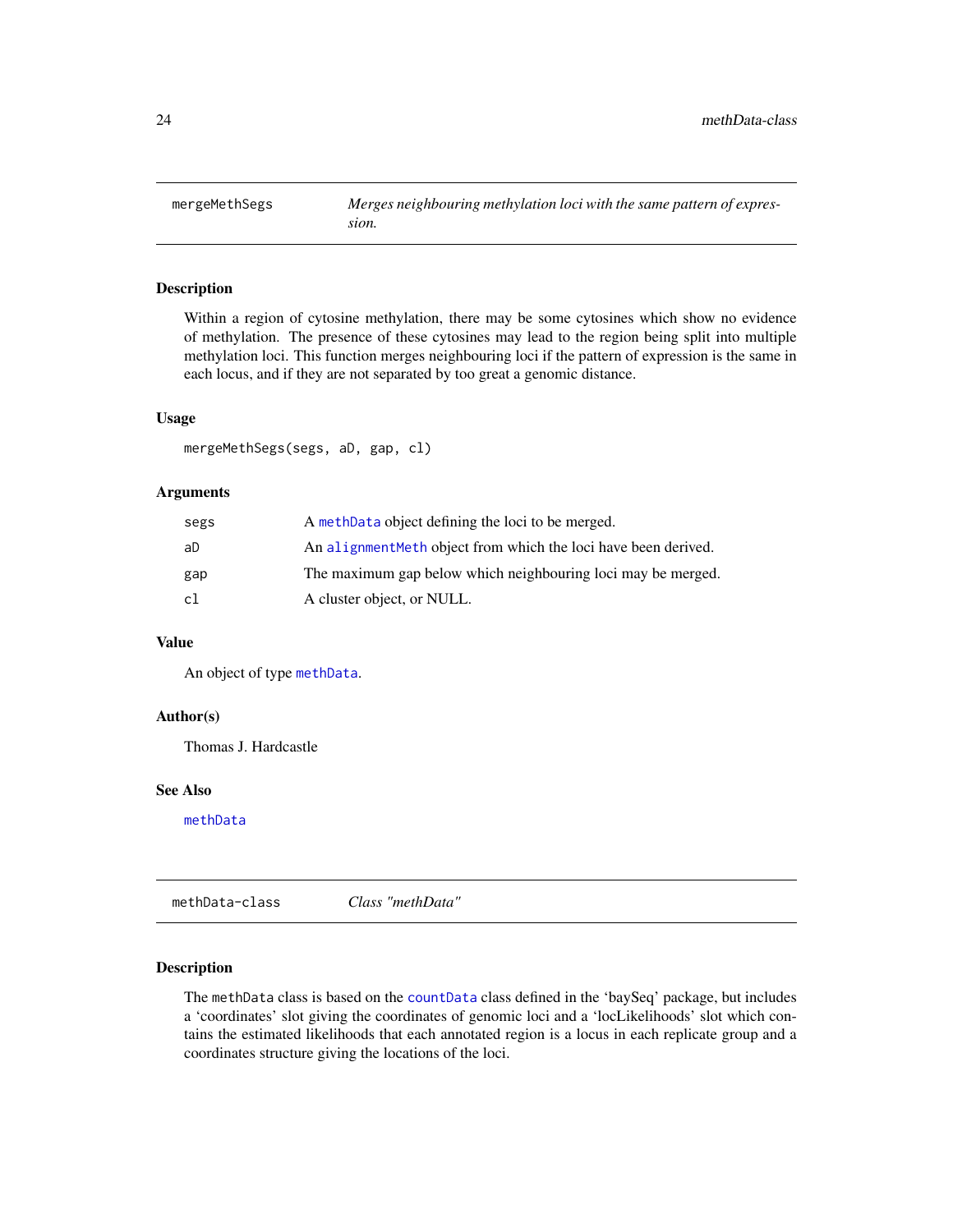#### <span id="page-24-0"></span>**Slots**

- locLikelihoods: Object of class "matrix" describing estimated likelihoods that each region defined in 'coordinates' is a locus in each replicate group.
- coordinates: Object of class "GRanges" defining the coordinates of the genomic loci.
- data: Object of class "matrix" defining the number of methylated cytosines observed for each locus defined in 'coordinates'
- data: Object of class "matrix" defining the number of un-methylated cytosines observed for each locus defined in 'coordinates'
- replicates: Object of class "factor" defining the replicate structure of the data.
- groups: Object of class "list" defing the group (model) structure of the data (see the [baySeq](#page-0-0) package).
- annotation: Object of class "data.frame" giving any additional annotation information for each locus.
- priorType: Object of class "character" describing the type of prior information available in slot 'priors'.
- priors: Object of class "list" defing the prior parameter information. Calculated by the [baySeq](#page-0-0) package.
- posteriors: Object of class "matrix" giving the estimated posterior likelihoods for each replicate group. Calculated by the [baySeq](#page-0-0) package.
- nullPosts: Object of class "numeric" which, if calculated, defines the posterior likelihoods for the data having no true expression of any kind. Calculated by the [baySeq](#page-0-0) package.
- estProps: Object of class "numeric" giving the estimated proportion of tags belonnging to each group. Calculated by the [baySeq](#page-0-0) package.
- cellObservables A list object containing arrays of identical dimension to that in the '@data' slot. These arrays define some observed characteristic of the data (e.g., GC content of sRNAs) which may be used in analysis.
- rowObservables A list object containing arrays with first dimension identical to the number of rows in the '@data' slot. These arrays define some observed characteristic of the data (e.g., genomic length of the region) which may be used in analysis.
- sampleObservables A list object containing arrays with first dimension identical to the number of columns of the '@data' slot. These arrays define some observed characteristic of the data (e.g., nonconversion rates) which may be used in analysis.

## Extends

Class ["countData"](#page-0-0), directly.

#### Methods

Methods 'new', 'dim', '[' and 'show' have been defined for this class.

#### Author(s)

Thomas J. Hardcastle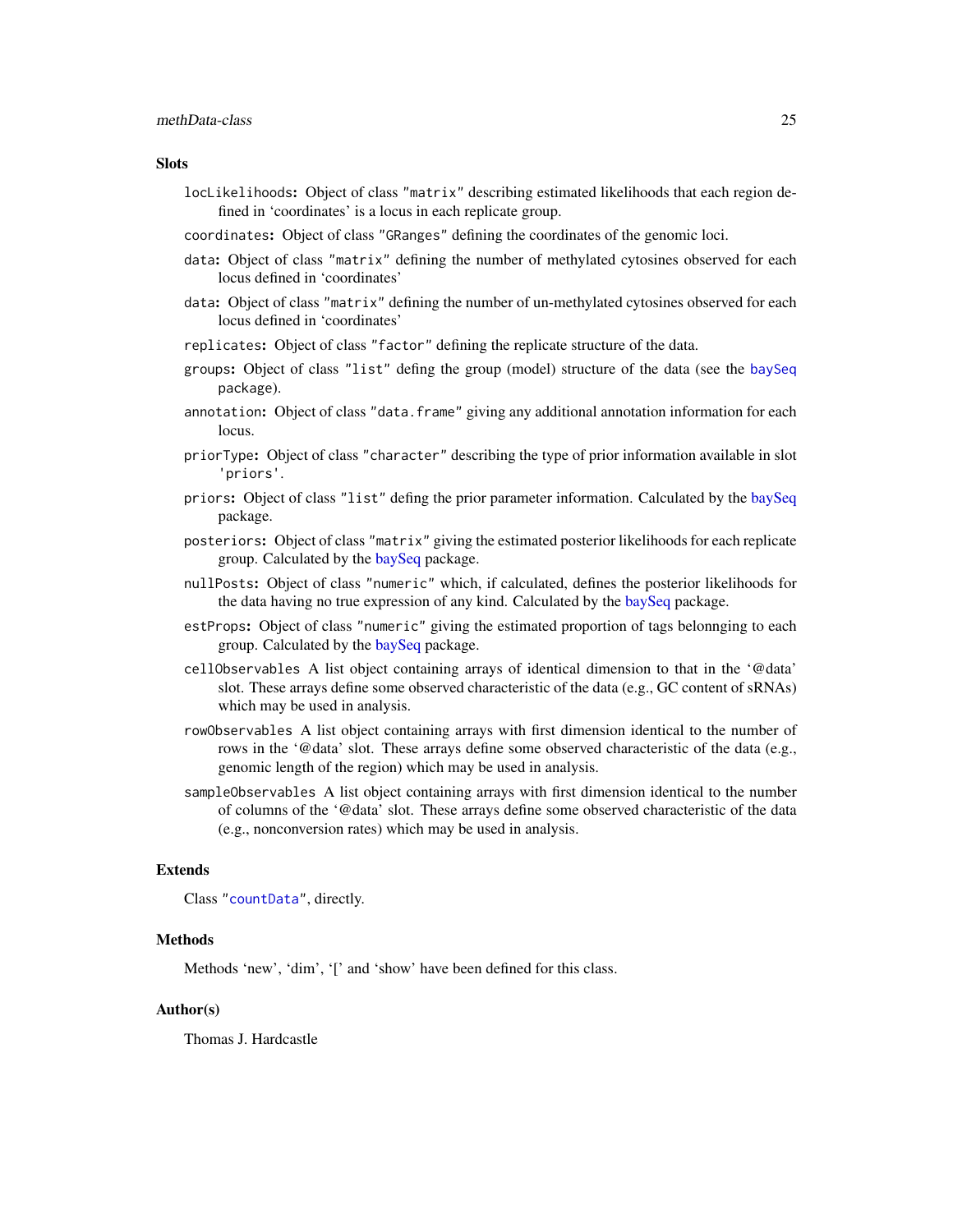<span id="page-25-0"></span>26 normaliseNC normaliseNC normaliseNC normaliseNC normaliseNC

## **Description**

This function adjusts the observed cytosine methylated/unmethylated counts at each cytosine site based on the reported nonconversion rates for each samples.

## Usage

normaliseNC(mD, nonconversion)

#### Arguments

| mD            | Either an alignment Meth or segmeth object, or a locidata object (for which<br>nonconversion must be explicitly supplied).         |
|---------------|------------------------------------------------------------------------------------------------------------------------------------|
| nonconversion | A vector defining nonconversion rates for each sample, required if a locidata<br>object is supplied in 'mD' and ignored otherwise. |

## Details

This function operates by estimating the expected number of unconverted cytosines at each site and subtracting this from the reported methylated cytosines and adding to the reported unmethylated cytosines. It should not be used on data that will be analysed in a way that accounts for nonconversion; e.g., using the 'bbNCDist' densityFunction object.

#### Value

A modified version of the object supplied as 'mD'.

#### Author(s)

Thomas J. Hardacastle

#### References

Hardcastle T.J. Discovery of methylation loci and analyses of differential methylation from replicated high-throughput sequencing data. bioRxiv (http://dx.doi.org/10.1101/021436)

#### Examples

```
datadir <- system.file("extdata", package = "segmentSeq")
files <- c("short_18B_C24_C24_trim.fastq_CG_methCalls.gz",
"short_Sample_17A_trimmed.fastq_CG_methCalls.gz",
"short_13_C24_col_trim.fastq_CG_methCalls.gz",
"short_Sample_28_trimmed.fastq_CG_methCalls.gz")
```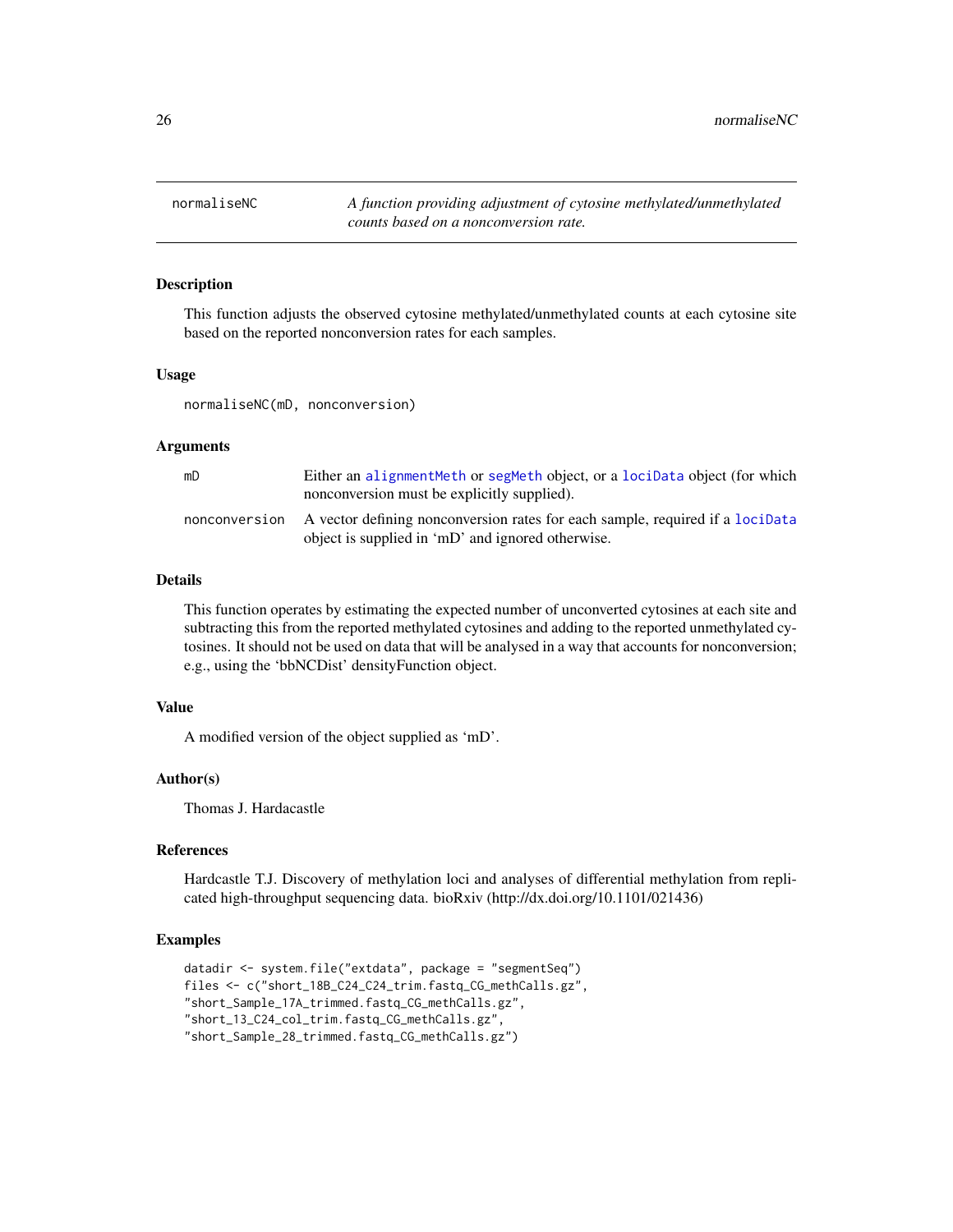## <span id="page-26-0"></span>plotGenome 27

```
mD <- readMeths(files = files, dir = datadir,
libnames = c("A1", "A2", "B1", "B2"), replicates = c("A","A","B","B"),
nonconversion = c(0.004777, 0.005903, 0.016514, 0.006134))
mD <- normaliseNC(mD)
```
<span id="page-26-1"></span>plotGenome *Plots the alignment of sequence tags on the genome given an 'aligmentData' object and (optionally) a set of segments found.*

## Description

Plots the data from an alignmentData object for a given set of samples. Can optionally include in the plot the annotation data from a lociData object containing segment information.

## Usage

 $plotGenome(aD, loci, chr = 1, limits = c(0, 1e4), samples = NULL,$ plotType = "pileup", plotDuplicated = FALSE, density = 0, showNumber = TRUE,  $logScale = FALSE, cap = Inf, ...$ 

#### Arguments

| aD         | An alignmentData object.                                                                                                                                                                                                                   |
|------------|--------------------------------------------------------------------------------------------------------------------------------------------------------------------------------------------------------------------------------------------|
| loci       | A lociData object (produced by the heuristicSeg or classifySeg function<br>and therefore) containing appropriate annotation information. Can be omitted if<br>this annotation is not known/required.                                       |
| chr        | The name of the chromosome to be plotted. Should correspond to a chromosome<br>name in the alignmentData object.                                                                                                                           |
| limits     | The start and end point of the region to be plotted.                                                                                                                                                                                       |
| samples    | The sample numbers of the samples to be plotted. If NULL, plots all samples.                                                                                                                                                               |
| plotType   | The manner in which the plot is created. Currently only plotType = pileup is<br>recommended.                                                                                                                                               |
|            | plotDuplicated If TRUE, then any duplicated sequence tags (i.e., sequence tags that match to<br>multiple places in the genome) in the 'aD' object will be plotted on a negative<br>scale for each sample. Defaults to FALSE (recommended). |
| density    | The density of the shading lines to be used in plotting each segment.                                                                                                                                                                      |
| showNumber | Should the row number of each segment be shown?                                                                                                                                                                                            |
| logScale   | Should a log scale be used for the number of sequence tags found at each base?                                                                                                                                                             |
| cap        | A numeric value defining a cap on the maximum number of reads to be plotted<br>at any one point. Useful if a large number of reads at one location prevent a<br>clear signal being seen elsewhere.                                         |
| $\cdots$   | Any additional graphical parameters for passing to plot.                                                                                                                                                                                   |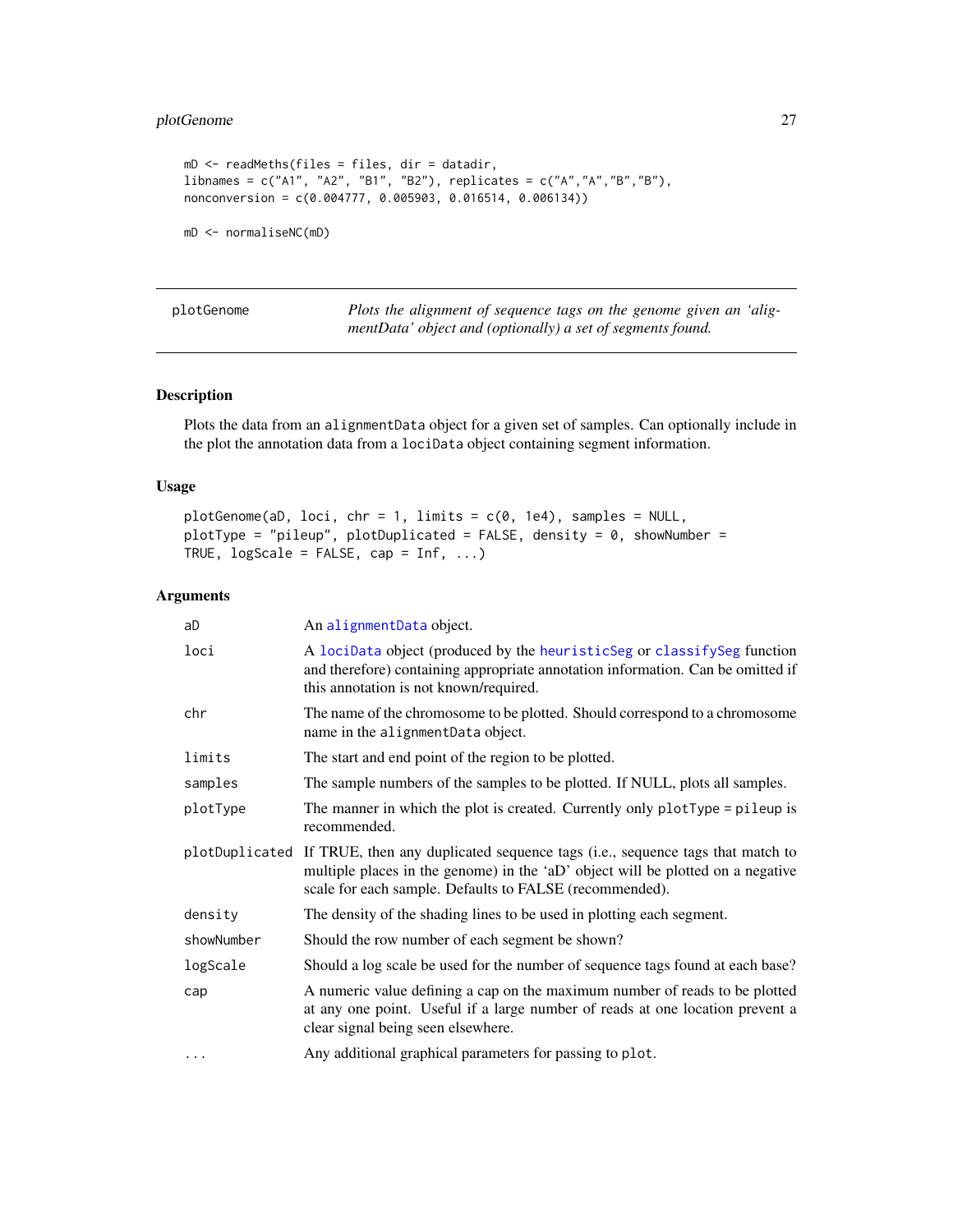#### <span id="page-27-0"></span>Value

Plotting function.

#### Author(s)

Thomas J. Hardcastle

#### See Also

[alignmentData](#page-5-2), [heuristicSeg](#page-17-1), [classifySeg](#page-9-1)

#### Examples

# Define the files containing sample information.

```
datadir <- system.file("extdata", package = "segmentSeq")
libfiles <- c("SL9.txt", "SL10.txt", "SL26.txt", "SL32.txt")
# Establish the library names and replicate structure.
libnames <- c("SL9", "SL10", "SL26", "SL32")
replicates \leq c(1,1,2,2)# Process the files to produce an `alignmentData' object.
alignData \leq readGeneric(file = libfiles, dir = datadir, replicates =
replicates, libnames = libnames, gap = 100)
# Plot the alignments to the genome on chromosome 1 between bases 1 and 10000
plotGenome(alignData, chr = ">Chr1", limits = c(1, 1e5))
```
plotMeth *Plots a map of cytosine methylation (and optionally, methylation loci).*

## Description

This function takes an [alignmentMeth](#page-6-1) object and plots the observed levels of methylation within some defined region on the genome. If a [methData](#page-23-2) object is also supplied, loci of methylation will also be shown.

#### Usage

```
plotMeth(aM, loci, chr, limits, samples, showNumber = TRUE, rgb = c(1, 0, 0), angle = 45, cap, add = FALSE
```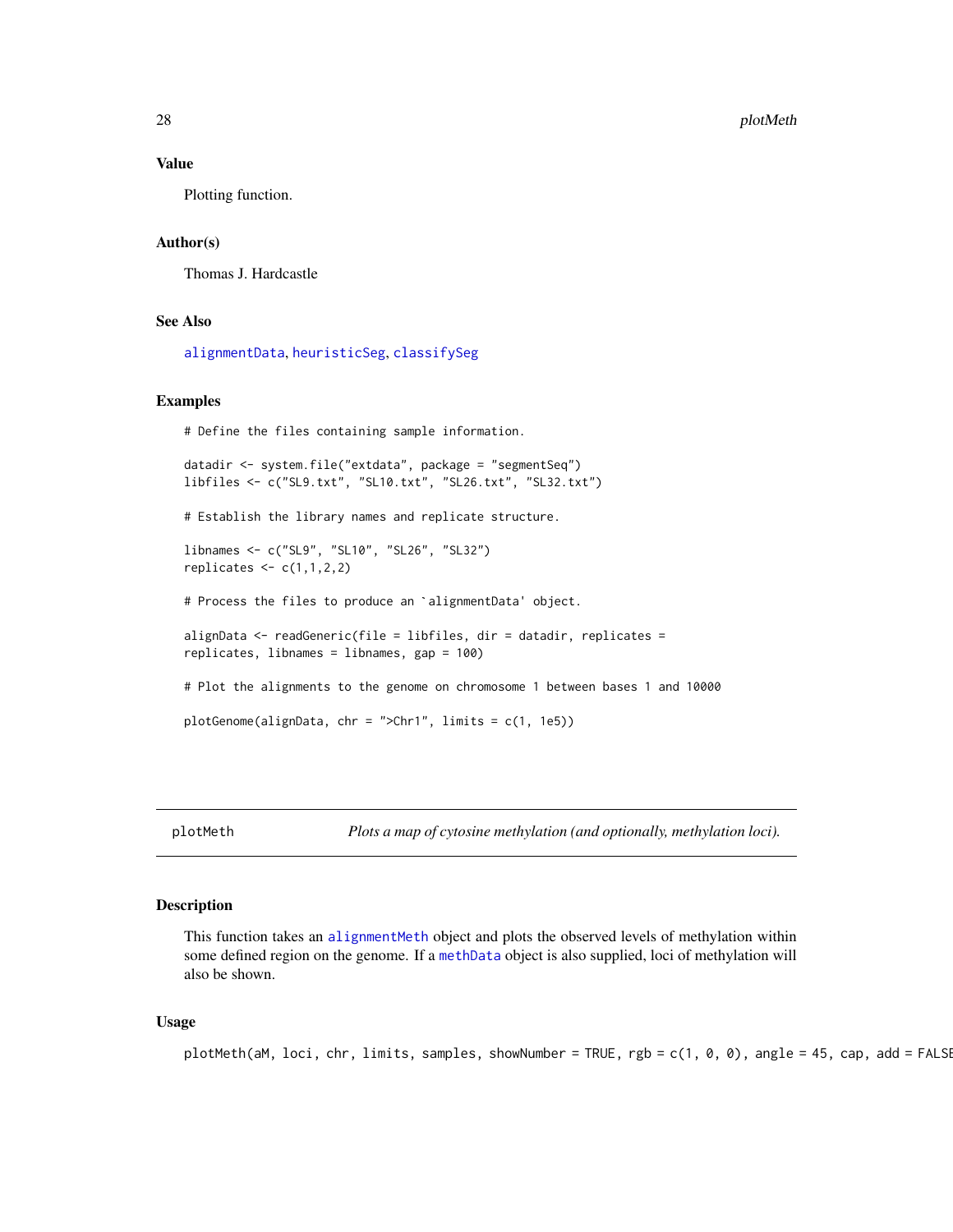## <span id="page-28-0"></span>Arguments

| aM         | An alignmentMeth.                                                                                                                                                                                    |
|------------|------------------------------------------------------------------------------------------------------------------------------------------------------------------------------------------------------|
| loci       |                                                                                                                                                                                                      |
| chr        | The name of the chromosome to be plotted. Should correspond to a chromosome<br>name in the alignment Meth object.                                                                                    |
| limits     | The start and end point of the region to be plotted.                                                                                                                                                 |
| samples    | The sample numbers of the samples to be plotted. If NULL, plots all samples.                                                                                                                         |
| showNumber | Should the row number of each segment be shown?                                                                                                                                                      |
| rgb        | The rgb code (rgb) with which to colour the loci.                                                                                                                                                    |
| angle      | The angle at which loci are shaded (see rect).                                                                                                                                                       |
| cap        | Caps the maximum level of coverage shown on the plot; thus, if a base has been<br>sequenced at a level greater than the cap, the data for that base will be shown as<br>if it has a coverage of cap. |
| add        | If TRUE, adds the plot of methylation level to the current plot. Defaults to<br>FALSE.                                                                                                               |

## Value

Plotting function.

## Author(s)

Thomas J. Hardcastle

## See Also

[alignmentMeth](#page-6-2)

plotMethDistribution *Plots the distribution of methylation on the genome.*

## Description

Plots the distribution of methylation (as defined in an [alignmentMeth](#page-6-1) object upon the genome.

## Usage

```
plotMethDistribution(meth, samples, bw = 1e-3, subtract, chrs, centromeres,
add = FALSE, col, ylim = NULL, legend = TRUE, ...)
```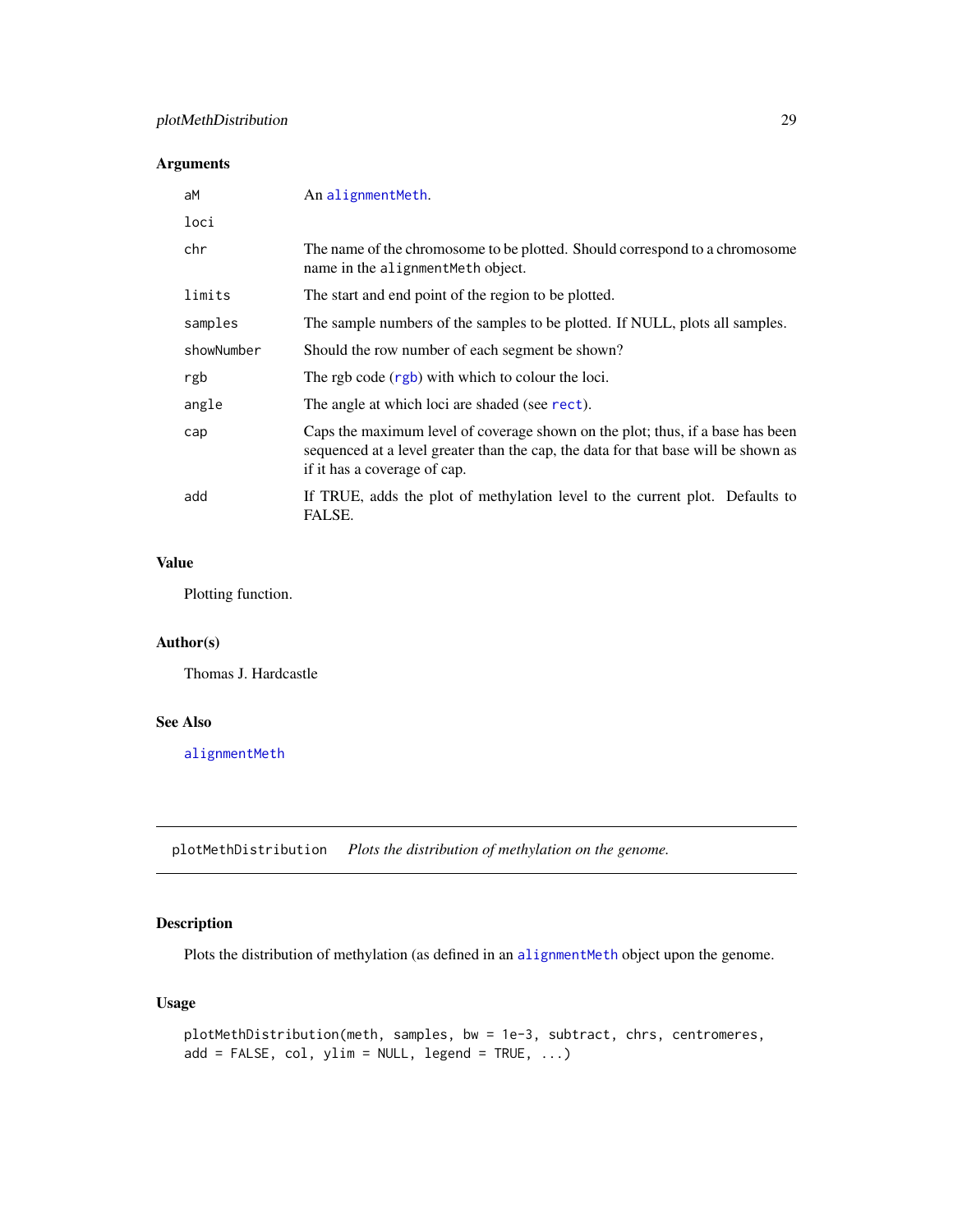## <span id="page-29-0"></span>Arguments

| meth        | An object of class alignmentMeth containing the methylation data.                                                                                                                                                                                                                                                                                                                                                       |
|-------------|-------------------------------------------------------------------------------------------------------------------------------------------------------------------------------------------------------------------------------------------------------------------------------------------------------------------------------------------------------------------------------------------------------------------------|
| samples     | A numeric vector defining the columns of data in the 'meth' object from which<br>to estimate proportions of methylation, or a list object containing numeric vec-<br>tors if multiple distributions are to be derived from the 'meth' object, or a factor<br>in which each level of the factor defines a set of columns for the 'meth' object.<br>If missing, derived from the '@replicates' slot of the 'meth' object. |
| bw          | Gives the bandwidth of the density plots; analagous to the 'bw' parameter in<br>density.                                                                                                                                                                                                                                                                                                                                |
| subtract    | A numeric vector giving values to be subtracted from the density of methylation.<br>See Details.                                                                                                                                                                                                                                                                                                                        |
| chrs        | The names of the chromosomes for which a distribution should be plotted. If<br>mising, derived from the '@alignments' slot of the 'meth' object.                                                                                                                                                                                                                                                                        |
| centromeres | If given, a numeric vector defining the position of the centromeres on the chro-<br>mosomes. These will be then be plotted.                                                                                                                                                                                                                                                                                             |
| add         | Should the distribution curve be added to an existing plot? Defaults to FALSE.                                                                                                                                                                                                                                                                                                                                          |
| col         | A vector of colours to be used to plot the distributions. If missing, generated<br>from rainbow.                                                                                                                                                                                                                                                                                                                        |
| ylim        | Limits on the y-axis. Defaults to NULL, in which case limits are automatically<br>set.                                                                                                                                                                                                                                                                                                                                  |
| legend      | Should a legend be added to the plot? Defaults to TRUE.                                                                                                                                                                                                                                                                                                                                                                 |
| $\cdots$    | Any additional parameters to be passed to plot.                                                                                                                                                                                                                                                                                                                                                                         |

## Details

The function returns the density of methylation calculated. This can be used in further plots as the 'subtract' parameter, which allows one methylation profile to be subtracted from another.

## Value

An object of class [density](#page-0-0) describing the plotted distribution.

## Author(s)

Thomas J. Hardcastle

## See Also

[alignmentMeth](#page-6-1)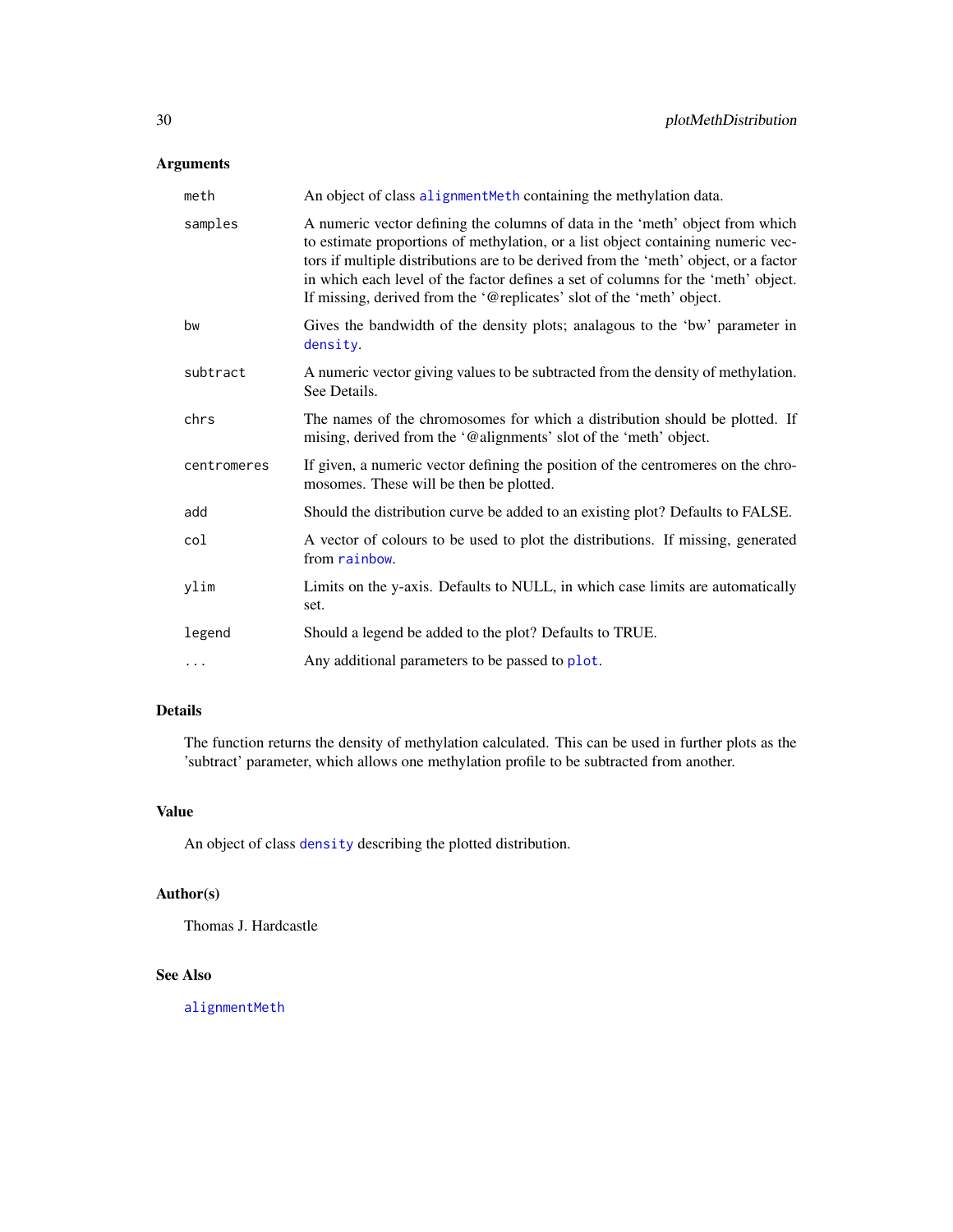<span id="page-30-1"></span><span id="page-30-0"></span>processAD *Processes an 'alignmentData' or 'alignmentMeth' object into a 'seg-Data' or 'segMeth' object for segmentation.*

#### Description

In order to discover segments of the genome with a high density of sequenced data, a 'segData' object must be produced. This is an object containing a set of potential segments, together with the counts for each sample in each potential segment.

#### Usage

```
processAD(aD, gap = 300, squeeze = 2, filterProp = 0.05, strandSplit = FALSE,
verbose = TRUE, getCounts = FALSE, cl)
```
#### Arguments

| aD          | An alignmentData or alignmentMeth object.                                                                                                                                                                                                                                           |
|-------------|-------------------------------------------------------------------------------------------------------------------------------------------------------------------------------------------------------------------------------------------------------------------------------------|
| gap         | The maximum gap between aligned tags that should be allowed in constructing<br>potential segments. Defaults to 300. See Details.                                                                                                                                                    |
| squeeze     | If greater than zero, the minimum gap between aligned tags that should be al-<br>lowed in constructing potential segments. See Details.                                                                                                                                             |
| filterProp  | If 'aD' is a alignment Meth object and this is given, the minimum proportion of<br>methylation at a base below which the base will be filtered out before construct-<br>ing potential segments (but not during counting).                                                           |
| strandSplit | If TRUE, the data will be split by strand and segments will be constructed sepa-<br>rately for each strand. Defaults to FALSE.                                                                                                                                                      |
| verbose     | Should processing information be displayed? Defaults to TRUE.                                                                                                                                                                                                                       |
| getCounts   | If TRUE, counts will be estimated for the constructed 'segData' object. If<br>FALSE, they will not, and must be estimated on the fly for further operations on<br>the 'segData' object, which is computationally wasteful but will substantially<br>reduce the memory requirements. |
| cl          | A SNOW cluster object, or NULL. See Details.                                                                                                                                                                                                                                        |
|             |                                                                                                                                                                                                                                                                                     |

## Details

This function takes an [alignmentData](#page-5-2) or [alignmentMeth](#page-6-2) object and constructs a [segData](#page-36-1) or [segMeth](#page-37-1) object from it. The function creates a set of potential segments by looking for all locations on the genome where the start of a region of overlapping alignments (or, if 'squeeze' is non-zero, those alignments separated by no more than 'squeeze'.) exists in the [alignmentData](#page-5-2) object. A potential segment then exists from this start point to the end of all regions of overlapping alignments such that there is no region in the segment of at least length 'gap' where no tag aligns. The number of potential segments can therefore be increased by increasing this limit, or (usually more usefully) decreased by decreasing this limit in order to save computational effort.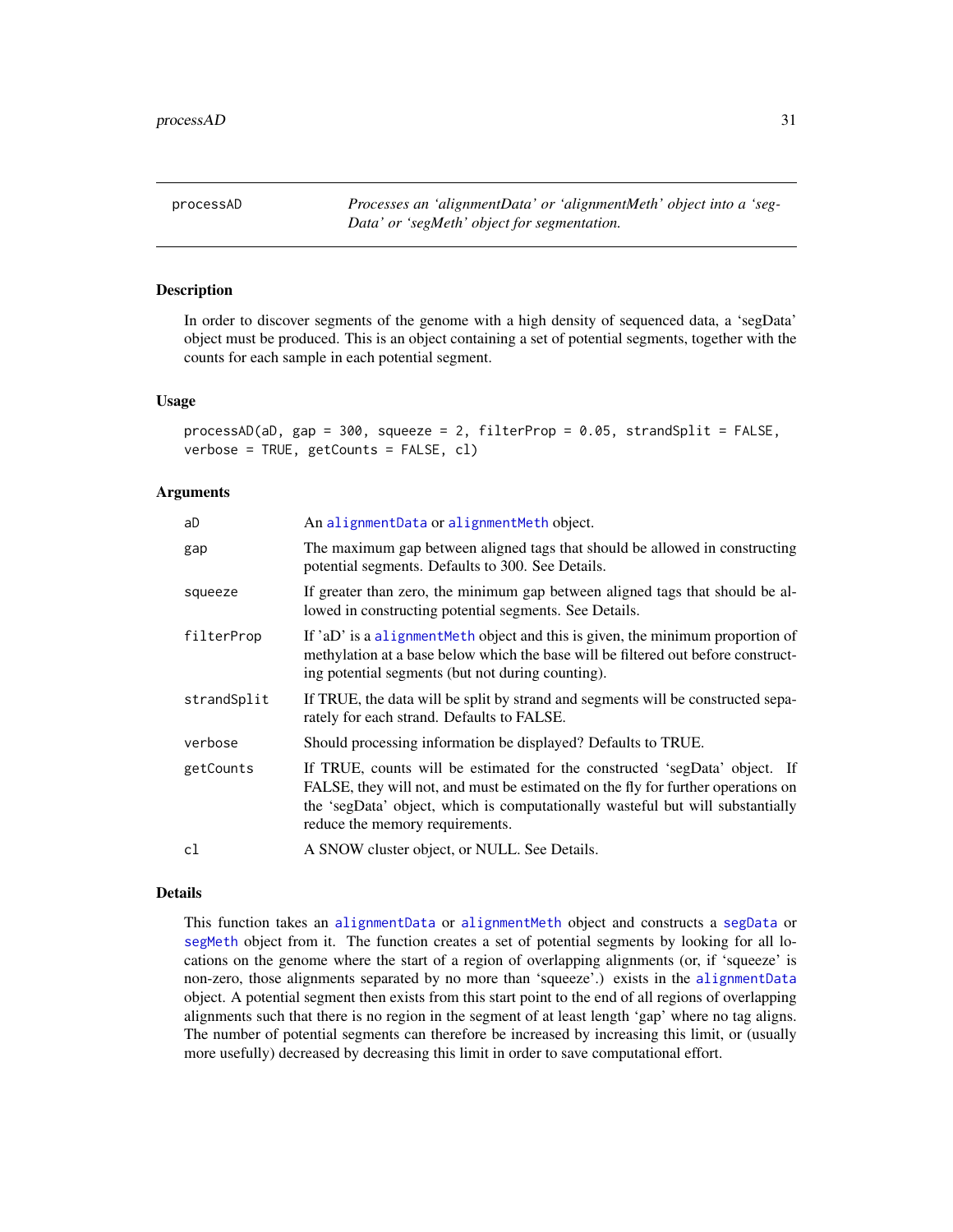#### <span id="page-31-0"></span>32 readMethods and the contract of the contract of the contract of the contract of the contract of the contract of the contract of the contract of the contract of the contract of the contract of the contract of the contrac

A 'cluster' object (package: snow) is recommended for parallelisation of this function when using large data sets. Passing NULL to this variable will cause the function to run in non-parallel mode.

#### Value

A [segData](#page-36-1) object.

#### Author(s)

Thomas J. Hardcastle

## See Also

[getCounts](#page-12-1), which produces the count data for each potential segment. [heuristicSeg](#page-17-1) and [classifySeg](#page-9-1), which segment the genome based on the segData object produced by this function [segData](#page-36-1) [alignmentData](#page-5-2)

#### Examples

# Define the files containing sample information.

```
datadir <- system.file("extdata", package = "segmentSeq")
libfiles <- c("SL9.txt", "SL10.txt", "SL26.txt", "SL32.txt")
```
# Establish the library names and replicate structure.

libnames <- c("SL9", "SL10", "SL26", "SL32") replicates  $\leq c(1,1,2,2)$ 

# Process the files to produce an `alignmentData' object.

```
alignData <- readGeneric(file = libfiles, dir = datadir, replicates =
replicates, libnames = libnames, gap = 100)
```
# Process the alignmentData object to produce a `segData' object.

```
sD \leftarrow processAD(alignData, gap = 100, cl = NULL)
```
readMethods *Functions for processing files of various formats into an 'alignment-Data' object.*

#### <span id="page-31-1"></span>Description

These functions take alignment files of various formats to produce an object (see Details) describing the alignment of sequencing tags from different libraries. At present, BAM and text files are supported.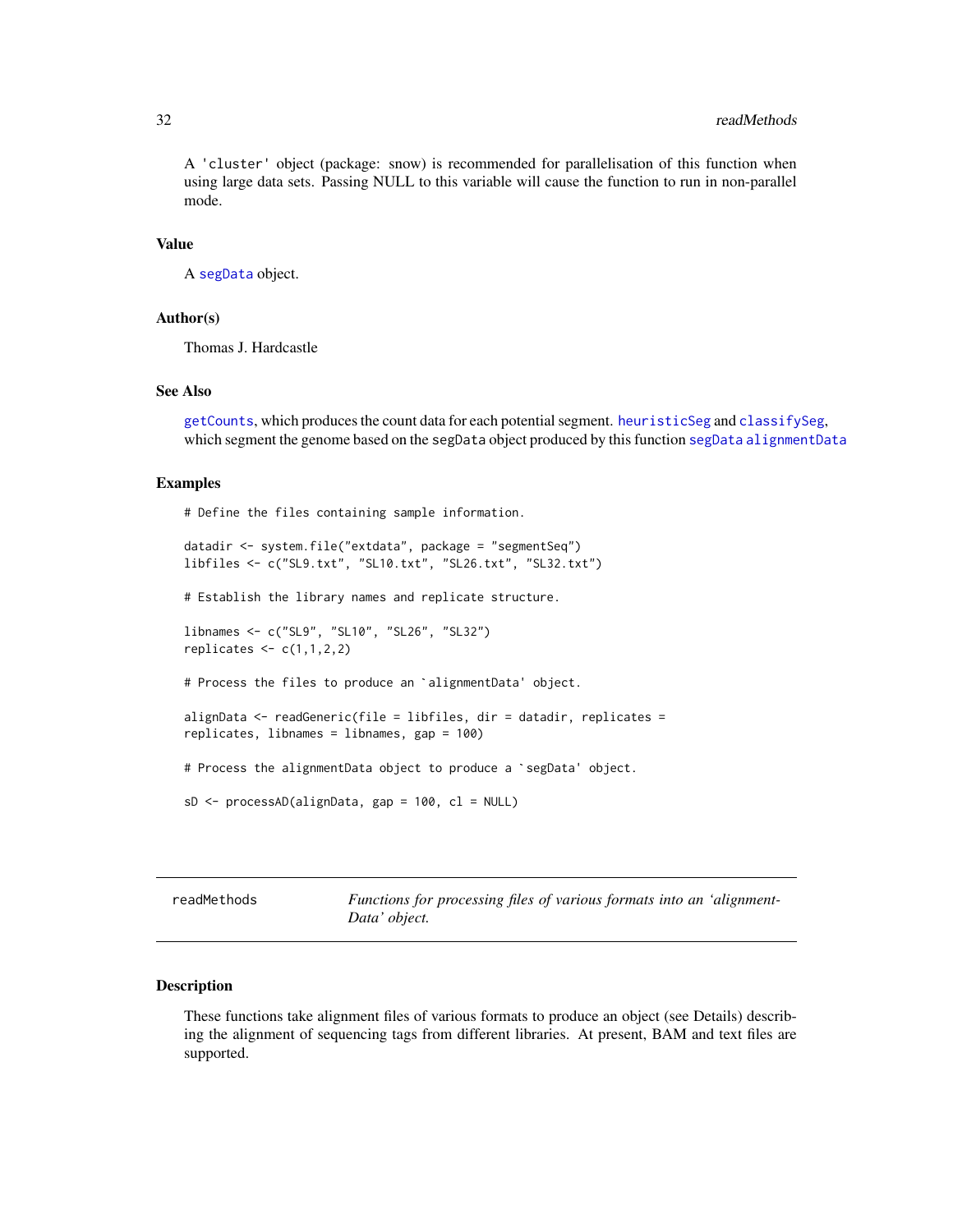## <span id="page-32-0"></span>readMethods 33

## Usage

```
readGeneric(files, dir = ".", replicates, libnames, chrs, chrlens, cols,
            header = TRUE, minlen = 15, maxlen = 1000,
            multireads = 1000, polyLength, estimationType = "quantile",
            discardTags = FALSE, verbose = TRUE, filterReport = NULL, ...)
readBAM(files, dir = ".", replicates, libnames, chrs, chrlens, countID = NULL,
       minlen = 15, maxlen = 1000, multireads = 1000,
     polyLength, estimationType = "quantile", discardTags = FALSE, verbose = TRUE,
       filterReport = NULL)
```
## Arguments

| files          | Filenames of the files to be read in.                                                                                                                                                                                                                                  |  |
|----------------|------------------------------------------------------------------------------------------------------------------------------------------------------------------------------------------------------------------------------------------------------------------------|--|
| dir            | Directory (or directories) in which the files can be found.                                                                                                                                                                                                            |  |
| replicates     | A vector defining the replicate structure if the group. If and only if the ith library<br>is a replicate of the jth library then @ereplicates[i] == @ereplicates[j]. This<br>argument may be given in any form but will be stored as a factor.                         |  |
| libnames       | Names of the libraries defined by the file names.                                                                                                                                                                                                                      |  |
| chrs           | A chracter vector defining (a selection of) the chromosome names used in the<br>alignment files; optional, will be inferred from data if not given.                                                                                                                    |  |
| chrlens        | Lengths of the chromosomes to which the alignments were made; optional, will<br>be inferred from data if not given.                                                                                                                                                    |  |
| cols           | A named character vector which describes which column of the input files con-<br>tains which data. See Details.                                                                                                                                                        |  |
| countID        | A (two-character) string used by the BAM file to identify the 'counts' of in-<br>dividual sequenced reads; that is, how many times a given read appears in the<br>sequenced library. If NULL, it is assumed that the data are redundant (see De-<br>tails).            |  |
| header         | Do the input files have a header line? Defaults to TRUE. See Details.                                                                                                                                                                                                  |  |
| minlen         | Minimum length for reads.                                                                                                                                                                                                                                              |  |
| maxlen         | Maximum length for reads.                                                                                                                                                                                                                                              |  |
| multireads     | The functions will discard any read that aligns to the genome in more locations<br>than given by this value. Set to Inf to keep everything. Defaults to 1000.                                                                                                          |  |
| polyLength     | If given, an integer value N defining the length of (approximate) homopolymers<br>which will be removed from the data. If a tag contains a sequence of $N+1$ reads<br>consisting of at least N identical bases, it will be removed. If not given, all data<br>is used. |  |
| estimationType | The estimation Type that will be used by the 'baySeq' function getLibsizes to<br>infer the library sizes of the samples.                                                                                                                                               |  |
| discardTags    | If TRUE, information about the sequence of the aligned reads will be discarded.<br>Useful for very large data sets. Defaults to FALSE.                                                                                                                                 |  |
| verbose        | Should processing information be displayed? Defaults to TRUE.                                                                                                                                                                                                          |  |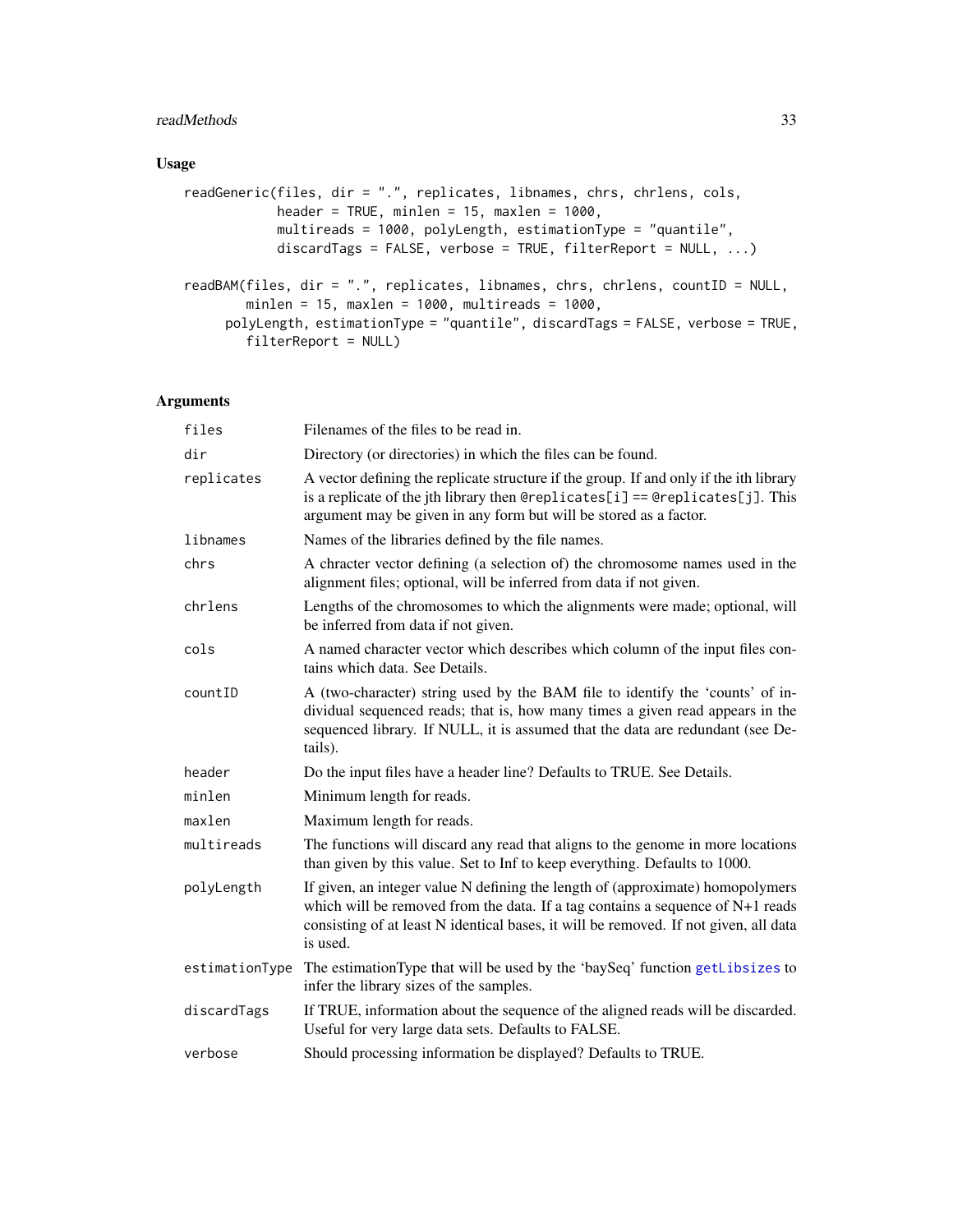<span id="page-33-0"></span>

| filterReport | If not NULL, this should be a string defining a file to which will be written those<br>data filtered on the basis of chromsome choices, widths of sequences, multireads<br>or polyBase. |
|--------------|-----------------------------------------------------------------------------------------------------------------------------------------------------------------------------------------|
| .            | Additional parameters to be passed to read, table. In particular, the 'sep' and<br>'skip' arguments may be useful.                                                                      |

## Details

readBAM: This function takes a set of BAM files and generates the 'alignmentData' object from these. If a character string for 'countID' is given, the function assumes the data are non-redundant and that 'countID' identifies the count data (i.e., how many times each read appears in the sequenced library) in each BAM file. If 'countID' is NULL, then it is assumed that the data are redundant, and the count data are inferred from the file.

readGeneric: The purpose of this function is to take a set of plain text files and produce an 'alignmentData' object. The function uses [read.table](#page-0-0) to read in the columns of data in the files and so by default columns are separated by any white space. Alternative separators can be used by passing the appropriate value for 'sep' to [read.table](#page-0-0).

The files may contain columns with column names 'chr', 'tag', 'count', 'start', 'end', 'strand' in which case the 'cols' argument can be ommitted and 'header' set to TRUE. If this is the case, there is no requirement for all the files to have the same ordering of columns (although all must have these column names).

Alternatively, the columns of data in the input files can be specified by the 'cols' argument in the form of a named character vector (e.g;  $'cols = c(chr = 1, tag = 2, count = 3, start = 4, end =$ 5, strand = 6)' would cause the function to assume that the first column contains the chromosome information, the second column contained the tag information, etc. If 'cols' is specified then information in the header is ignored. If 'cols' is missing and 'header' is FALSE, then it is assumed that the data takes the form described in the example above.

The 'tag', 'count' and 'strand' columns may optionally be omitted from either the file column headers or the 'cols' argument. If the 'tag' column is omitted, then the data will not account for duplicated sequences when estimating the number of counts in loci. If the 'count' column is omitted, the 'readGeneric' function will assume that the file contains the alignments of each copy of each sequence tag, rather than an aggregated alignment of each unique sequence. The unique alignments will be identified and the number of sequence tags aligning to each position will be calculated. If 'strand' is omitted, the strand will simply be ignored.

#### Value

An alignmentData object.

#### Author(s)

Thomas J. Hardcastle

#### See Also

[alignmentData](#page-5-1)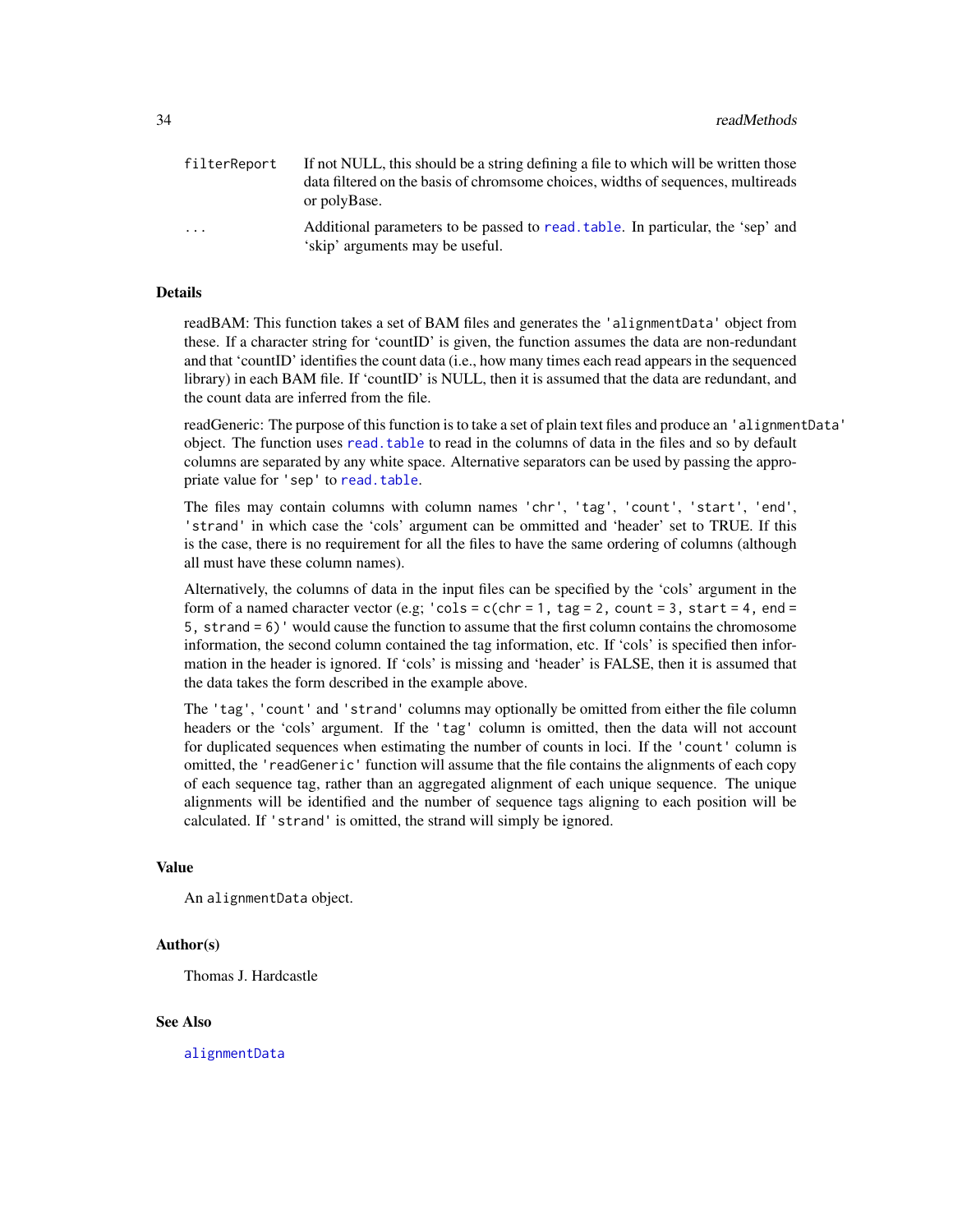#### <span id="page-34-0"></span>**readMeths** 35

#### Examples

# Define the files containing sample information.

```
datadir <- system.file("extdata", package = "segmentSeq")
libfiles <- c("SL9.txt", "SL10.txt", "SL26.txt", "SL32.txt")
# Establish the library names and replicate structure.
libnames <- c("SL9", "SL10", "SL26", "SL32")
replicates \leq c(1,1,2,2)# Process the files to produce an `alignmentData' object.
alignData <- readGeneric(file = libfiles, dir = datadir, replicates =
replicates, libnames = libnames)
```
<span id="page-34-1"></span>

| readMeths | A function for reading data from the YAMA methylation aligner (or     |
|-----------|-----------------------------------------------------------------------|
|           | similarly parsed data) from which to identify methylation loci and/or |
|           | differentially methylated regions.                                    |

#### Description

This function takes as input a set of files that describe the number of times a set of cytosines are observed to be methylated or unmethylated in some high-throughput sequencing data. It merges the data from these files into an object of '[alignmentMeth](#page-6-1)' class which can then be further processed to identify methylation loci.

#### Usage

```
readMeths(files, dir = ".", libnames, replicates, nonconversion, chrs)
```
#### Arguments

| files         | A character vector defining the file names of the alignment files to be read in.                                                                                        |
|---------------|-------------------------------------------------------------------------------------------------------------------------------------------------------------------------|
| dir           | The directory in which the files are located.                                                                                                                           |
| libnames      | A character vector giving the names of the samples to be read in.                                                                                                       |
| replicates    | A vector defining the replicate structure of the data. The 'i'th and 'i'th libraries<br>are treated as replicates if and only if replicates $[i] ==$ replicates $[i]$ . |
| nonconversion | A numeric vector (all members should lie between 0 and 1) defining the non-<br>conversion rate of each library. See alignment Meth-class for details.                   |
| chrs          | An (optional) character vector giving the names of the chromosomes to be read<br>from the files. If ommitted, all chromosomes will be read in.                          |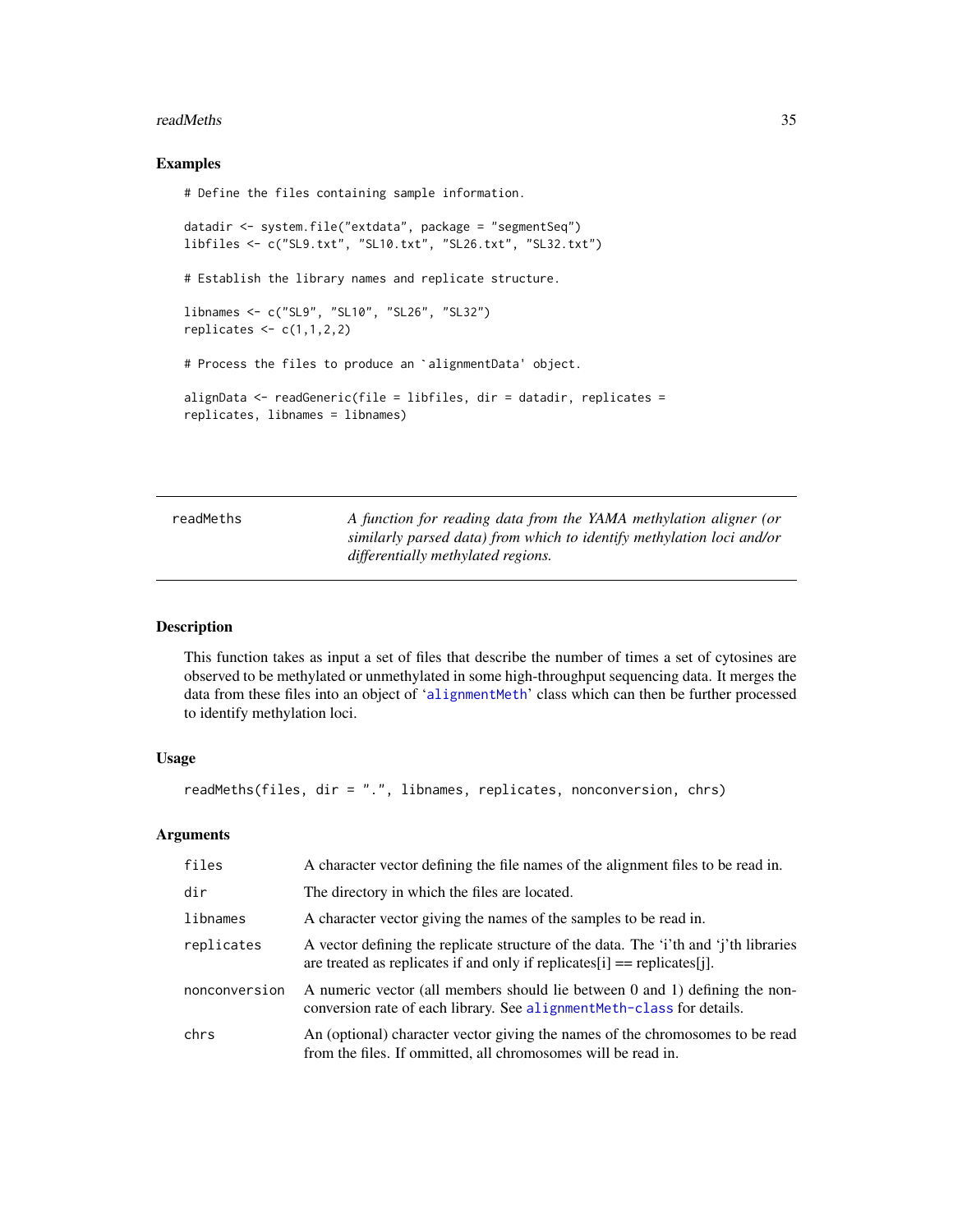#### Value

An object of class [alignmentMeth](#page-6-1).

#### Author(s)

Thomas J. Hardcastle

#### See Also

[alignmentMeth-class](#page-6-2).

#### Examples

```
datadir <- system.file("extdata", package = "segmentSeq")
files <- c("short_18B_C24_C24_trim.fastq_CG_methCalls.gz",
"short_Sample_17A_trimmed.fastq_CG_methCalls.gz",
"short_13_C24_col_trim.fastq_CG_methCalls.gz",
"short_Sample_28_trimmed.fastq_CG_methCalls.gz")
```

```
mD <- readMeths(files = files, dir = datadir,
libnames = c("A1", "A2", "B1", "B2"), replicates = c("A","A","B","B"),
nonconversion = c(0.004777, 0.005903, 0.016514, 0.006134))
```
segClass-class *Class "segClass"*

#### <span id="page-35-1"></span>Description

The segClass class contains data about potential segments on the genome.

#### Objects from the class

Objects can be created by calls of the form new("segClass", ..., seglens). However, more usually they will be created by calling the [processAD](#page-30-1) function.

#### **Slots**

coordinates: A [GRanges](#page-0-0) object defining the coordinates of the segments.

replicates: Object of class "factor". The replicate structure for the samples.

locLikelihoods: Object of class "DataFrame" describing estimated likelihoods that each region defined in 'coordinates' is a locus in each replicate group.

## **Details**

The @coordinates slot contains information on each of the potential segments; specifically, chromosome, start and end of the segment, together. Each row of the @coordinates slot should correspond to the same row of the @data slot.

In almost all cases objects of this class should be produced by the [processAD](#page-30-1) function.

<span id="page-35-0"></span>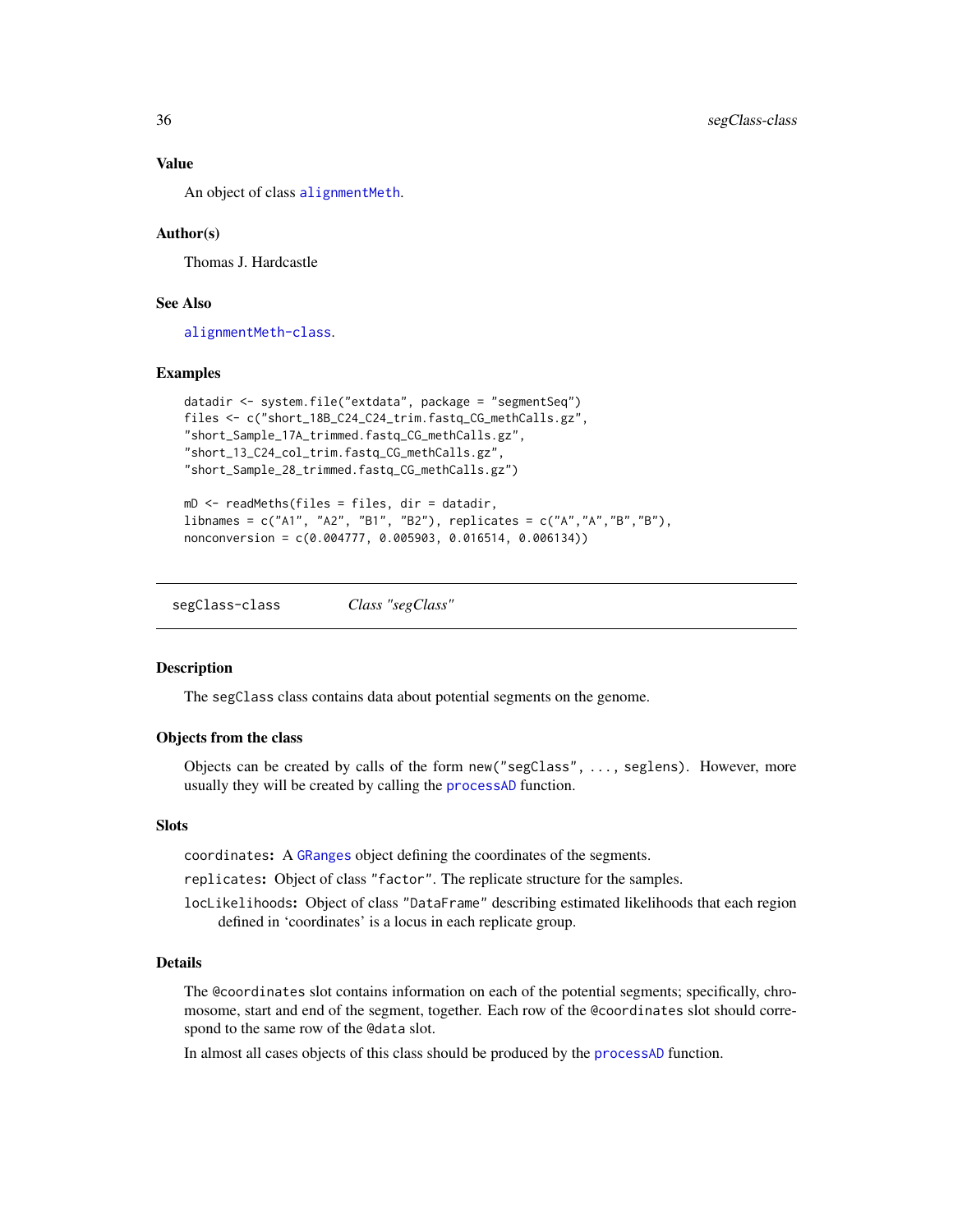#### <span id="page-36-0"></span>segData-class 37

#### Methods

Methods 'new', 'dim', '[' and 'show' have been defined for this class.

#### Author(s)

Thomas J. Hardcastle

## See Also

[processAD](#page-30-1), the function that will most often be used to create objects of this class. [segData](#page-36-2), which inherits from this class. [segMeth](#page-37-2), which inherits from this class.

<span id="page-36-1"></span>segData-class *Class "segData"*

#### <span id="page-36-2"></span>**Description**

The segData class inherits from the segClass class and contains data about potential segments on the genome, together with counts for each of those segments.

#### Objects from the class

Objects can be created by calls of the form new("segData", ..., seglens). However, more usually they will be created by calling the [processAD](#page-30-1) function.

#### **Slots**

coordinates: A [GRanges](#page-0-0) object defining the coordinates of the segments.

- replicates: Object of class "factor". The replicate structure for the samples.
- locLikelihoods: Object of class "DataFrame" describing estimated likelihoods that each region defined in 'coordinates' is a locus in each replicate group.
- data: Object of class matrix. Contains the number of counts observed for each sample in each potential segment.
- libsizes: Object of class "numeric". The library sizes for each sample.

#### Details

The @coordinates slot contains information on each of the potential segments; specifically, chromosome, start and end of the segment, together. Each row of the @coordinates slot should correspond to the same row of the @data slot.

In almost all cases objects of this class should be produced by the [processAD](#page-30-1) function.

#### **Methods**

Methods 'new', 'dim', '[' and 'show' have been defined for this class.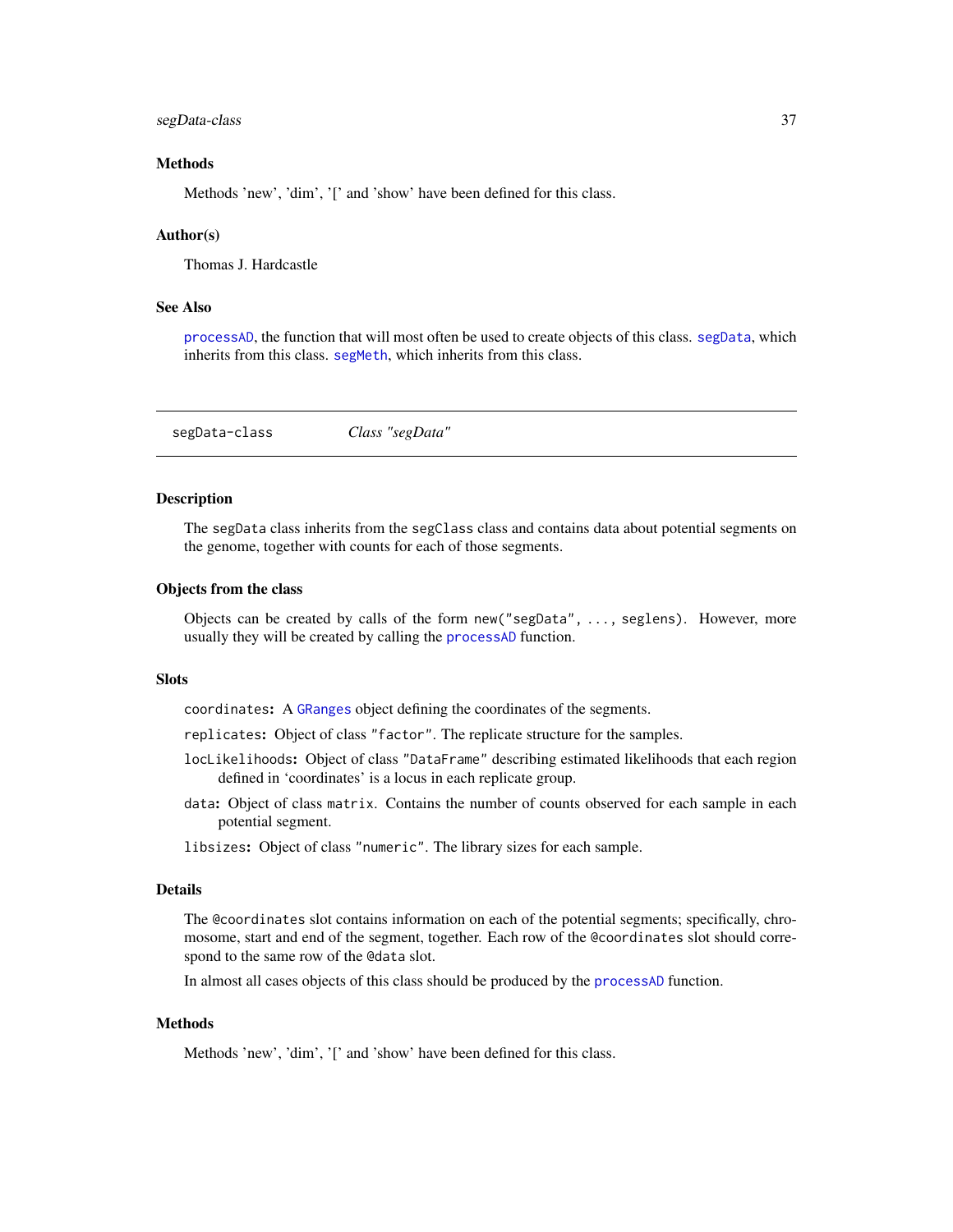#### <span id="page-37-0"></span>Author(s)

Thomas J. Hardcastle

## See Also

[processAD](#page-30-1), the function that will most often be used to create objects of this class. [classifySeg](#page-9-1), an empirical Bayesian method for defining a segmentation based on a segData object.

#### Examples

# Define the files containing sample information.

```
datadir <- system.file("extdata", package = "segmentSeq")
libfiles <- c("SL9.txt", "SL10.txt", "SL26.txt", "SL32.txt")
```
# Establish the library names and replicate structure.

```
libnames <- c("SL9", "SL10", "SL26", "SL32")
replicates \leq c(1,1,2,2)
```
# Process the files to produce an 'alignmentData' object.

```
alignData <- readGeneric(file = libfiles, dir = datadir, replicates =
replicates, libnames = libnames)
```
# Process the alignmentData object to produce a 'segData' object.

 $sD \leftarrow processAD(alignData, gap = 100, cl = NULL)$ 

<span id="page-37-1"></span>segMeth-class *Class "segMeth"*

#### <span id="page-37-2"></span>Description

The segMeth class inherits from the segClass class and contains data about potential segments on the genome, together with counts for each of those segments.

## Objects from the class

Objects can be created by calls of the form new("segMeth", ..., seglens). However, more usually they will be created by calling the [processAD](#page-30-1) function.

#### **Slots**

coordinates: A [GRanges](#page-0-0) object defining the coordinates of the segments.

replicates: Object of class "factor". The replicate structure for the samples.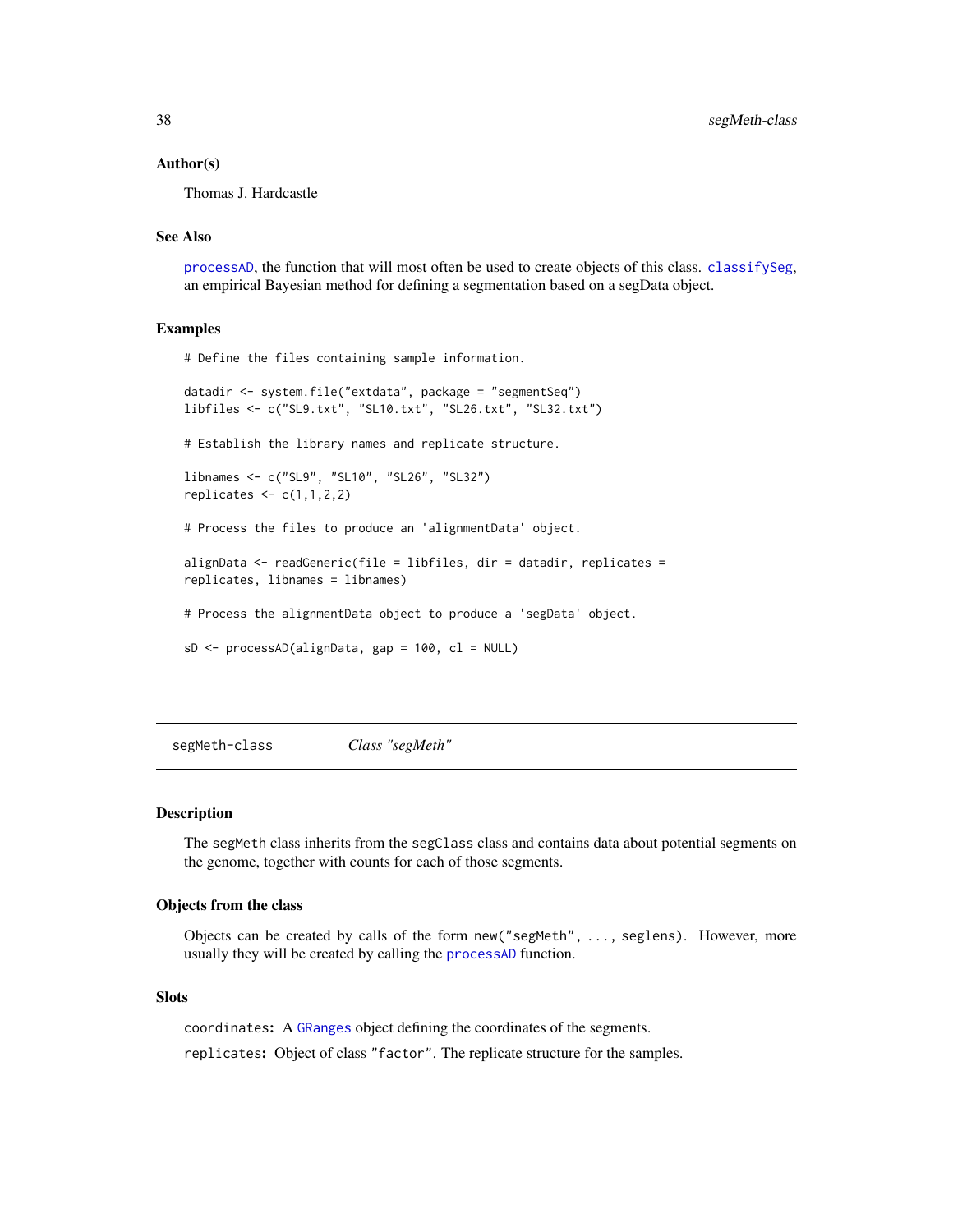#### <span id="page-38-0"></span>selectLoci 39

- locLikelihoods: Object of class "DataFrame" describing estimated likelihoods that each region defined in 'coordinates' is a locus in each replicate group.
- Cs: Object of class matrix. Contains the number of methylated cytosines (which are sequenced as a 'C') observed for each sample in each potential segment.
- Ts: Object of class matrix. Contains the number of unmethylated cytosines (which are sequenced as a 'T') observed for each sample in each potential segment.
- nonconversion: Object of class "numeric". The (estimated) nonconversion rate (see Details) for each of the libraries.

#### Details

The @coordinates slot contains information on each of the potential segments; specifically, chromosome, start and end of the segment, together. Each row of the @coordinates slot should correspond to the same row of the @C and @T slots.

The nonconversion slot is an estimate of the rate (for each library) at which an unmethylated cytosine has failed to be converted by sodium bisulphite treatment into thymine, and is thus recorded (incorrectly) as methylated. In some cases, this can be estimated from considering observed methylation rates on regions known to be unmethylated (e.g., chloroplasts) or by introducing unmethylated control sequences.

In almost all cases objects of this class should be produced by the [processAD](#page-30-1) function.

#### Methods

Methods 'new', 'dim', '[' and 'show' have been defined for this class.

#### Author(s)

Thomas J. Hardcastle

#### See Also

[processAD](#page-30-1), the function that will most often be used to create objects of this class. [segClass](#page-35-1), from which this class inherits.

selectLoci *Filters a 'lociData' object based on given selection criteria.*

#### Description

Selects loci from a 'lociData' object based on likelihood, false discovery rate or familywise error rate for downstream processing.

#### Usage

```
selectLoci(cD, likelihood, FDR, FWER, perReplicate = TRUE)
```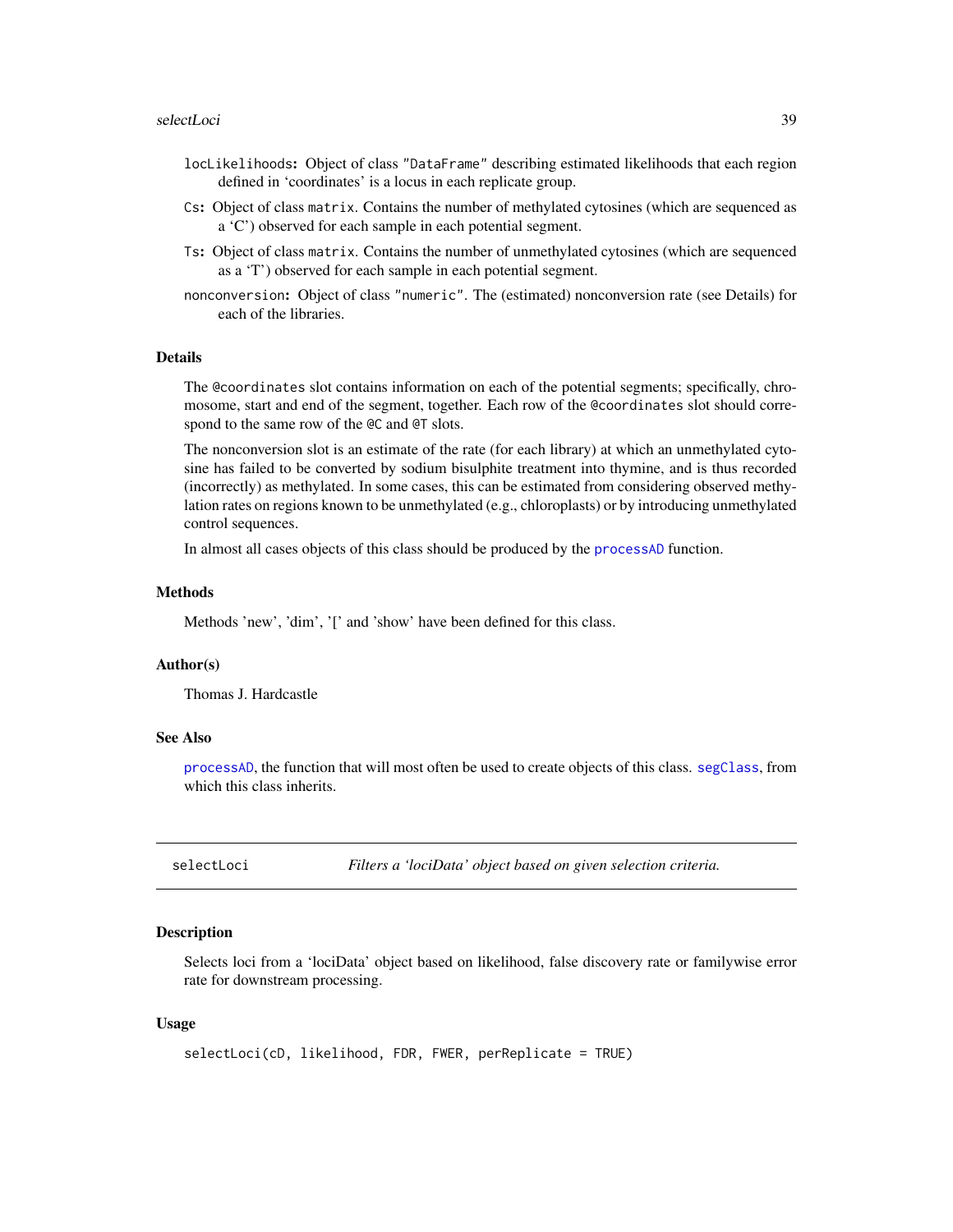## <span id="page-39-0"></span>Arguments

| cD           | The lociData object to be filtered.                                                                                                                                                                    |
|--------------|--------------------------------------------------------------------------------------------------------------------------------------------------------------------------------------------------------|
| likelihood   | If provided, all loci with a likelihood greater than this criterion will be selected.                                                                                                                  |
| <b>FDR</b>   | If provided (and likelihood is not provided), the maximal set of loci which con-<br>trols the FDR at this level is selected.                                                                           |
| <b>FWER</b>  | If provided (and likelihood and FDR are not provided), the maximal set of loci<br>which controls the FWER at this level is selected.                                                                   |
| perReplicate | If TRUE, selection of loci is done on a replicate by replicate basis. If FALSE,<br>selection will be done on the likelihood that the locus represents a true locus in<br>at least one replicate group. |

## Value

A [lociData](#page-20-1) object.

## Author(s)

Thomas J. Hardcastle

## See Also

[lociLikelihoods](#page-21-1)

SL *Example data selected from a set of Illumina sequencing experiments.*

## Description

Each of the files 'SL9', 'SL10', 'SL26' and 'SL32' represents a subset of the data from an Illumina sequencing experiment. These data consist of alignment information; the tag sequence, and the number of times that each sequence is observed.

## Usage

SL

## Format

A set of tab-delimited files containing data from four sequencing experiments.

## Source

In-house Illumina sequencing experiments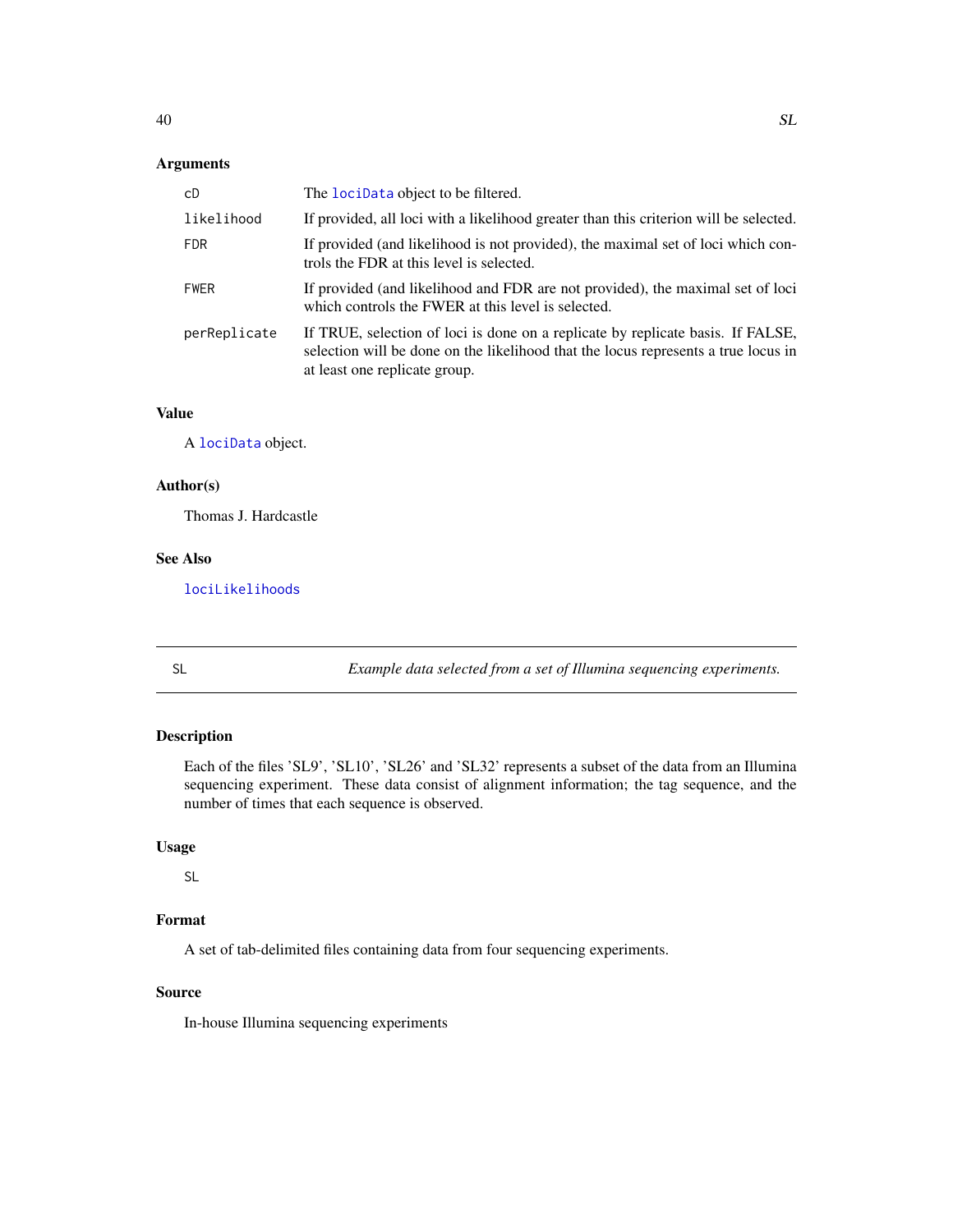<span id="page-40-0"></span>

## Description

Summarises the expected number of loci, either in toto or on a per replicate group basis.

#### Usage

```
summariseLoci(cD, perReplicate = TRUE)
```
#### Arguments

| сD           | A 'lociData' object with calculated values in the '@lociLikelihoods' slot.                                                     |
|--------------|--------------------------------------------------------------------------------------------------------------------------------|
| perReplicate | Should the expectation be calculated on a per replicate group basis, or the total<br>number of loci identified in the dataset? |

## Value

A numeric vector summarising the expectated number of loci in the cD object.

## Author(s)

Thomas J. Hardcastle

<span id="page-40-1"></span>

| thresholdFinder | Determines threshold for the proportion of methylation at which a |
|-----------------|-------------------------------------------------------------------|
|                 | methylation locus may be identified.                              |

## Description

This function offers a variety of methods for the analysis of methylation data to determine a suitable threshold for the proportion of methylation at which to distinguish a methylation locus from a nonmethylated locus.

## Usage

```
thresholdFinder(method, aM, subset, minprop = 0.05, bootstrap = 100,
abstol = 1e-4, verbose = FALSE, cl = NULL, processAD.args = list(),
heuristicSeg.args = list())
```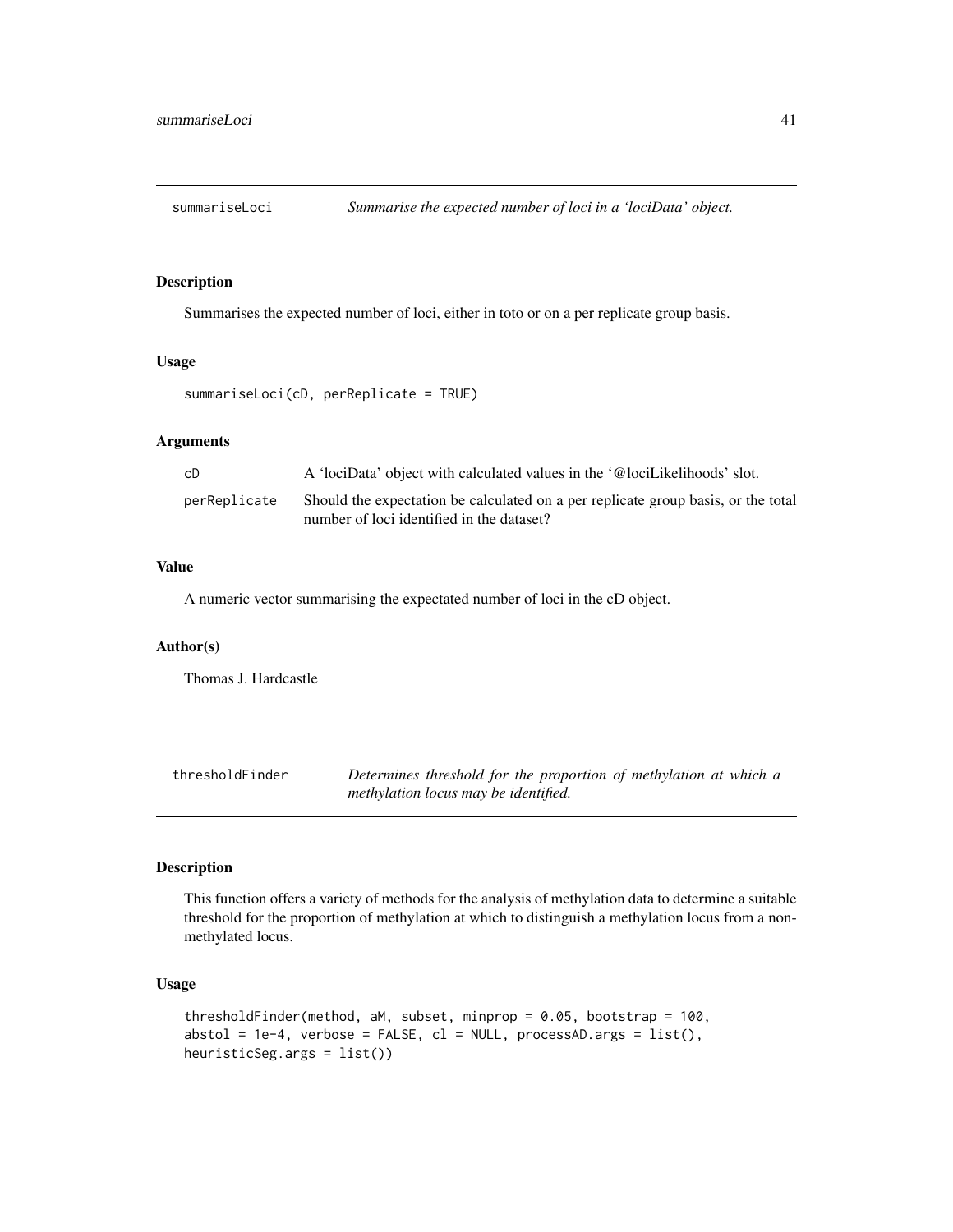#### <span id="page-41-0"></span>Arguments

| method            | Character string defining method to use for threshold estimation. Available op-<br>tions are 'varsum', 'minden', 'beta' and 'abc'. See Details. |  |
|-------------------|-------------------------------------------------------------------------------------------------------------------------------------------------|--|
| aM                | An alignment Meth object containing observed methylation counts.                                                                                |  |
| subset            | Numeric vector defining a subset on a Mobject for use in threshold estimation.                                                                  |  |
| minprop           | For 'minden' method, a minimum proportion permitted for choice of threshold.                                                                    |  |
| bootstrap         | The maximum number of bootstraps to be permitted in estimating a threshold.<br>Defaults to 100. See Details.                                    |  |
| abstol            | Minimum tolerance fro threshold estimation.                                                                                                     |  |
| verbose           | Verbose reporting. Defaults to FALSE.                                                                                                           |  |
| cl                | A cluster object, or NULL. Defaults to NULL.                                                                                                    |  |
|                   | process AD args Arguments to be passed to process AD function if bootstrapping.                                                                 |  |
| heuristicSeg.args |                                                                                                                                                 |  |
|                   | Arguments to be passed to heuristicSeg function if bootstrapping.                                                                               |  |

#### Details

This function operates on the data observed within each replicate group, and then takes the mean of the thresholds calculated for each group.

Methods currently available for threshold estimation are 'varsum', 'minden', 'beta' and 'abc'. The 'varsum' method attempts to split the vector of proportions of methylation observed at each cytosine into two sets of minimal total variance. The 'minden' method finds the minimum point on a smoothed kernel density of the proportions of methylation. The 'beta' method estimates for each cytosine a posterior distribution on proportions of methylation based on the beta-binomial conjugacy, takes the average of these distributions and finds the minumum. The 'abc' method performs like the beta method, but estimates the posterior distribution through approximate Bayesian computation.

Bootstrapping uses the estimated threshold to define loci. Based on the defined loci, cytosines are then only included in a re-estimation of the thresholds if they are identified as belonging to an expressed locus within the current replicate group, or if they are not expressed in any replicate group. Thresholds are re-esimated until the maximum number of bootstraps is reached or the difference between estimated thresholds drops below 'abstol', whichever is the sooner.

#### Value

A numeric value defining a threshold on methylation.

## Author(s)

Thomas J. Hardcastle

## See Also

[heuristicSeg](#page-17-1)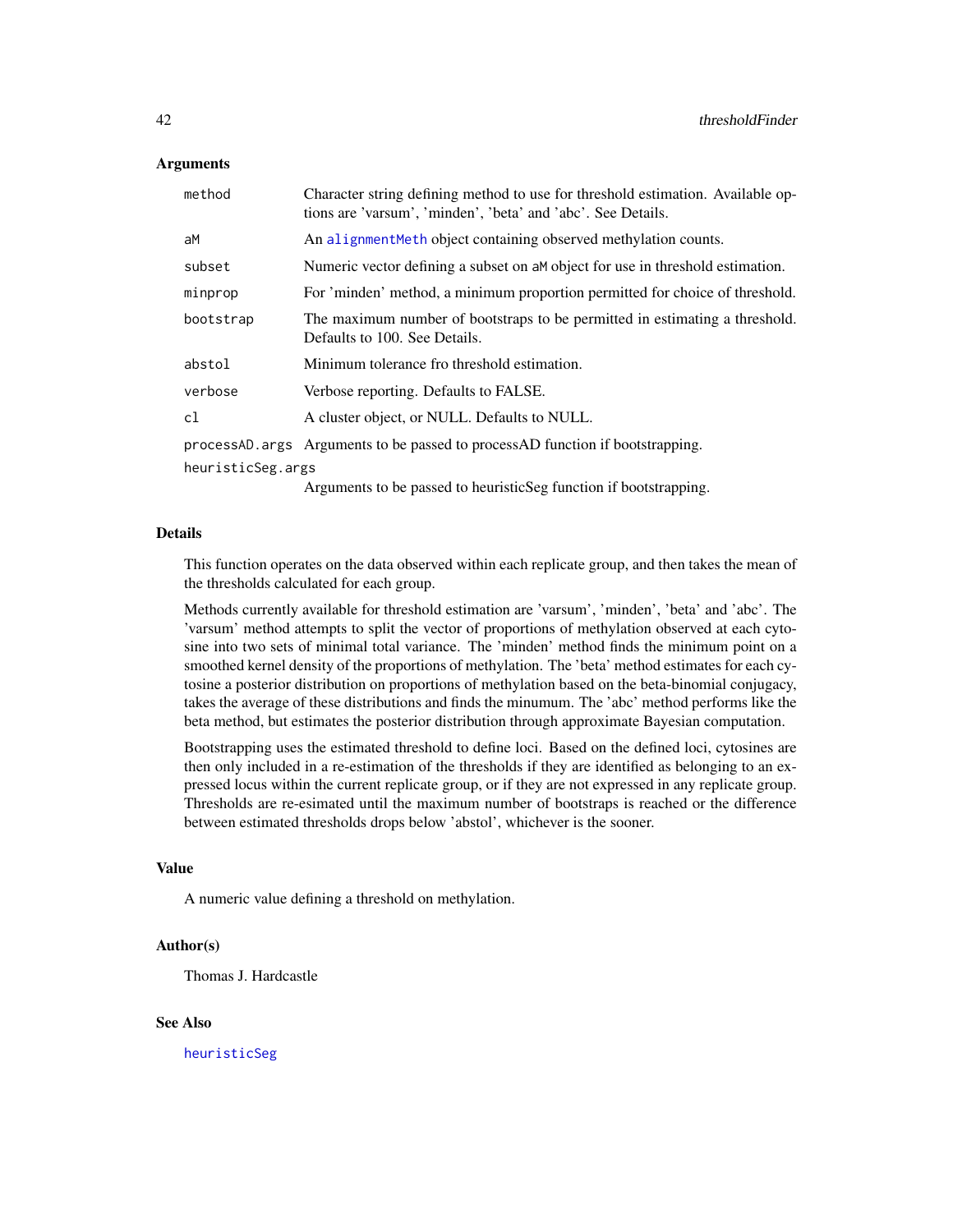## thresholdFinder 43

## Examples

```
datadir <- system.file("extdata", package = "segmentSeq")
files <- c("short_18B_C24_C24_trim.fastq_CG_methCalls.gz",
"short_Sample_17A_trimmed.fastq_CG_methCalls.gz",
"short_13_C24_col_trim.fastq_CG_methCalls.gz",
"short_Sample_28_trimmed.fastq_CG_methCalls.gz")
```

```
mD <- readMeths(files = files, dir = datadir,
libnames = c("A1", "A2", "B1", "B2"), replicates = c("A","A","B","B"),
nonconversion = c(0.004777, 0.005903, 0.016514, 0.006134))
```

```
## Not run: thresholdFinder("beta", mD, cl = NULL)
```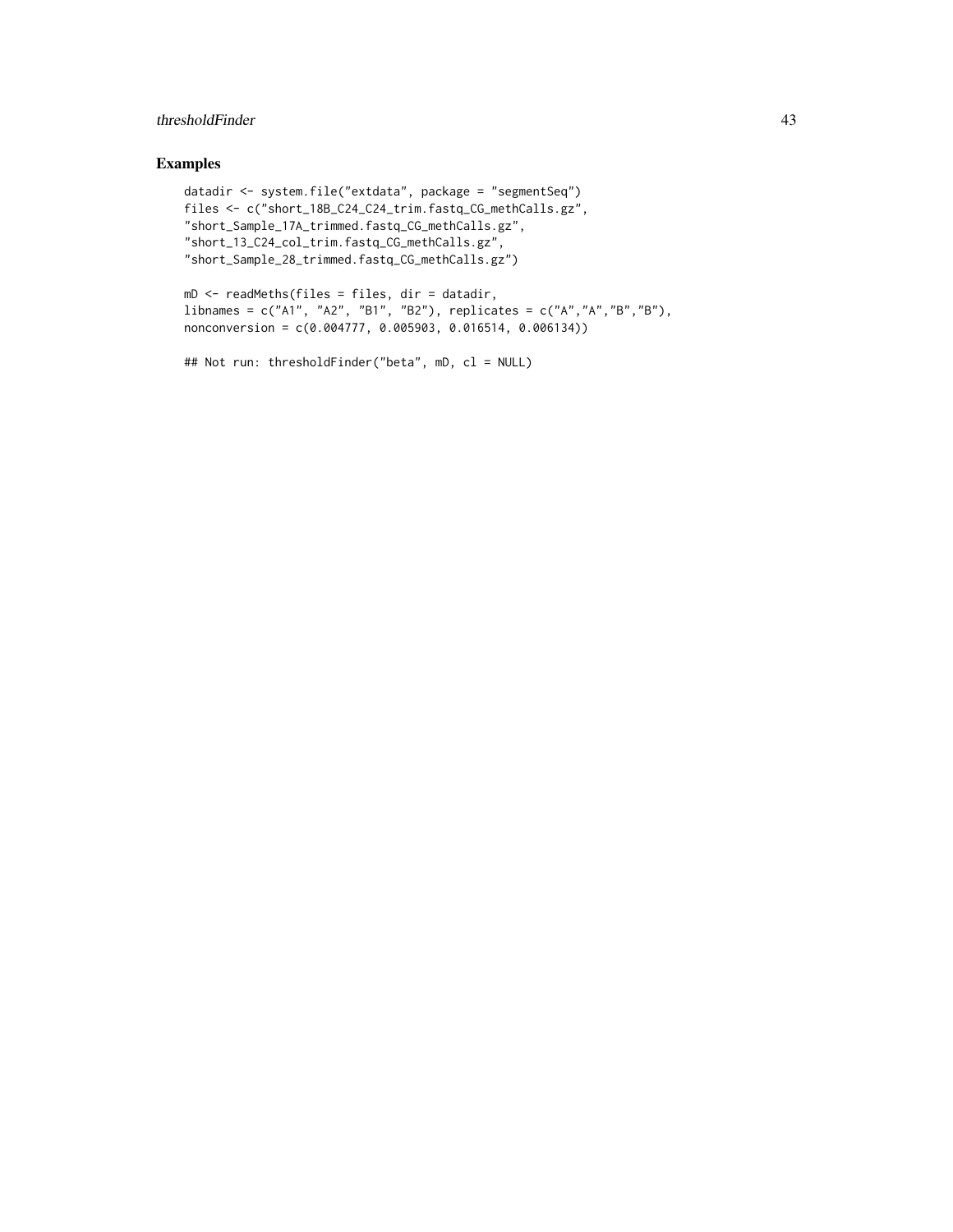# <span id="page-43-0"></span>**Index**

∗ classes alignmentClass-class, [5](#page-4-0) alignmentData-class, [6](#page-5-0) alignmentMeth-class, [7](#page-6-0) lociData-class, [21](#page-20-0) methData-class, [24](#page-23-0) segClass-class, [36](#page-35-0) segData-class, [37](#page-36-0) segMeth-class, [38](#page-37-0) ∗ classif classifySeg, [10](#page-9-0) heuristicSeg, [18](#page-17-0) ∗ datasets hSL, [20](#page-19-0) SL, [40](#page-39-0) ∗ files readMethods, [32](#page-31-0) readMeths, [35](#page-34-0) ∗ hplot averageProfiles, [9](#page-8-0) plotGenome, [27](#page-26-0) plotMeth, [28](#page-27-0) plotMethDistribution, [29](#page-28-0) ∗ mainip givenExpression, [17](#page-16-0) summariseLoci, [41](#page-40-0) ∗ manip classifySeg, [10](#page-9-0) findChunks, [12](#page-11-0) getCounts, [13](#page-12-0) getOverlaps, [15](#page-14-0) heuristicSeg, [18](#page-17-0) lociLikelihoods, [22](#page-21-0) mergeMethSegs, [24](#page-23-0) normaliseNC, [26](#page-25-0) processAD, [31](#page-30-0) selectLoci, [39](#page-38-0) thresholdFinder, [41](#page-40-0) ∗ package

segmentSeq-package, [2](#page-1-0) [,alignmentClass,ANY,ANY,ANY-method *(*alignmentClass-class*)*, [5](#page-4-0) [,alignmentClass,ANY,ANY-method *(*alignmentClass-class*)*, [5](#page-4-0) [,alignmentClass,ANY-method *(*alignmentClass-class*)*, [5](#page-4-0) [,alignmentClass-method *(*alignmentClass-class*)*, [5](#page-4-0) [,alignmentData,ANY,ANY,ANY-method *(*alignmentData-class*)*, [6](#page-5-0) [,alignmentData,ANY,ANY-method *(*alignmentData-class*)*, [6](#page-5-0) [,alignmentData,ANY-method *(*alignmentData-class*)*, [6](#page-5-0) [,alignmentData-method *(*alignmentData-class*)*, [6](#page-5-0) [,alignmentMeth,ANY,ANY,ANY-method *(*alignmentMeth-class*)*, [7](#page-6-0) [,alignmentMeth,ANY,ANY-method *(*alignmentMeth-class*)*, [7](#page-6-0) [,alignmentMeth,ANY-method *(*alignmentMeth-class*)*, [7](#page-6-0) [, alignmentMeth-method *(*alignmentMeth-class*)*, [7](#page-6-0) [,lociData,ANY,ANY,ANY-method *(*lociData-class*)*, [21](#page-20-0) [,lociData,ANY,ANY-method *(*lociData-class*)*, [21](#page-20-0) [,lociData,ANY-method *(*lociData-class*)*, [21](#page-20-0) [,lociData-method *(*lociData-class*)*, [21](#page-20-0) [,methData,ANY,ANY,ANY-method *(*methData-class*)*, [24](#page-23-0) [,methData,ANY,ANY-method *(*methData-class*)*, [24](#page-23-0) [,methData,ANY-method *(*methData-class*)*, [24](#page-23-0) [,methData-method *(*methData-class*)*, [24](#page-23-0)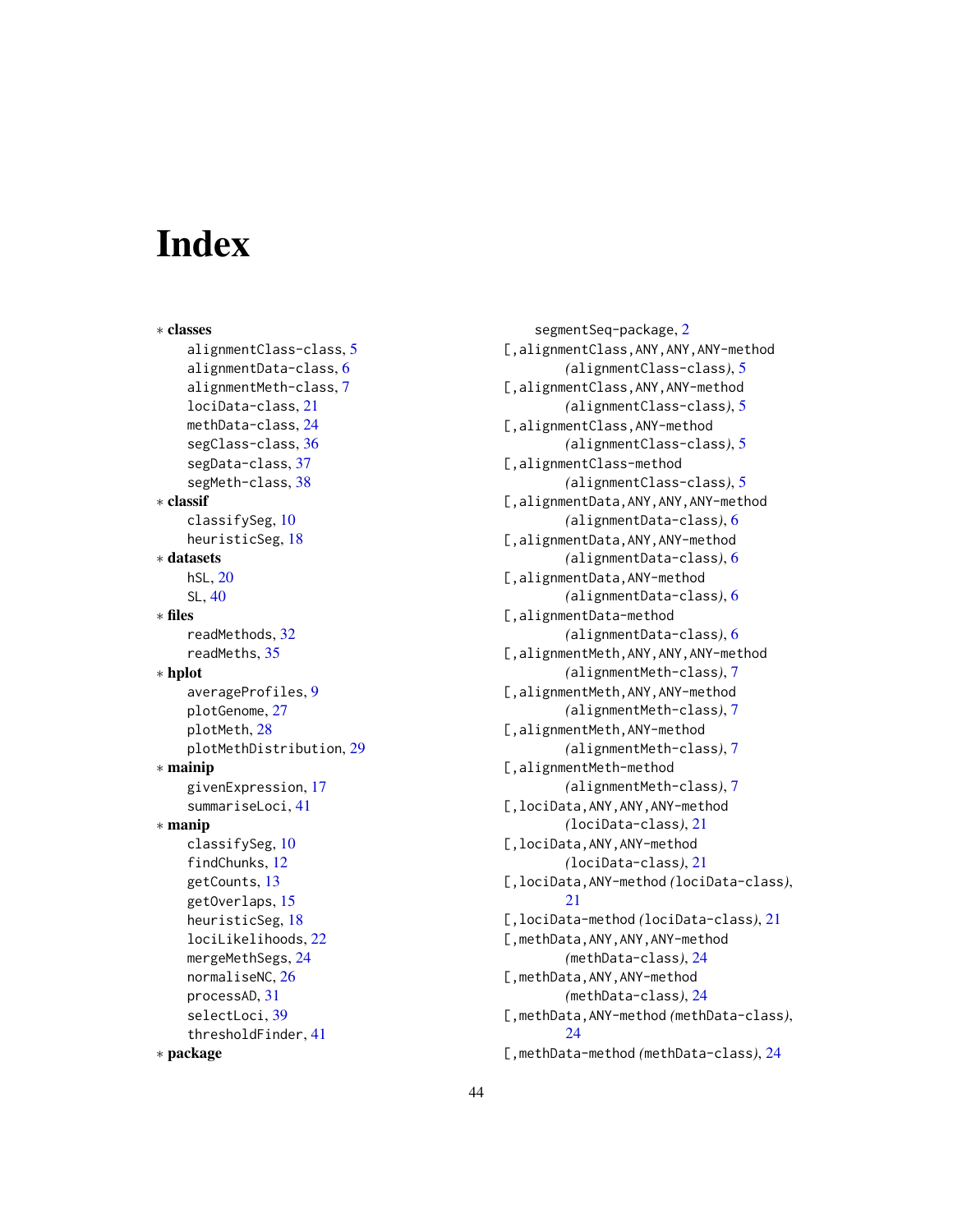#### INDEX 45

```
[, segClass, ANY, ANY-method
        (segClass-class), 36
[,segClass-method (segClass-class), 36
[,segData,ANY,ANY-method
        (segData-class), 37
[,segData,ANY-method (segData-class), 37
[,segData-method (segData-class), 37
[,segMeth,ANY,ANY-method
        (segMeth-class), 38
[,segMeth,ANY-method (segMeth-class), 38
[,segMeth-method (segMeth-class), 38
alignmentClass, 7, 8
alignmentClass (alignmentClass-class), 5
alignmentClass-class, 5
```
alignmentData, *[4,](#page-3-0) [5](#page-4-0)*, *[9,](#page-8-0) [10](#page-9-0)*, *[14](#page-13-0)*, *[18](#page-17-0)*, *[22](#page-21-0)*, *[27,](#page-26-0) [28](#page-27-0)*, *[31,](#page-30-0) [32](#page-31-0)*, *[34](#page-33-0)* alignmentData *(*alignmentData-class*)*, [6](#page-5-0) alignmentData-class, [6](#page-5-0) alignmentMeth, *[5](#page-4-0)*, *[9](#page-8-0)*, *[24](#page-23-0)*, *[26](#page-25-0)*, *[28](#page-27-0)[–31](#page-30-0)*, *[35,](#page-34-0) [36](#page-35-0)*, *[42](#page-41-0)* alignmentMeth *(*alignmentMeth-class*)*, [7](#page-6-0) alignmentMeth-class, [7](#page-6-0) averageProfiles, [9](#page-8-0)

#### baySeq, *[4](#page-3-0)*, *[11](#page-10-0)*, *[19](#page-18-0)*, *[21](#page-20-0)*, *[25](#page-24-0)*

c,lociData-method *(*lociData-class*)*, [21](#page-20-0) cbind,alignmentClass-method *(*alignmentClass-class*)*, [5](#page-4-0) cbind,alignmentData-method *(*alignmentData-class*)*, [6](#page-5-0) cbind,alignmentMeth-method *(*alignmentMeth-class*)*, [7](#page-6-0) classifySeg, [10,](#page-9-0) *[19](#page-18-0)*, *[27,](#page-26-0) [28](#page-27-0)*, *[32](#page-31-0)*, *[38](#page-37-0)* countData, *[21](#page-20-0)*, *[24,](#page-23-0) [25](#page-24-0)*

```
density, 30
dim,alignmentClass-method
        (alignmentClass-class), 5
dim,alignmentData-method
        (alignmentData-class), 6
dim,alignmentMeth-method
        (alignmentMeth-class), 7
dim,lociData-method (lociData-class), 21
dim,methData-method (methData-class), 24
dim,segClass-method (segClass-class), 36
dim,segData-method (segData-class), 37
dim,segMeth-method (segMeth-class), 38
```
findChunks, [12](#page-11-0)

getCounts, [13,](#page-12-0) *[32](#page-31-0)* getLibsizes, *[33](#page-32-0)* getLikelihoods.NB, *[22](#page-21-0)* getOverlaps, [15](#page-14-0) getPriors.NB, *[11](#page-10-0)* givenExpression, [17](#page-16-0) GRanges, *[9](#page-8-0)*, *[12,](#page-11-0) [13](#page-12-0)*, *[36](#page-35-0)[–38](#page-37-0)*

heuristicSeg, *[11](#page-10-0)*, [18,](#page-17-0) *[27,](#page-26-0) [28](#page-27-0)*, *[32](#page-31-0)*, *[42](#page-41-0)* hSL, [20](#page-19-0)

initialize,alignmentClass-method *(*alignmentClass-class*)*, [5](#page-4-0) initialize,alignmentData-method *(*alignmentData-class*)*, [6](#page-5-0) initialize,alignmentMeth-method *(*alignmentMeth-class*)*, [7](#page-6-0) initialize,segClass-method *(*segClass-class*)*, [36](#page-35-0) initialize,segData-method *(*segData-class*)*, [37](#page-36-0) initialize,segMeth-method *(*segMeth-class*)*, [38](#page-37-0)

lociData, *[10,](#page-9-0) [11](#page-10-0)*, *[19](#page-18-0)*, *[22,](#page-21-0) [23](#page-22-0)*, *[26,](#page-25-0) [27](#page-26-0)*, *[40](#page-39-0)* lociData *(*lociData-class*)*, [21](#page-20-0) lociData-class, [21](#page-20-0) lociLikelihoods, [22,](#page-21-0) *[40](#page-39-0)*

mergeMethSegs, [24](#page-23-0) methData, *[18](#page-17-0)*, *[24](#page-23-0)*, *[28](#page-27-0)* methData *(*methData-class*)*, [24](#page-23-0) methData-class, [24](#page-23-0) methObservables, *[22](#page-21-0)*

normaliseNC, [26](#page-25-0)

plot, *[30](#page-29-0)* plotAverageProfile *(*averageProfiles*)*, [9](#page-8-0) plotGenome, *[11](#page-10-0)*, *[19](#page-18-0)*, [27](#page-26-0) plotMeth, [28](#page-27-0) plotMethDistribution, [29](#page-28-0) processAD, *[4](#page-3-0)*, *[7,](#page-6-0) [8](#page-7-0)*, *[14](#page-13-0)*, [31,](#page-30-0) *[36](#page-35-0)[–39](#page-38-0)*

rainbow, *[30](#page-29-0)* read.table, *[34](#page-33-0)* readBAM, *[4](#page-3-0)*, *[6,](#page-5-0) [7](#page-6-0)*, *[13](#page-12-0)* readBAM *(*readMethods*)*, [32](#page-31-0) readGeneric, *[4](#page-3-0)*, *[6,](#page-5-0) [7](#page-6-0)*, *[13](#page-12-0)* readGeneric *(*readMethods*)*, [32](#page-31-0)